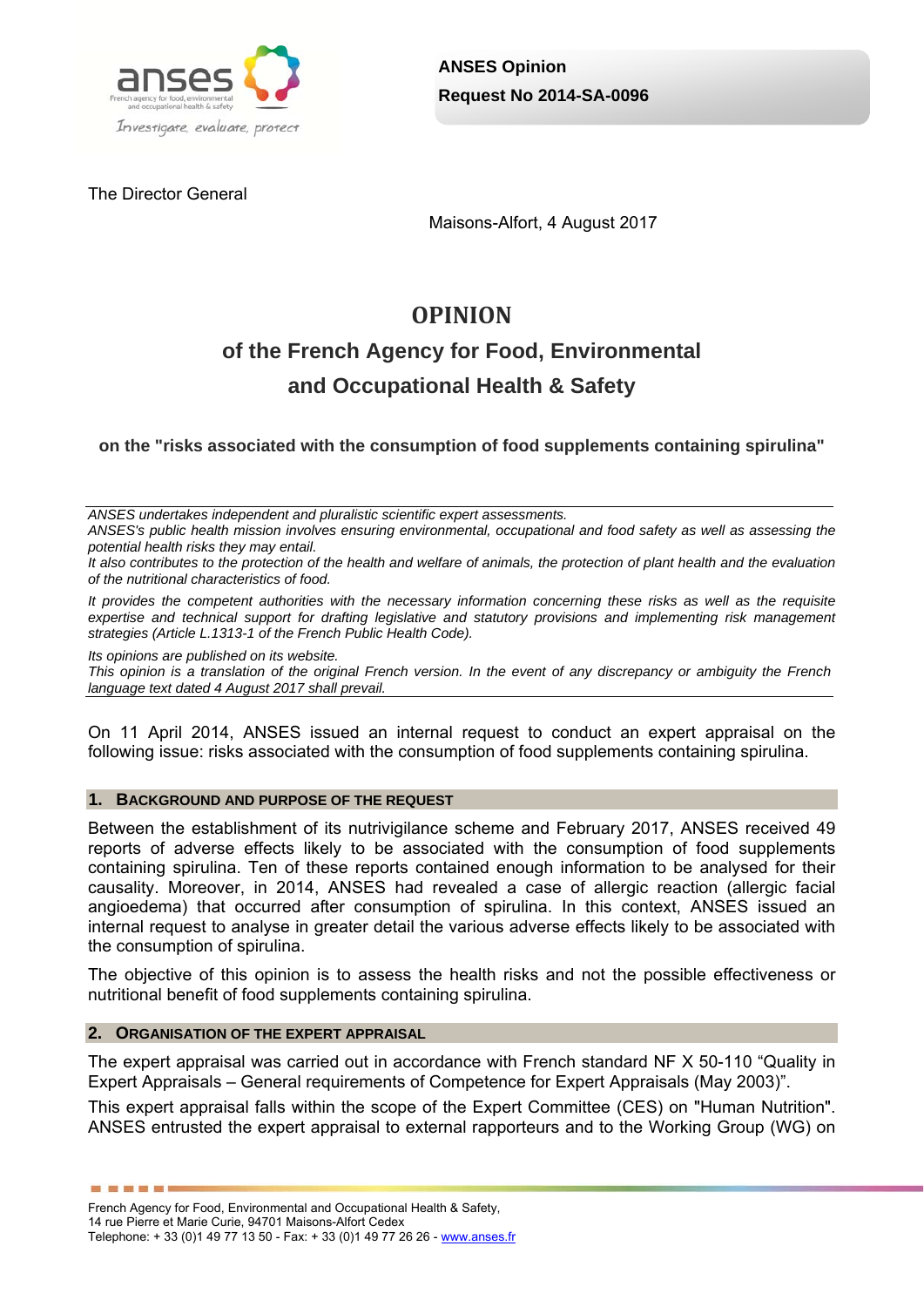"Nutrivigilance". The methodological and scientific aspects of the work were presented to the CES on 27 April 2017. It was adopted by the CES at its meeting on 6 July 2017.

ANSES analyses the links of interest declared by the experts prior to their appointment and throughout the work, in order to avoid potential conflicts of interest with regard to the matters dealt with as part of the expert appraisal.

The experts' declarations of interests are made public via the ANSES website (www.anses.fr).

The 49 reports of adverse effects likely to be associated with the consumption of food supplements containing spirulina were collected in the framework of the nutrivigilance scheme. These reports were submitted by healthcare professionals, by the French National Agency for Medicines and Health Products Safety (ANSM) and its regional pharmacovigilance centres (CRPV), and by manufacturers of food supplements containing spirulina. Ten reports underwent a causality analysis, carried out using the method developed by ANSES (2011), while the others were regarded as inadmissible (due for example to the dates of consumption being unknown, or the product not being clearly identified).

ANSES asked the poison control centres (CAPs) and the national toxicovigilance network about any adverse effects involving spirulina that had been brought to their attention. The results of this enquiry were submitted in the form of a report, which has been summarised in Section 3.2.1.

ANSES contacted the health agencies in various European countries, Canada and the United States to obtain any insights they may have gained from surveillance and expertise on the safety of food supplements containing spirulina. The responses provided have been summarised in Section 3.2.2.

Lastly, the Federation of French Spirulina Producers (FSF) was consulted by ANSES in the framework of this internal request. The Federation was invited to respond to questions posed by ANSES and to bring to its attention any information considered useful in the framework of the assessment of the risks associated with the consumption of food supplements containing spirulina. The minutes from this hearing are provided in Annex 2.

### **3. ANALYSIS AND CONCLUSIONS OF THE CES AND THE WG**

## **3.1. Spirulina in food supplements**

■ ■ ■ ■ ■ ■

### **3.1.1. Characterisation of the ingredient**

Spirulina is the common name given to cyanobacteria of the genus *Arthrospira* (formerly *Spirulina).* It develops by forming blooms on the surface of bodies of water, by photoautotrophy (i.e. by converting sunlight with the help of its pigments). It grows naturally in fresh water that is warm (25°C), alkaline (pH 8-11.5), and rich in carbonates and bicarbonates, but also in nitrates, phosphates and iron, in lakes or temporary pools. This cyanobacterium is organised into a succession of cells forming coiled filaments (Komárek *et al.* 2014, Turpin 1827).

The genus *Arthrospira* is naturally present in the intertropical regions: the alkaline lakes in Africa (Chad, Ethiopia, Tunisia), in Latin America (Mexico, Peru) and southern Asia (India, Sri Lanka, Thailand). The species *Arthrospira fusiformis* (syn. *Spirulina platensis*) is the most widespread, with a broad distribution (Africa, Asia, South America), whereas *Arthrospira maxima* (syn. *Spirulina maxima*) is confined to Central America (Mexico, California).

Spirulina is used for food purposes, mainly in the form of supplements, due to its nutritious potential, or as a colouring. It is also used in animal feed.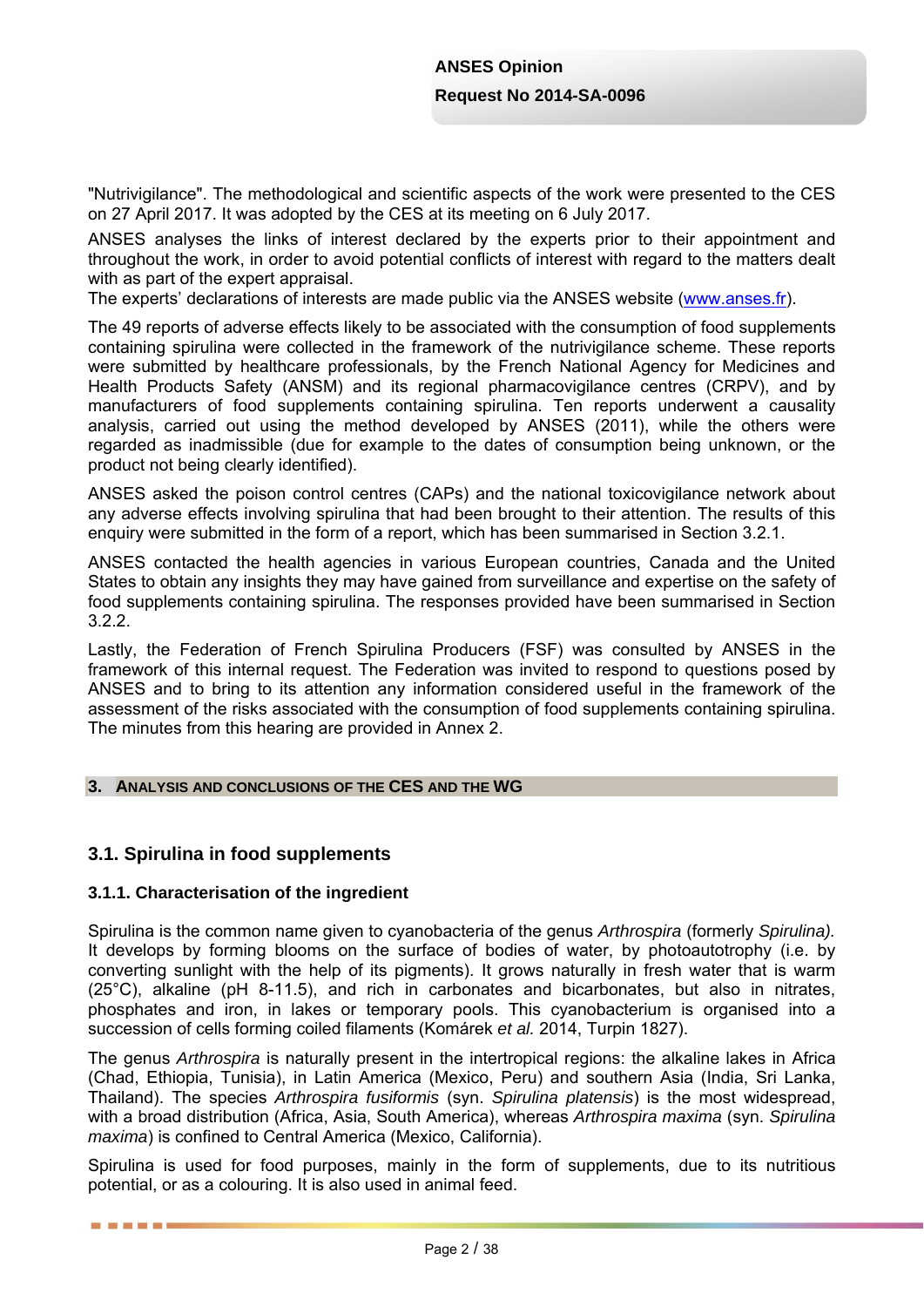## *3.1.1.1. Classification*

The genus *Arthrospira* has the characteristics of both a bacterium (absence of a nucleus and presence of a Gram-negative cell wall) and a eukaryotic microalga (presence of chlorophyll and photosynthesis capability *via* phycobiliproteins). It is currently regarded as a cyanobacterium, therefore belonging to the domain of the Eubacteria.

Spirulina's taxonomy has often been revised. The genus name *Spirulina* is no longer used and the term "spirulina" encompasses several species of similar morphology and composition, belonging to the genus *Arthrospira* in the order Oscillatoriales, family Microcoleaceae (Sili, Torzillo, and Vonshak 2012, Komárek *et al.* 2014).

The commercial strains belong to the following species:

- *Arthrospira maxima* Setchell & N.L.Gardner (syn. *Spirulina maxima* (Setchell & N.L.Gardner) Geitler);
- *Arthrospira fusiformis* (Voronikhin) Komarek & J.W.G.Lund (syn. *Arthrospira platensis* (Nordstedt) Gomont, *Spirulina fusiformis* Voronikhin);
- *Arthrospira indica* Desikachary & N.Jeeji Bai (syn. *Spirulina fusiformis sensu* Jeeji Bai & Seshadra, *Arthrospira platensis* f*. granulata* Desikachary).

In this Opinion, in the absence of precision in the literature data or for practical reasons, the term "spirulina" will be used.

#### *3.1.1.2. Regulatory status*

------

Spirulina is regarded as a foodstuff subject to the rules relating to such products in the European Union. The species *A. maxima* and *A. platensis* are listed under the genus name *Spirulina* (Regulation (EC) No 396/2005 of the European Parliament and of the Council of 23 February 2005 on maximum residue levels of pesticides in or on food and feed of plant and animal origin).

Three species of spirulina are listed in the Order of 24 June 2014 establishing the list of plants, other than fungi, authorised in food supplements and the conditions of their use (Official Journal (JORF) No 0163 of 17 July 2014). No substance to be monitored and no restriction is mentioned for spirulina (Table 1). The species *Spirulina major* Kützing ex Gomont refers to a European species (Finistère and Germany) that is not referenced in the classifications currently in force (Gomont 1893).

| Scientific NAME                                         | <b>FAMILY</b>     | Vernacular<br><b>NAME</b> | <b>PARTS</b> used | <b>SUBSTANCES</b><br>to be monitored | <b>RESTRICTIONS</b> |
|---------------------------------------------------------|-------------------|---------------------------|-------------------|--------------------------------------|---------------------|
| Spirulina major<br>Kützing ex Gomont                    | Pseudanabaenaceae | Spirulina                 | all parts         |                                      |                     |
| Spirulina maxima<br>(Setchell &<br>N.L.Gardner) Geitler | Pseudanabaenaceae | Spirulina                 | all parts         |                                      |                     |
| Spirulina platensis<br>(Gomont) Geitler                 | Pseudanabaenaceae | Spirulina                 | all parts         |                                      |                     |

| Table 1: Extract of the Order of 24 June 2014, concerning spirulina |  |  |
|---------------------------------------------------------------------|--|--|
|                                                                     |  |  |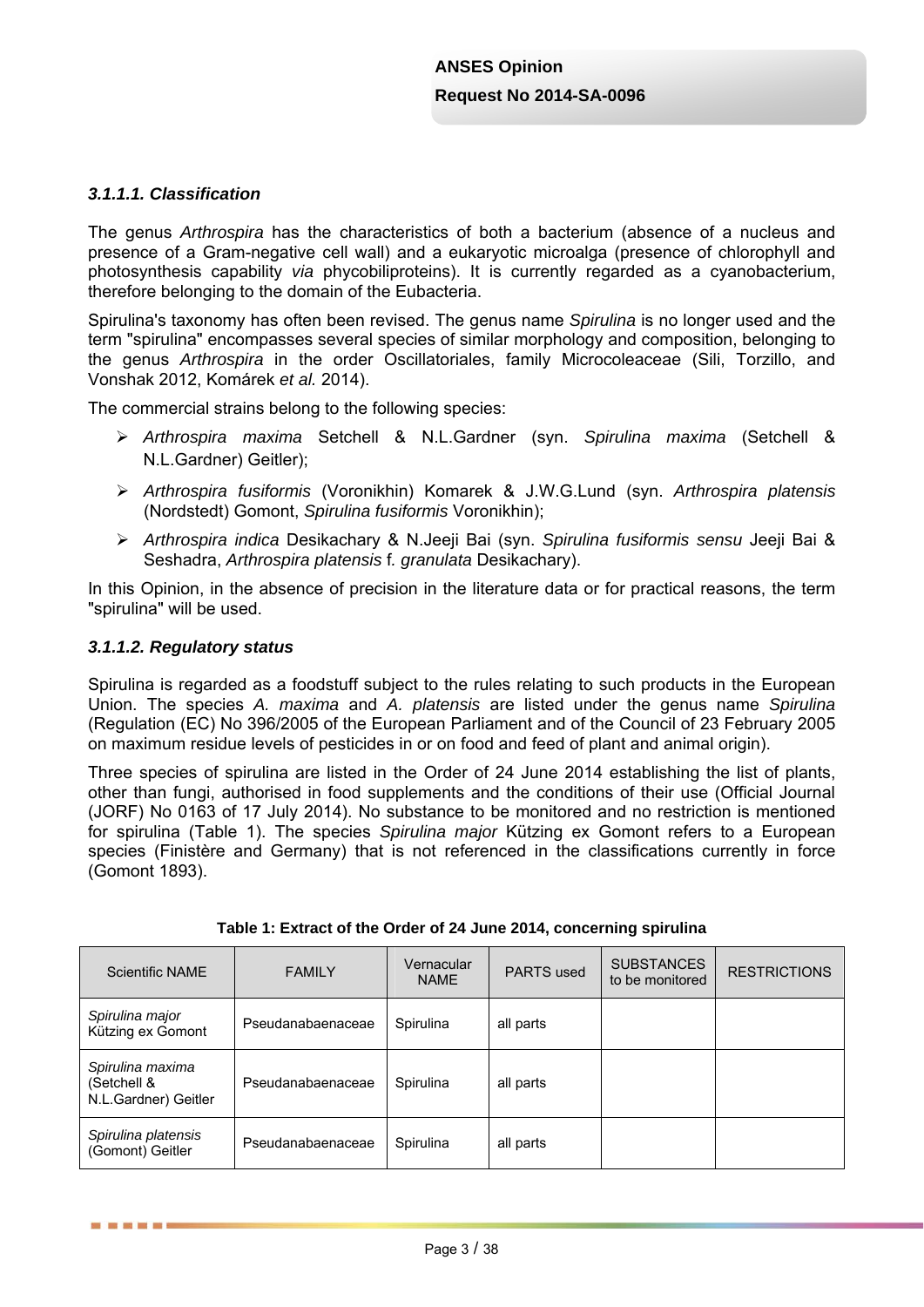The list of plants eligible for Article 15 of Decree 2006-352 of 20 March 2006 concerning food supplements also lists "*Spirulina* P.J.F.Turpin ex M.Gomont". The four "spirulina" entries on this list are not subject to any restrictions (Table 2).

| <b>SCIENTIFIC NAME</b>                               | RESTRICTIONS ON USE & RECOMMENDATIONS FOR<br>SUBSTANCES TO BE MONITORED | <b>PART THAT CAN</b><br><b>BE USED</b> |
|------------------------------------------------------|-------------------------------------------------------------------------|----------------------------------------|
| Spirulina major Kützing ex<br>Gomont                 |                                                                         | Whole plant                            |
| Spirulina maxima (Setchell &<br>N.L.Gardner) Geitler |                                                                         | Whole plant                            |
| Spirulina platensis (Gomont)<br>Geitler              |                                                                         | Whole plant                            |
| Spirulina P.F.J.Turpin ex<br>M.Gomont                |                                                                         | Whole plant                            |

Spirulina has not undergone any risk assessment by the European Food Safety Authority (EFSA). It is not regarded as medicinal in France or Europe (there are no data from the French Health Products Safety Agency – ANSM, no registration on the French Pharmacopoeia, no data from the European Medicines Agency – EMA).

Spirulina is a foodstuff in France and is recognised as a food by the Food and Agriculture Organization of the United Nations (FAO) (Piccolo 2011).

The *Codex Alimentarius* lists spirulina extract as a food additive (colour). Spirulina extracts are also food additives approved for use as food colourings in the United States, China, Japan and Korea. Spirulina extracts or concentrates are covered by specifications and maximum concentration limits in food (around 0.5 to 2% m/m), which are listed in Annex 1 of the 2016 *Codex Alimentarius*. The chemical composition of such extracts is not described.

The US Food and Drug Administration (FDA) has assigned the status Generally Recognised As Safe (GRAS) to spirulina, at doses of 3 to 6 g/d (FDA 2003). Following an assessment of this ingredient by the "*United States Pharmacopoeia Safety Evaluation*" working group (Marles *et al.* 2011), a monograph is available in the *USP Dietary Supplements Compendium* for *Arthrospira platensis* (USP 2015).

### *3.1.1.3. Production of spirulina*

Spirulina is an ancient traditional food, mainly known for its dietary uses in South America and in Chad (dried on straw, a form known as *dihé*). In this framework, it is harvested from the wild or cultivated in a traditional way. From the 1980s, industrial production of spirulina for food purposes emerged in Mexico, Taiwan, the United States, Thailand, Japan, Israel, etc. (Ciferri and Tiboni 1985, Vonshak *et al.* 1983, Vonshak and Richmond 1988). This developed in parallel with the production of certain microalgae (*Chlorella*, *Dunaliela*, *Aphanizomenon* spp*.*), using the same types of facilities. Production in reactors fitted with lighting systems (photobioreactors) enabling

**<sup>1</sup>** Accessed on 13 June 2017.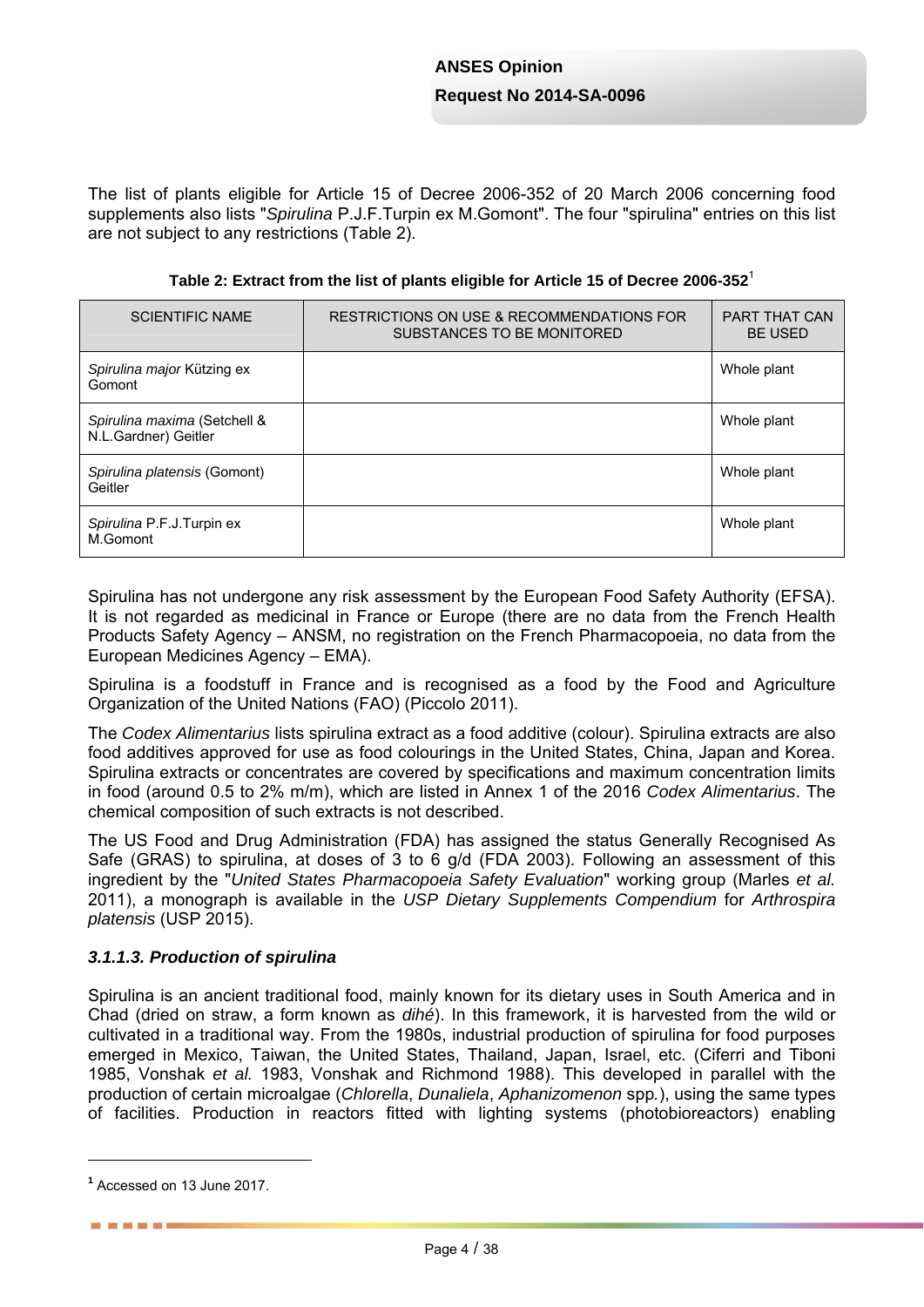autotrophic development of spirulina emerged at the beginning of the 2000s (Muller-Feuga, Pulz, and Brault 2004).

Worldwide production is high. For example, the FAO noted the following tonnages in 2010, for the major producers: 62,300 tonnes in China and 6000 tonnes in Chile (FAO 2010). The Federation of French Spirulina Producers reported French production of the order of 30 tonnes/year (Annex 2).

#### *3.1.1.4. Methods of consumption of spirulina*

Traditional food consumption of spirulina is well documented in certain countries such as Chad and Mexico. Intakes can reach or exceed 50 g per week (dry mass) in traditional consumption areas (Ciferri and Tiboni 1985, Delpeuch, Joseph, and Cavelier 1976). A study conducted in Chad reported consumption of spirulina in the form of a sauce accompanying millet at 1 to 6 out of the 10 daily food intakes, at a rate of 9 to 13 g per meal (dry mass) (Delpeuch, Joseph, and Cavelier 1976). In supplementation studies focusing on treatment of malnutrition, the doses received were generally 5 to 10 g/d (Gershwin and Belay 2008, Ngo-Matip *et al.* 2015, Simpore *et al.* 2006, Winter *et al.* 2014, Yamani *et al.* 2009).

In France, spirulina is marketed as a bulk foodstuff, in the form of a powder or food supplement, as capsules or tablets that can provide around 0.25 to 5 g of spirulina per day (Cornillier, Korsia-Meffre, and Senart 2008).

#### *3.1.1.5. Composition*

The composition of spirulina has been described in the scientific literature (Ciferri and Tiboni 1985, Gershwin and Belay 2008, Holman and Malau-Aduli 2013, Santillan 1982, Falquet and Hurni 2006). The authors do not differentiate between the species *A. maxima* and *A. platensis*. Spirulina contains the following nutrients, with content expressed relative to the dry matter:

#### **Carbohydrates**

The carbohydrate content of spirulina varies from 14 to 19% (Gershwin and Belay 2008, Holman and Malau-Aduli 2013). A study reported that carbohydrates constitute 15% of the dry matter, of which 12% are polysaccharides, represented by 2% glucosans and 10% rhamnosans (Quillet 1975). The other carbohydrates described are mono- or disaccharides (glucose, fructose, sucrose) and phosphated cyclitols. Traces of glycogen have also been described. The presence of inositol (350 to 850 mg/kg) and meso-inositol phosphate has been mentioned (Santillan 1982, Falquet and Hurni 2006).

#### **Proteins**

■ ■ ■ ■ ■ ■

The protein content ranges from 60 to 70% of the dry matter of spirulina, with a high proportion of essential amino acids (47%), and sulphur amino acids being slightly under-represented (Gershwin and Belay 2008, Holman and Malau-Aduli 2013). In particular, spirulina contains phenylalanine, for which Gershwin and Belay (2008) reported a mean concentration of 2.75 g/100 g of dry powder.

Spirulina contains phycobiliproteins, mainly C-phycocyanin. The levels reported in the literature vary (5 to 15%) (Boussiba and Richmond 1979, Holman and Malau-Aduli 2013, Niu *et al.* 2007, Sarada, Pillai, and Ravishankar 1999). In a study that reported the presence of around 14% Cphycocyanin, a level of 4.7% phycocyanobilin was measured (McCarty 2007).

The monograph devoted to *Arthrospira platensis* in the *USP Dietary Supplements Compendium* selected a minimum level of 52% for protein and 5% for C-phycocyanin in particular (USP 2015).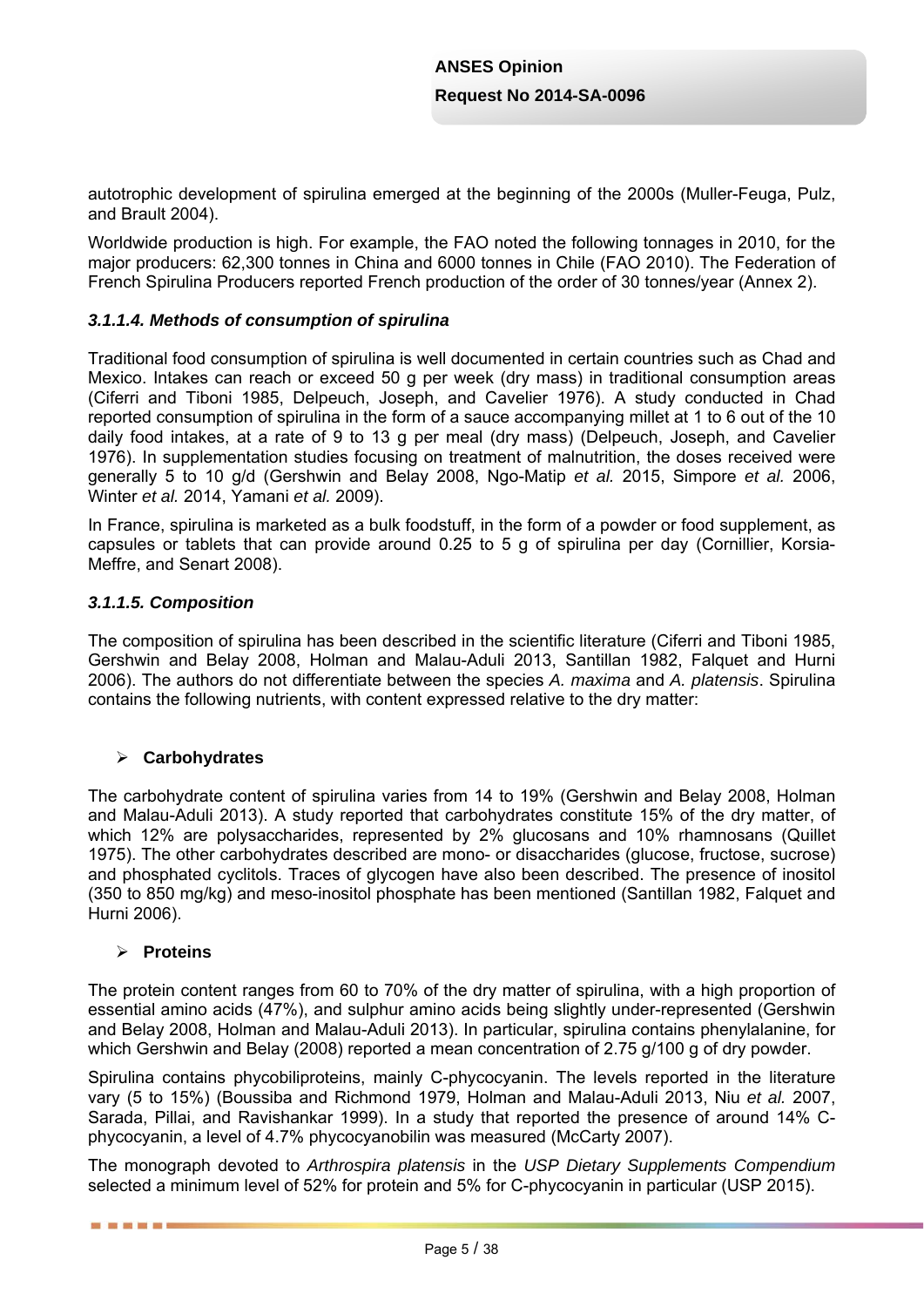### **Fats**

The total fat content of spirulina (mainly in the form of di- and triglycerides) is generally less than 10%. The fatty acid composition of spirulina is highly variable. Palmitic (25-60%), γ-linolenic (4- 40%), linoleic (5-30%) and oleic (5-17.5 %) acids are predominant (Diraman, Koru, and Dibeklioglu 2009, Holman and Malau-Aduli 2013, Hudson and Karis 1974, Habib *et al.* 2008). The presence of long-chain polyunsaturated fatty acids is inconsistent (docosahexaenoic and eicosapentaenoic acid; typically < 5%) (Diraman, Koru, and Dibeklioglu 2009). The literature reports the minority presence of sulpholipids (esters of fatty acids, glycerol and sulphated sugars) (Kwei *et al.* 2011). The unsaponifiable lipid fraction (around 13% of the total lipid fraction) contains sterols, pentacyclic triterpenes, hydrocarbons and pigments (Falquet and Hurni 2006).

The monograph of the *USP Dietary Supplements Compendium* for *Arthrospira platensis* advocates determining the chromatographic profile of fatty acids using HPLC-UV (USP 2015).

### **Vitamins**

------

### o Water-soluble vitamins

Spirulina contains vitamins from group B (Santillan 1982, Clement, Giddey, and Menzi 1967): B1 (around 40-50 mg/kg), B2 (30-45 mg/kg), B3 (130-150 mg/kg), B5 (4.5-25 mg/kg), B6 (1-8 mg/kg) and B12 (0.1-2 mg/kg) (Gershwin and Belay 2008, Holman and Malau-Aduli 2013). The vitamin B12 in spirulina is made up of at least two analogues, of which the major (80%) is pseudo-vitamin B12, which does not bind to the intrinsic factor and is therefore inactive (Watanabe *et al.* 1999, Watanabe 2007, Herbert and Drivas 1982). Spirulina supplementation of children deficient in vitamin B12 has proved to be ineffective for correcting macrocytic anaemia (Dagnelie, Van Staveren, and Van den Berg 1991).

The American Academy of Nutrition and Dietetics does not consider spirulina to be a reliable source of vitamin B12 for vegetarian and vegan populations (Melina, Craig, and Levin 2016).

- o Fat-soluble vitamins
	- **Carotenoids**

Among the carotenoids present, β-carotene (provitamin A) is in the majority (50 to 80%). Concentrations of β-carotene measured in spirulina are of the order of 1.4 to 1.7 mg/g (Gershwin and Belay 2008, Holman and Malau-Aduli 2013). Consumption of 5 g/day of spirulina (maximum quantity recommended by some food supplements) therefore provides from 7 to 8.5 mg of betacarotene. The maximum recommended daily intake of beta-carotene via food supplements has, however, been estimated at 7 mg/d (AFSSA 2009).

Only a population reference intake (PRI) for vitamin A, in retinol equivalent, has been established. In their study, Wang *et al.* (2008) reported that when consumed with 22 g of fat, 4.5 mg of betacarotene provided by spirulina enables an intake of 1 mg of vitamin A. Thus, the quantities of betacarotene contained in 5 g of spirulina, expressed in retinol equivalent (1600 to 1900 µg RE), may exceed the PRIs, which are 750 µg RE/d in men and 650 µg RE/d in women (ANSES 2016), without by themselves exceeding the upper intake level set at 3 mg/d for vitamin A for considerations of hepatotoxic effects and teratogenic effects (EFSA 2015).

The other carotenoids are provitamin A (β-cryptoxanthin) or non-provitamin A (zeaxanthin, myxoxanthophyll, canthaxanthin, diatoxanthin and oscillaxanthin and echinenone) (Palla and Busson 1969, Marles *et al.* 2011, Habib *et al.* 2008, Wang *et al.* 2008). The levels described are around 0.4% in total carotenoids (Santillan 1982, Clement, Giddey, and Menzi 1967).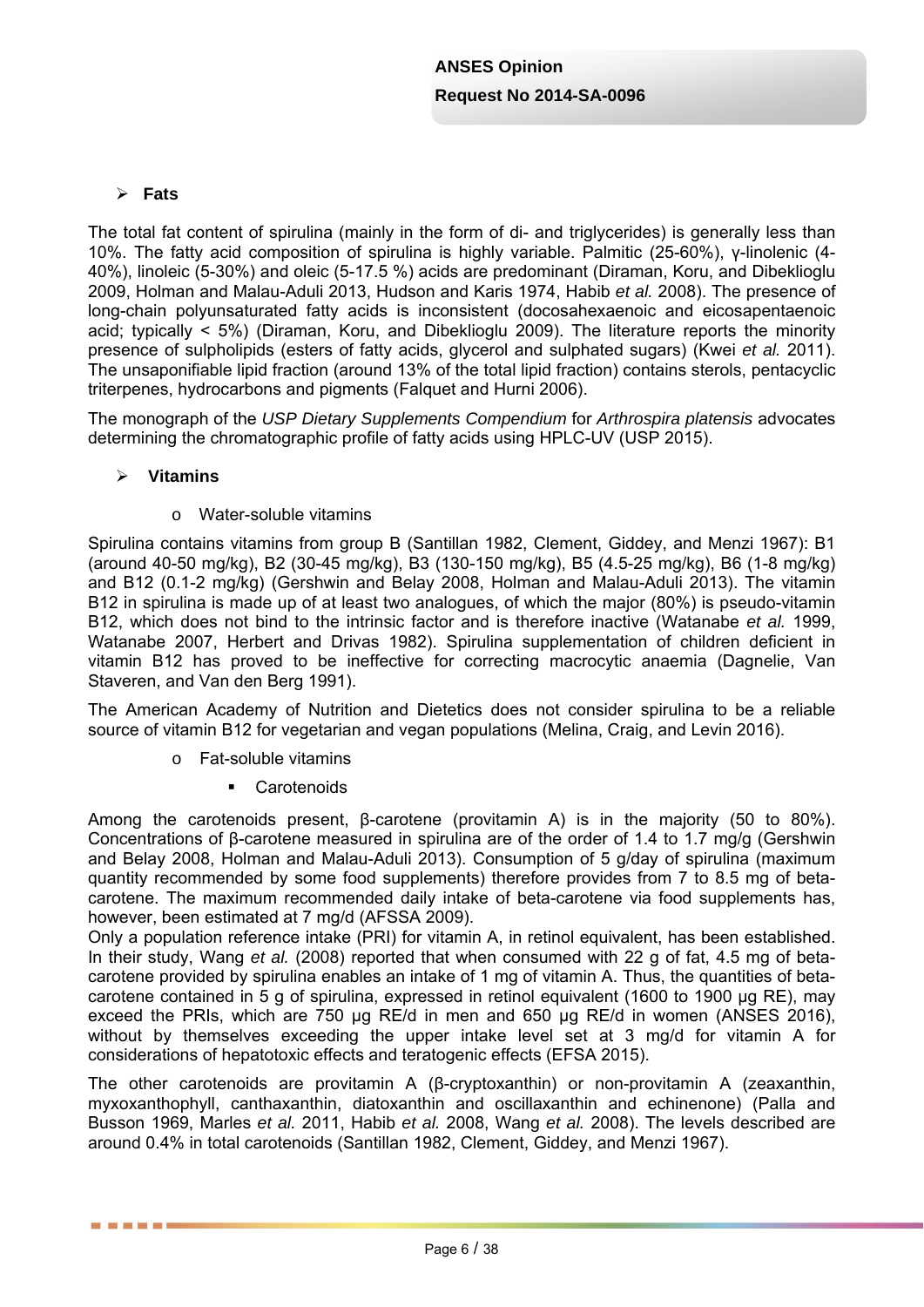The monograph devoted to *Arthrospira platensis* in the *USP Dietary Supplements Compendium* selected minimum levels of 0.12% β-carotene and 0.38% total carotenoids (USP 2015).

#### • Vitamin E

Spirulina has a vitamin E content of 100-190 mg/kg (Holman and Malau-Aduli 2013, Koru 2012, Santillan 1982).

#### **Minerals**

The mineral content of spirulina varies greatly depending on the production method and the harvesting area for wild spirulina. Spirulina contains potassium, calcium, chromium, copper, iron, magnesium, manganese, phosphorus, selenium, sodium, zinc and fluorine (Diraman, Koru, and Dibeklioglu 2009, Holman and Malau-Aduli 2013, Ötleş and Pire 2001, Santillan 1982, Vicat, Doumnang Mbaigane, and Bellion 2014, Boudène, Collas, and Jenkins 1975).

#### **Other**

o Chlorophyll a

Chlorophyll a is the only chlorophyll found in cyanobacteria. The phycobiliprotein/chlorophyll a ratio varies from 2.5 to 4.5 depending on the salinity of the medium and the culture conditions (Leema *et al.* 2010). Chlorophyll a levels are around 1.1-1.5% (Koru 2012). The monograph devoted to *Arthrospira platensis* in the *USP Dietary Supplements Compendium* selected a minimum level of chlorophyll of 0.7% (USP 2015).

o Nucleic acids

The nucleic acid (DNA and RNA) composition of *S. platensis* and *S. maxima* has been reported, with concentrations of 4.29 and 4.25 g/100 g of dry matter respectively (of which 3.56 g and 3.66 g of RNA) (Jassey, Berlot, and Baron 1971), which can represent a non-negligible intake of purine bases.

### **3.1.2. Risk of contamination**

Spirulina is liable to contain various contaminants. Firstly, cyanobacteria from other genera and their toxins have been identified in batches of spirulina. Secondly, the presence of trace metal elements has been reported in wild or cultivated spirulina. The presence of other bacterial species is also possible.

#### *3.1.2.1. Contamination by cyanobacteria and associated toxins*

### **Cyanotoxins**

------

Cyanotoxins are produced by several genera of cyanobacteria. It should be noted that the production of cyanotoxins by the genus *Arthrospira* has not been described in the literature, with the exception of the work by Ballot *et al*., which reported the presence of microcystins and anatoxin-a in two samples of *A. fusiformis* isolated from certain lakes in Kenya (Ballot *et al.* 2004, Ballot *et al.* 2005, Krienitz *et al.* 2003).

Genes for the biosynthesis of cyanotoxins have been identified in batches of spirulina, reflecting contamination (Heussner *et al.* 2012, Marles *et al.* 2011).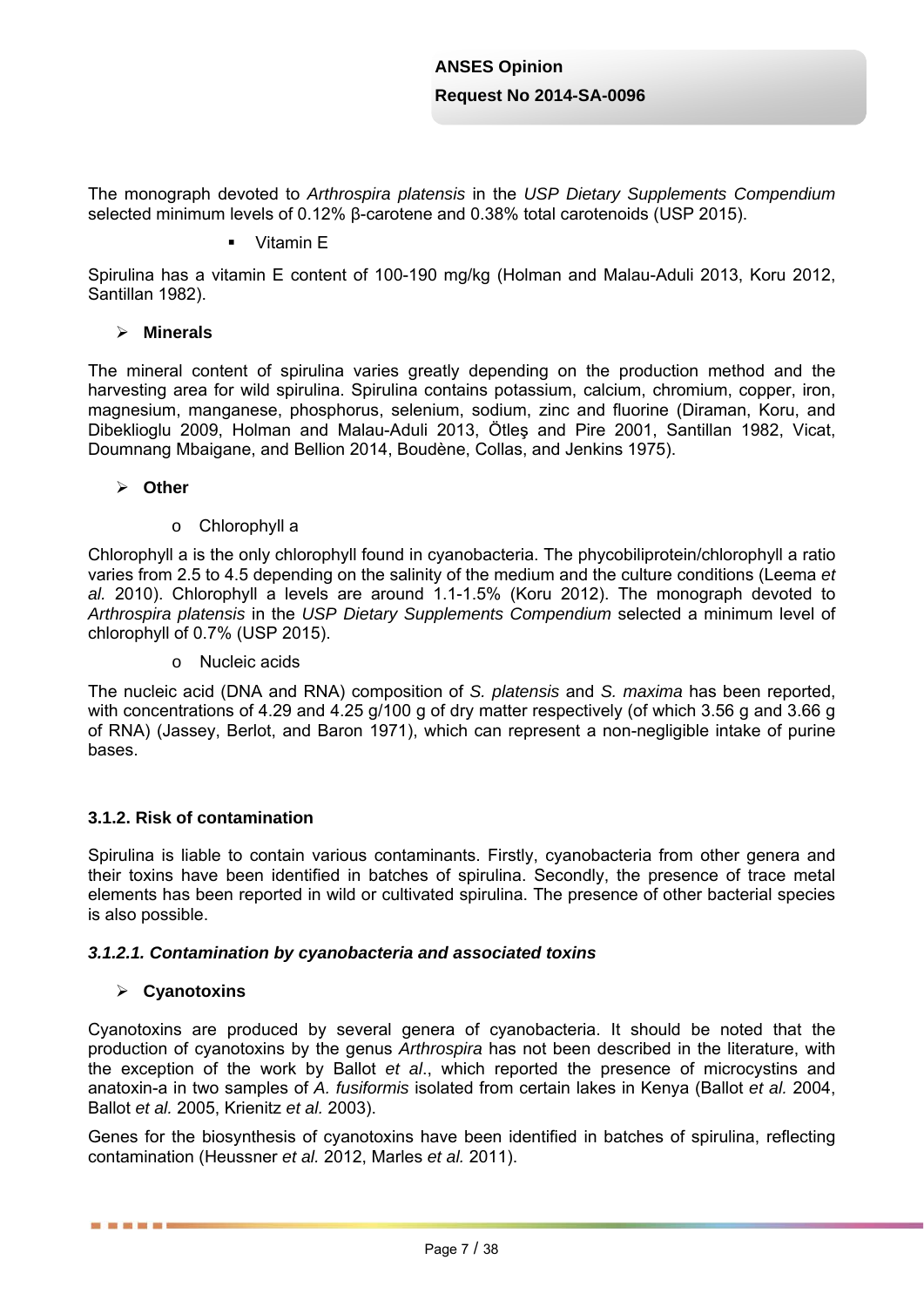Cyanotoxins can be classified into three categories according to their toxicity: hepatotoxins, neurotoxins and dermatoxins (AFSSA and AFSSET 2006, Bernard 2014).

#### o Hepatotoxins: microcystins

Microcystins are cyclic heptapeptides essentially produced by the genera *Microcystis*, *Aphanizomenon*, *Planktothrix* and *Dolichospermum* (ex. *Anabaena*). Around a hundred molecules have been described. They cause hepatocyte lysis, general digestive symptoms and liver failure in acute exposure, as well as hepatocarcinomas in chronic exposure. They are also responsible for kidney failure and neurological disorders. The WHO has defined a tolerable daily intake (TDI) of 0.04 µg/kg/d for chronic exposure (WHO 2003).

The methods used to screen for microcystins can be high-performance liquid chromatography coupled with tandem mass spectrometry (LC-MS/MS), immunofluorescence using antibodies targeting the microcystins (ELISA), or enzyme inhibition measurement (protein phosphatase 1). Some authors have reported similar results for these three methods (Heussner *et al.* 2012, Lawrence *et al.* 2001); these results cannot however be generalised because of the specificity of the methods, with different principles of detection, and matrix effects. Assessing the cytotoxicity of extracts on certain microorganisms (*Vibrio fischeri*) and screening by PCR of genes encoding enzymes for biosynthesis of microcystins (mcyE gene) have also been used in some studies.

While most of the studies have concluded as to an absence of microcystins in spirulina (Rzymski *et al.* 2015, Heussner *et al.* 2012, Manali *et al.* 2016, Vichi *et al.* 2012), these toxins have nevertheless been detected in spirulina batches at levels of generally around 0.1 µg/g (for the batches presented as containing spirulina only; Table 3). In comparison, food supplements containing the cyanobacterium *Aphanizomenon flos-aquae* (known as Klamath blue-green alga) show higher levels of contamination, which are cause for concern (up to 18 µg/g) (Vichi *et al.* 2012, Gilroy *et al.* 2000, Heussner *et al.* 2012).

The monograph devoted to *Arthrospira platensis* in the USP *Dietary Supplements Compendium* adopted a maximum level of microcystins of 0.5 mg/kg by ELISA (USP 2015). In contrast, the Order of 24 June 2014 does not specify that microcystins are substances to be monitored in food supplements containing spirulina. It does however state this for products containing Klamath alga (*Aphanizomenon flos-aquae*), which must contain less than 1 µg/g of microcystins. However, this limit has not been scientifically substantiated. Given the tolerable daily intake established by the WHO, this limit should be reassessed. However, the identification and assaying methods are not detailed and the manufacturer has an obligation to use suitable methods.

o Neurotoxins

------

Anatoxins, with an alkaloid structure, are neurotoxins produced by many genera of cyanobacteria: *Dolichospermum* (ex. *Anabaena*), *Aphanizomenon* and *Phormidium*, but also *Microcystis*, *Planktothrix* and *Raphidiopsis*. They can be fatal (paralysis of striated skeletal muscles including the respiratory muscles), in particular at a high dose (LD $_{50}$  >5000  $\mu$ g/kg by the oral route in mice) (AFSSA and AFSSET 2006).

They are represented by anatoxin-a and homoanatoxin-a, which induce depolarisation of the postsynaptic membrane and inhibit acetylcholinesterase. The anatoxins degrade into epoxy- and dihydro-anatoxin-a and homoanatoxin-a, which are non-toxic.

Anatoxin-a and derivatives of this molecule have been detected, in low concentrations, in batches of spirulina (Table 3). In a study carried out on samples of spirulina marketed in Italy, the presence of anatoxins was not detected; in contrast, non-toxic anatoxin degradation products were found in three of the five samples analysed by LC-MS/MS: dihydrohomoanatoxin-a (9 to 10 µg/g) and an isomer of epoxyanatoxin-a (18 and 19 µg/g) (Draisci *et al.* 2001). The other studies concluded as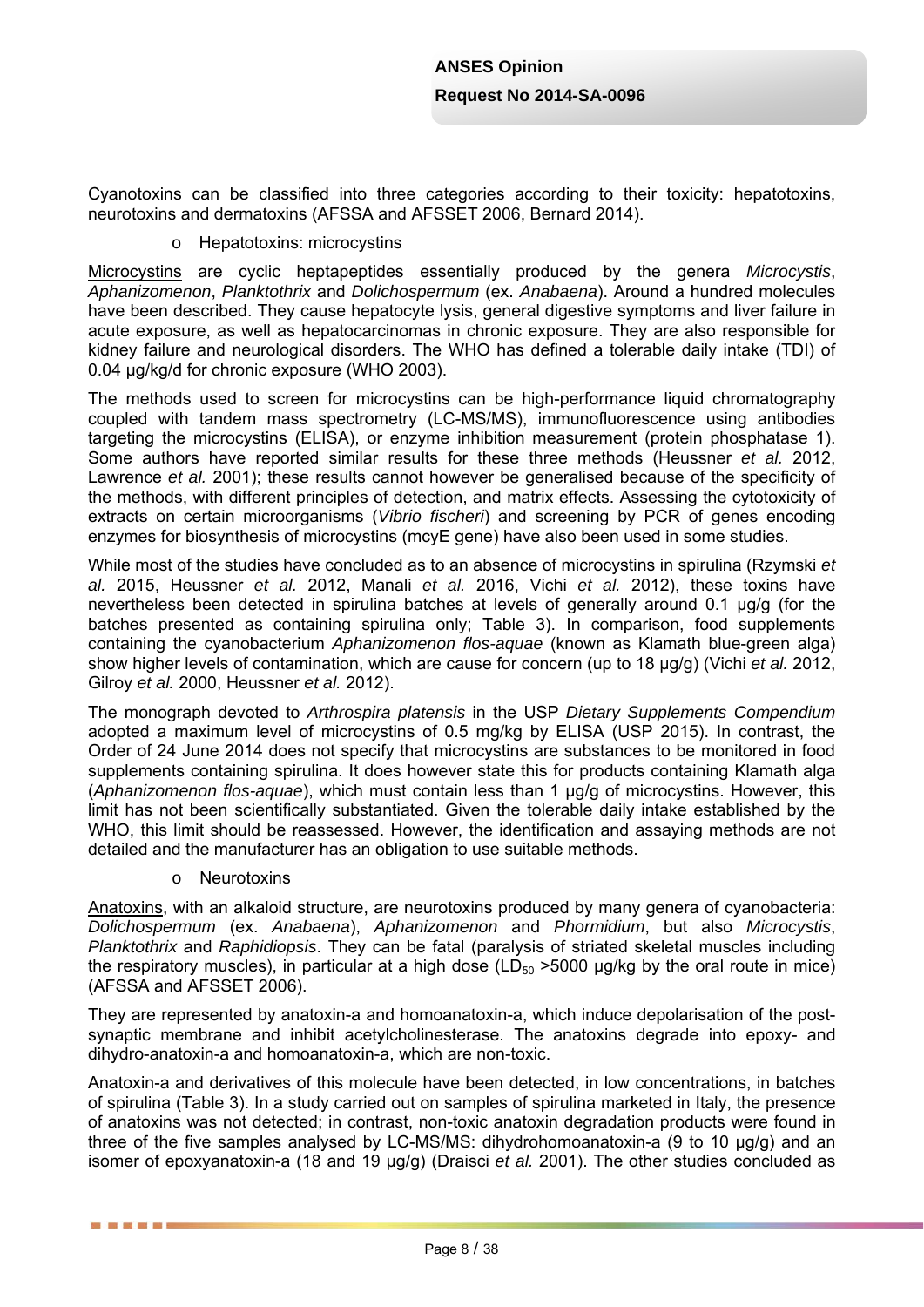to an absence of anatoxins (Rawn *et al.* 2007, Rzymski *et al.* 2015), or to an extremely low content, below the limits of quantification (10 ng/g) (Rellán *et al.* 2009).

Saxitoxins and BMAA (β-*N*-methylamino-L-alanine), two other neurotoxins, have not been detected in marketed batches of spirulina or in naturally occurring spirulina (Dittmann and Wiegand 2006, Marles *et al.* 2011, McCarron *et al.* 2014, Svrcek and Smith 2004).

These three neurotoxins are nevertheless known to be difficult to analyse and quantify.

o Dermatoxins

------

These alkaloids are produced by strains of cyanobacteria developing in the marine environment (lyngbyatoxins, aplysiatoxin, debromoaplysiatoxin) (Bernard 2014). They have not been screened for in batches of spirulina.

| Food supplements (FSs) and<br>foods tested                                                                | <b>Cyanotoxins detected (concentrations</b><br>expressed in dry weight)                                                                                                                                                                                                 | <b>Reference</b>       |  |  |  |  |
|-----------------------------------------------------------------------------------------------------------|-------------------------------------------------------------------------------------------------------------------------------------------------------------------------------------------------------------------------------------------------------------------------|------------------------|--|--|--|--|
| <b>Microcystins</b>                                                                                       |                                                                                                                                                                                                                                                                         |                        |  |  |  |  |
| 17 FSs: 9 intended for human<br>food, 8 intended for animal feed<br>(India, Japan, Thailand,<br>Germany). | Microcystins detected (multiplex HRM<br>qPCR) only in products intended for animal<br>feed (no level reported).                                                                                                                                                         | Manali et al. (2016)   |  |  |  |  |
| 26 FSs including 6 containing<br>spirulina and 11 made of A. flos-<br>aquae (Italy).                      | Microcystins not detected in the FSs<br>containing spirulina but detected in the FSs<br>containing A. flos-aquae (up to 5.2 µg/g)<br>using LC-MS/MS.<br>PCR showed that there was contamination<br>by Microcystis in positive samples.                                  | Vichi et al. (2012)    |  |  |  |  |
| 18 FSs including 5 containing<br>spirulina (Germany).                                                     | Microcystins detected in a single FS<br>containing spirulina (0.1 µg/g by PPIA; 0.2<br>µg/G by Adda-ELISA and <ld by="" lc-<br="">MS/MS), but in all the FSs containing A.<br/>flos-aquae.<br/>McyE gene present in almost all the FSs<br/>producing microcystins.</ld> | Heussner et al. (2012) |  |  |  |  |
| 36 FSs containing spirulina<br>(China).                                                                   | Microcystins detected (LC-MS/MS) in 94%<br>of the FSs containing spirulina (ND)-163<br>ng/g)                                                                                                                                                                            | Jiang et al. (2008)    |  |  |  |  |
| 19 FSs including 10 containing<br>spirulina and 9 made with A. flos-<br>aquae (Switzerland)               | Microcystins not detected in the FSs<br>containing spirulina but detected in 6 of the<br>FSs containing A. flos-aquae (up to 4 µg/g)<br>by UPLC-TOF.                                                                                                                    | Ortelli et al. (2008)  |  |  |  |  |
| 40 FSs containing unspecified<br>cyanobacteria (Italy).                                                   | Microcystins detected by two methods:<br>ND-3.3 µg/g (ELISA) vs 0.3-4.6 µg/g (LC-<br>MS/MS)<br>0.10-1.30 µg/g (ELISA) vs ND-1.42 µg/g<br>(LC-MS/MS)                                                                                                                     | Bruno et al. (2006)    |  |  |  |  |

#### **Table 3: Screening for cyanotoxins in food supplements and foods containing spirulina**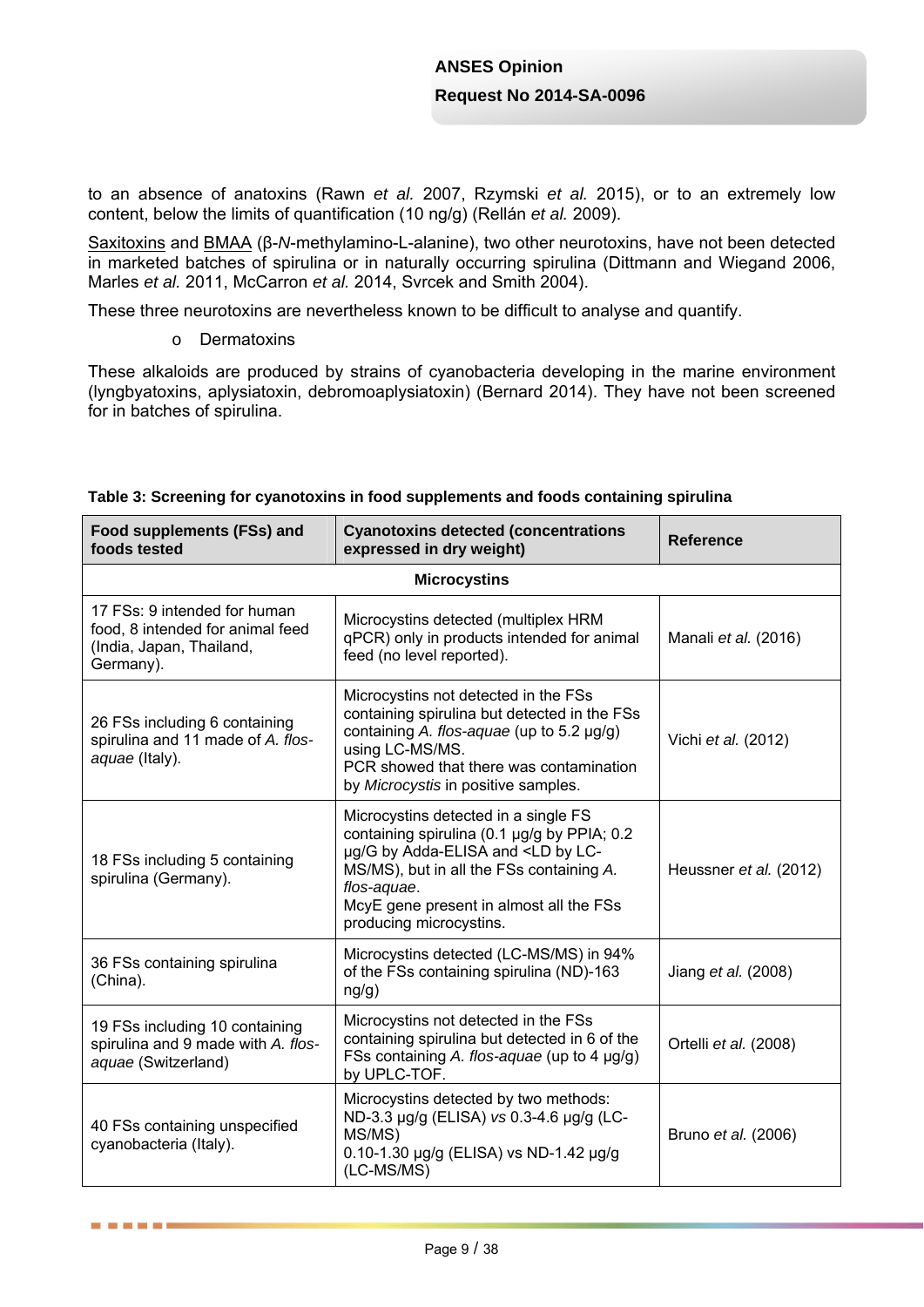| Food supplements (FSs) and<br>foods tested                                                                                         | <b>Cyanotoxins detected (concentrations</b><br>expressed in dry weight)                                                                                                                  | <b>Reference</b>      |  |  |  |  |
|------------------------------------------------------------------------------------------------------------------------------------|------------------------------------------------------------------------------------------------------------------------------------------------------------------------------------------|-----------------------|--|--|--|--|
| 11 FSs including 3 containing<br>spirulina, 6 made of Chlorella and<br>2 containing an unidentified "blue-<br>green" alga (Taiwan) | Microcystins detected (ELISA) in the 3 FSs<br>containing spirulina (28-78 ng/g), in 3 FSs<br>containing Chlorella (<20-36 ng/g) and in the<br>FSs made of "blue-green" alga (48-51 ng/g) | Yu et al. (2002)      |  |  |  |  |
| 15 FSs containing spirulina (USA)                                                                                                  | Microcystins detected (ELISA): 0.15 and<br>0.52 µg/g in average concentrations (min<br>$\angle$ LD and max=2.12 $\mu$ g/g)                                                               | Gilroy et al. (2000)  |  |  |  |  |
|                                                                                                                                    | <b>Anatoxins</b>                                                                                                                                                                         |                       |  |  |  |  |
| 5 commercially available FSs<br>(tablets, capsules) (Italy).                                                                       | Dihydrohomoanatoxin-a (n=3/5): 9-10 µg/g<br>Epoxyanatoxin-a (n= $2/5$ ): 18-19 µg/g                                                                                                      | Draisci et al. (2001) |  |  |  |  |
| 90 commercially available FSs<br>also containing other algae<br>(Australia, Portugal).                                             | Traces detected by LC-UV but not by LC-<br>MS/MS. The authors concluded as to an<br>absence of contamination.                                                                            | Rawn et al. (2007)    |  |  |  |  |
| 39 products: 2 animal feeds and<br>37 FSs, including 34 containing<br>spirulina (different geographical<br>origins).               | Anatoxin-a defected:<br>- In the 2 batches of animal feed (fish, birds):<br>2.5 and 33 $\mu$ g/g.<br>- In 3 FSs containing spirulina, at levels<br>below the limit of quantification.    | Rellán et al. (2009)  |  |  |  |  |

ND: Not detected

------

PPIA: Phosphatase inhibition assay

### **Cyanotoxin-producing cyanobacteria**

Cyanotoxin-producing cyanobacteria belong to several genera. Their development in certain freshwater lakes has led to cases of animal and human poisoning (Bernard 2014).

o Cyanobacteria identified in natural spirulina development environments

Several publications have reported the presence of toxic cyanobacteria in alkaline lakes. The large-scale presence of several toxic cyanobacteria (*Anabaena* sp., *Anabaenopsis* sp., *Phormidium* sp., *Oscillatoria* sp., *Synechococcus* sp.), associated with the presence of cyanotoxins (anatoxin-a, microcystins) has been identified in two Kenyan lakes (Krienitz *et al.* 2003).

o Cyanobacteria identified in culture conditions

Spirulina culture conditions cannot rule out the possibility of growth of other cyanobacteria that may develop in the same conditions (pH > 9.5). There is a risk of the presence of cyanobacteria other than *Arthrospira*, in particular of the genera *Anabaena*, *Anabaenopsis, Microcystis, Oscillatoria* or *Phormidium* (Jourdan 2011).

o Cyanobacteria identified in commercial samples

The aforementioned analyses by Draisci *et al.* (2001) revealed contamination by an anatoxinproducing cyanobacterium in samples of spirulina marketed in Italy.

### **Means of controlling contamination by cyanobacteria or cyanotoxins**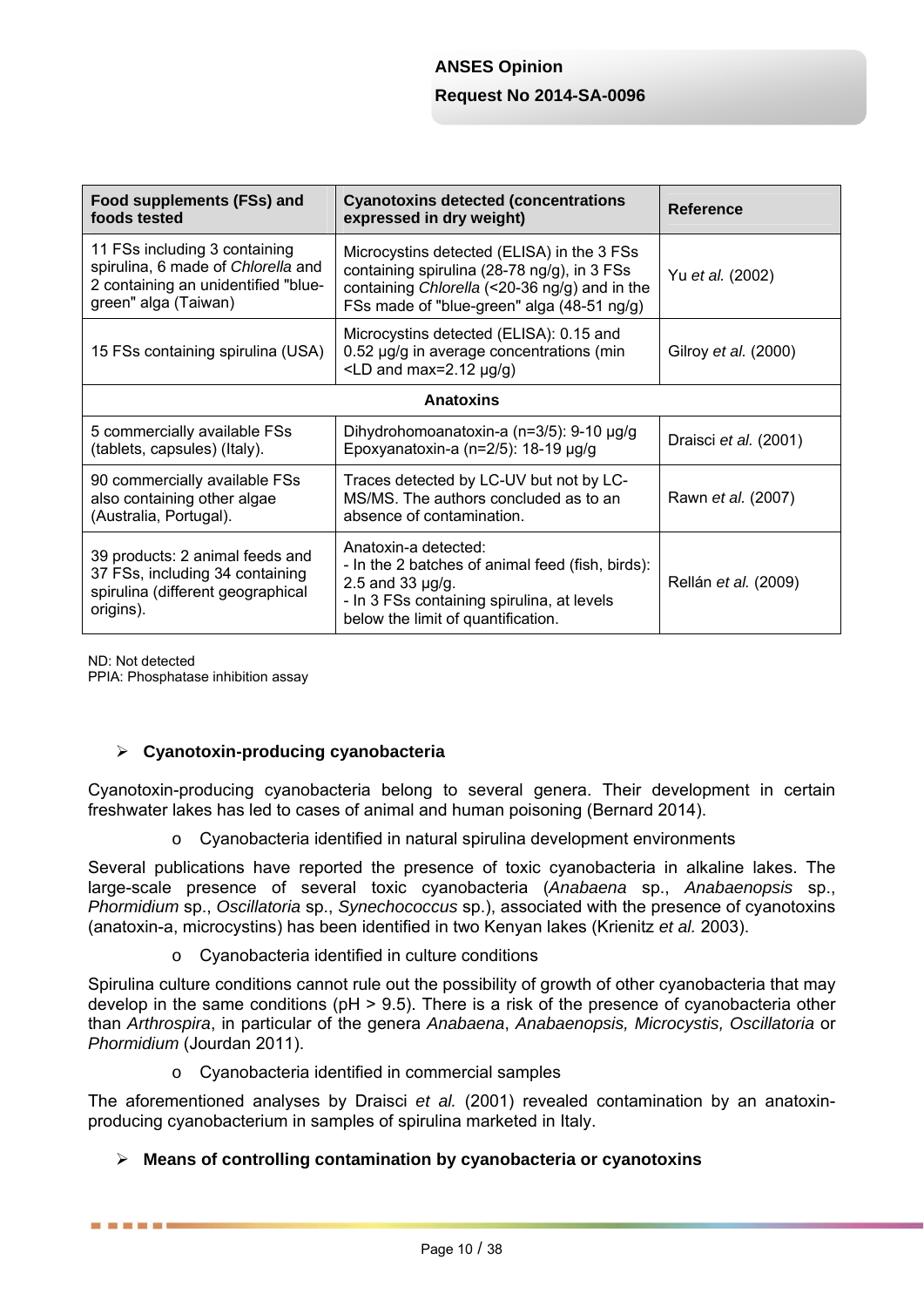The presence of other cyanobacteria in the culture medium may be related to contamination from the water used or to a poor-quality inoculum.

The strains used for the inoculum may be wild (from lakes in the vicinity) or may be commercial strains of varying purity. The quality of the inoculum determines contamination by other, potentially toxic, micro-organisms. Good practices regarding sampling and isolation of the strain used for inoculating the culture ponds and controlling the culture conditions can limit the risk of the presence of other cyanobacteria. For example, production control methods ensuring a high bicarbonate concentration help limit the development of *Chlorella* (Vonshak *et al.* 1983, Vonshak and Richmond 1988).

A microscopic analysis is recommended for *Arthrospira platensis* in the monograph of the *USP Dietary Supplements Compendium* (USP 2015).

A French-language guide to traditional production of spirulina, used and cited by the producers, proposes a grid for the microscopic identification of toxic cyanobacteria to be monitored (Jourdan 2011).

The Federation of French Spirulina Producers also offers its members a guide to good hygiene practices, including the monitoring of strains used in production and regular controls of the spirulina produced, in particular by screening for microcystins.

Nevertheless, in the case of traditional production in infrastructures that are unequipped for microbiological testing, or with staff that are untrained in quality control management of the spirulina produced, contamination remains possible.

Most products containing exclusively spirulina (*Arthrospira* spp.) that have undergone contamination studies do not have a worrying level of cyanotoxins. The data available in the literature cannot be used to reach any conclusion as to the microcystin production potential of *Arthrospira* spp. Moreover, contamination by other cyanotoxin-producing cyanobacteria is possible in traditional or industrial settings.

Consequently:

■ ■ ■ ■ ■ ■

- the absence of contamination by other cyanobacteria should be systematically verified when selecting the inoculum and during the various stages of production;

- concerning microcystins, the WHO has established a TDI of 0.04 µg/kg/d. A threshold should be established for microcystins in food supplements containing spirulina that takes into account other dietary intakes of microcystins.

### *3.1.2.2. Contamination by other bacteria (excluding cyanobacteria)*

The strongly alkaline conditions of spirulina production (pH of around 10) limit the development of most pathogenic micro-organisms (*Listeria*, *Salmonella*, coliforms, etc.). Nevertheless, contamination can occur during subsequent handling (i.e., during harvesting, washing, drying, storage, or even packaging, etc.), mainly depending on the hygiene practices and the water used.

A study examined the bacteria associated with spirulina from different origins: spirulina dried on straw (dihé) from Lake Chad, samples from Lake Texcoco (Mexico), from an Algerian pond and an experimental French production site at Rueil-Malmaison (Jacquet 1975). The micro-organisms screened for were as follows: aerobic mesophilic flora, anaerobic flora, yeasts and moulds, coliforms, faecal streptococci, staphylococci, sulphite-reducing anaerobic bacteria and amoebae. The sample from Chad had the highest contamination, predominantly by bacilli and a few faecal streptococci. The presence of other germs was also reported: group D streptococci, enterobacteria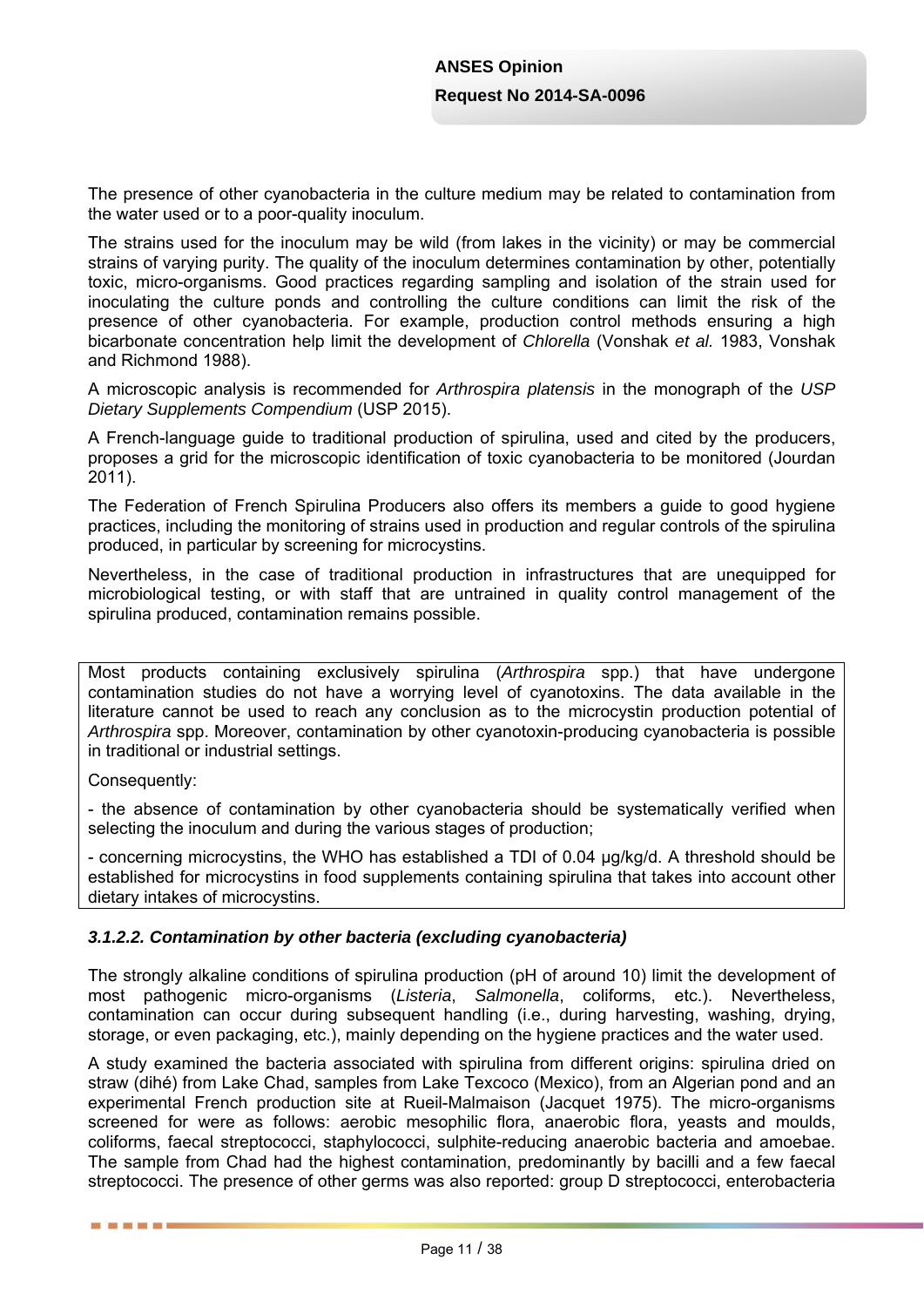(*Enterobacter, Proteus, Citrobacter*). Yeasts and moulds were very rare (*Rhodotorula, Cladosporium, Aspergillus, Penicillium*). Diatoms were detected (*Navicula, Aristerionella*) as well as protists of the genera *Stylonychia* and *Spiromonas*. Contamination came from the natural environment or was introduced during handling (enterobacteria).

Bacteria of the *Clostridium* genus have been identified in food supplements containing spirulina sold in Europe: the three batches tested, from the same manufacturer, exceeded the standards accepted in food, two with levels greater than 10<sup>7</sup> CFU/g (Hoekstra et al. 2011).

A study conducted on 31 commercial samples of spirulina sold on the Greek market revealed bacterial contamination (Vardaka *et al.* 2016): 469 heterotrophic bacterial species were found, some of which may be pathogenic among the genera identified: *Pseudomonas*, *Flavobacterium*, *Vibrio*, *Aeromonas*, *Clostridium*, *Bacillus*, *Fusobacterium*, *Enterococcus*. The viability of these species was not evaluated. The production sites of the samples were very varied.

Bacterial contamination of spirulina can occur during handling (harvesting, washing, drying, storage, packaging, etc.). Nevertheless, contamination at concentrations exceeding the usual food standards seems to be rare for finished products. Moreover, the presence of bacterial contaminants in batches of commercial spirulina does not seem to have been formally associated with adverse effects.

## *3.1.2.3. Contamination by trace metal elements*

The phycobiliproteins in spirulina have strong chelating properties (Chen and Pan 2005) and the trace metal element (TME) content of spirulina is directly correlated with the quality of the water. The presence of TMEs has been reported in wild or commercial spirulina.

### **Wild spirulina**

------

A high arsenic (As) content in wild samples collected in Chad has been shown, as well as a high lead (Pb) content in a sample grown in Burkina Faso. This pollution may be related to the harvesting method, which incorporates mud from the *wadis* with the biomass of spirulina (Vicat, Doumnang Mbaigane, and Bellion 2014). In addition, high levels of lead have been detected in Cuban commercial samples. This may be linked to contamination of the production site (Campanella, Crescentini, and Avino 1999).

### **Commercial spirulina (food and food supplements)**

Many studies have been devoted to the TME content of commercial spirulina (chromium, cadmium, arsenic, lead, mercury, nickel). The accessible studies are summarised in Table 4.

Regulation (EC) No 629/2008 established the following maximum limits for food supplements in Europe: lead (3 mg/kg), cadmium (1 mg/kg for food supplements in general and 3 mg/kg for food supplements containing seaweed) and mercury (0.1 mg/kg). In addition, the proposed monograph in the USP *Dietary Supplements Compendium* for *Arthrospira platensis* provides specifications for lead ( $\leq$  1 mg/kg), cadmium ( $\leq$  0.5 mg/kg), mercury ( $\leq$  0.5 mg/kg) and arsenic ( $\leq$  1 mg/kg) (USP 2015).

Some of the studies presented in Table 4 show levels in one or more of these TMEs that are higher than these limits.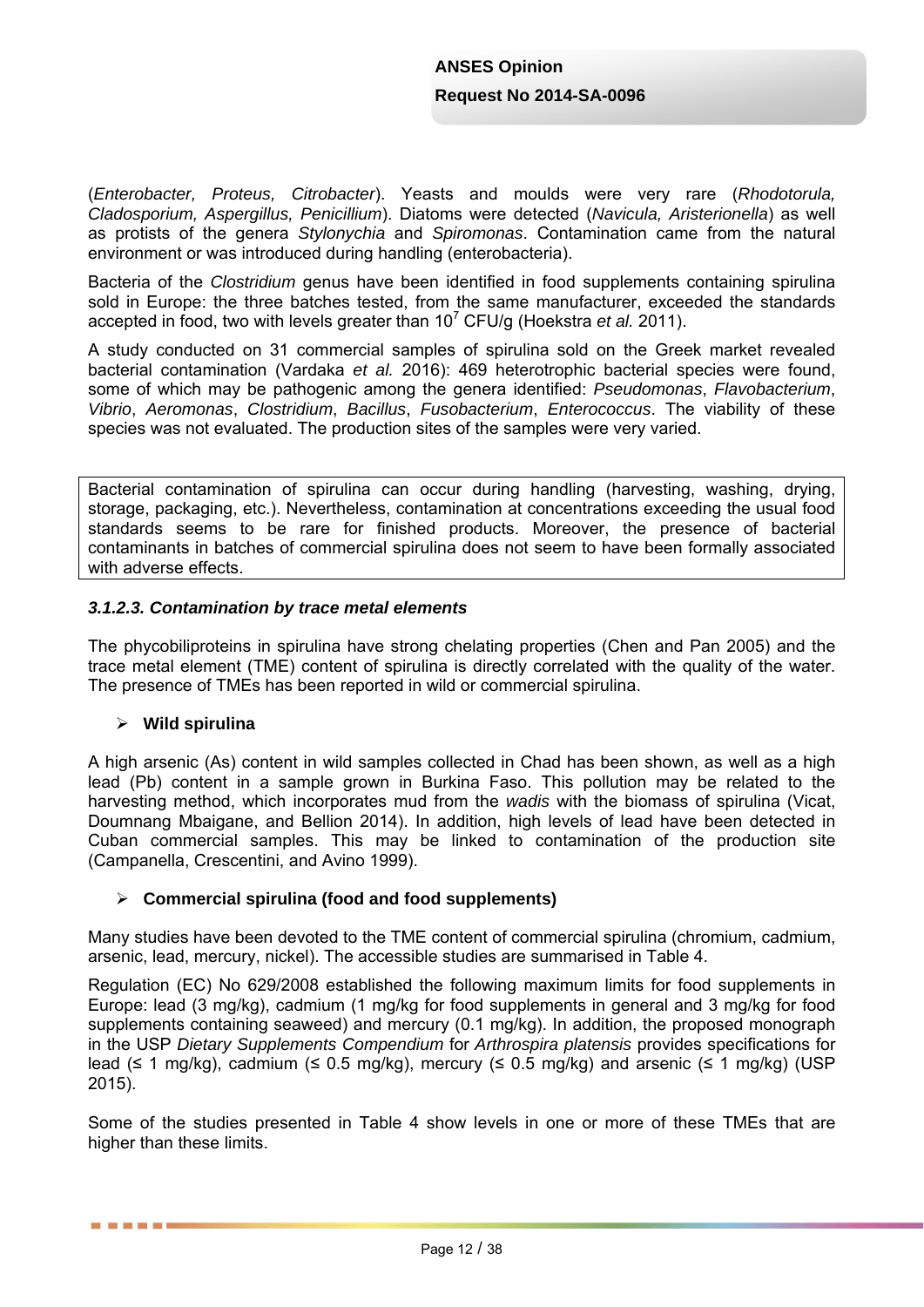## **Table 4: Detection of trace metal elements in food supplements and foods containing spirulina**

| Products, origin                                                                            | TME concentrations expressed in<br>mg/kg of dry weight                                            | <b>Reference</b>                                |  |
|---------------------------------------------------------------------------------------------|---------------------------------------------------------------------------------------------------|-------------------------------------------------|--|
| 2 food supplements                                                                          | <b>Total As: 3.2 and 3.3</b><br>Cd, Cr, Hg, Ni, Pb and Zn: quantified but<br>values not detailed  | Rzymski et al. (2015)                           |  |
| 25 food supplements                                                                         | Hg: 0.002-0.028                                                                                   | Al-Dhabi (2013)                                 |  |
| 25 food supplements                                                                         | Cr: 0.003-0.018<br>Cd: 0.003-0.069<br>As: 0.006-0.578<br>Pb: 0.100-1.206                          | Al-Harbi (2012)                                 |  |
| 5 batches of commercial spirulina<br>(Cuba, Italy, Mexico, USA)                             | Cd: not detected<br>Cr: 9.02-26<br>Hg: 0.069-0.096<br>Ni: 0.08-0.1<br>Pb: 6.95-12.1               | Campanella,<br>Crescentini, and Avino<br>(1999) |  |
| 3 batches of commercial spirulina from<br>the same brand (USA)                              | $Cd: 0.2-0.6$<br>Ni: 1.6-2.7<br>Hg: 9.8-17.2<br>Pb: 2.5-4.4                                       | Johnson and Shubert<br>(1986)                   |  |
| 8 batches of commercial spirulina<br>(Thailand, Mexico, USA, Taiwan,<br>Israel)             | Cd: 0.3-0.7<br>Cr: 2.2-6.5<br>Ni: $4.2 - 15.0$ (2 samples $> 10$ )<br>Hg: 9.1-24.4<br>Pb: 1.3-6.7 | Sandau, Sandau, and<br>Pulz (1996)              |  |
| Commercial spirulina (India)                                                                | As: 0.97<br>Pb: 3.95<br>Hg: 0.07<br>Cd: 0.62                                                      | See for review<br>Gershwin and Belay<br>(2008)  |  |
| 1 batch of commercial spirulina<br>(Mexico)                                                 | As: 2.9<br>Pb: 5.1<br>Hg: 0.5<br>Cd: 0.5                                                          | See for review<br>Gershwin and Belay<br>(2008)  |  |
| Commercial spirulina (Chad)                                                                 | As: 1.8<br>Pb: 3.7<br>Hg: 0.5<br>Cd: not detected                                                 | See for review<br>Gershwin and Belay<br>(2008)  |  |
| 1 batch of spirulina cultivated<br>experimentally for commercial<br>purposes (Saudi Arabia) | As: 0.002<br>Pb: 0.109<br>Hg: 0.008<br>Cd: 0.031                                                  | Al-Homaidan (2006)                              |  |
| Commercial spirulina (USA)                                                                  | As: $< 1.0$<br>Pb: < 1.0<br>Hg: < 0.05<br>Cd: < 0.05                                              | Al-Homaidan (2006)                              |  |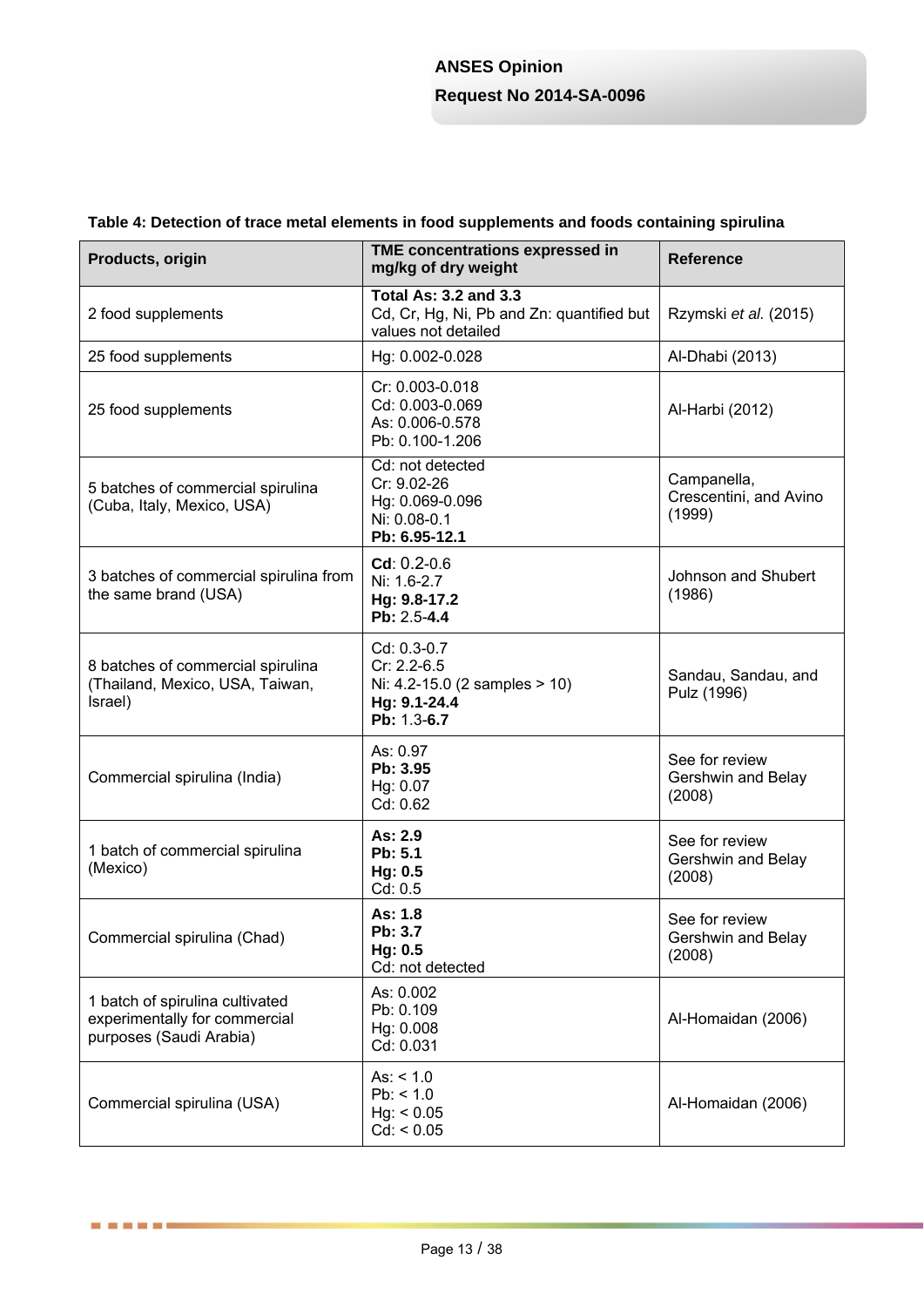| Products, origin             | TME concentrations expressed in<br>mg/kg of dry weight | <b>Reference</b>   |
|------------------------------|--------------------------------------------------------|--------------------|
| Commercial spirulina (India) | As: 1.1<br>Pb: 2.5<br>Hg: 0.1<br>Cd: 1.0               | Al-Homaidan (2006) |

As: arsenic, Cd: cadmium, Cr: chromium, Hg: mercury, Ni: nickel, Pb: lead.

**In bold**: values above the maximum tolerable limits defined in Regulation (EC) No 629/2008 (Pb, Cd, Hg), or in the Monograph of the *USP Dietary Supplements Compendium* (As).

While the majority of studies seem to show tolerable TME concentrations, certain analyses show excessive levels of one or more TMEs (arsenic, lead, mercury) compared to the maximum levels in force in the European Union or the specifications in the *USP Dietary Supplements Compendium.* A risk of exposure to concentrations higher than the international recommendations is therefore possible, especially for spirulina productions with insufficient controls.

## **3.2. Adverse effects**

■ ■ ■ ■ ■ ■

#### **3.2.1. Cases from nutrivigilance**

Between the establishment of the nutrivigilance scheme and the month of February 2017, ANSES received 49 reports of adverse effects likely to be associated with the consumption of food supplements containing spirulina. Ten of these were analysed for their causality (Table 5), while the others were not sufficiently documented to be analysed (due for example to the dates of consumption being unknown, or the product not being clearly identified). To help identify the role of these food supplements in the reports received, ANSES analysed the causality of 10 sufficiently documented cases, with the help of the Working Group on "Nutrivigilance", using the method defined in ANSES's Opinion of 11 May 2011 (ANSES 2011).

Case 2011-112 was the subject of a publication in 2014 because of the great severity of the adverse effect (allergic facial angioedema) and the very likely causality (ANSES 2014).

Case 2013-203 concerned a 48-year-old woman without any particular prior history, who had taken three tablets of a food supplement containing spirulina. Four hours after consumption, stomach cramps, nausea, vomiting and liquid stool occurred. The consumer's condition improved in 3 to 4 hours without any symptomatic treatment. On two subsequent occasions, the consumer again took tablets of the same food supplement; the same clinical picture reappeared each time. The Working Group on "Nutrivigilance" recognised the food supplement's role in the onset of digestive disorders, with very likely causality.

Case 2013-107 involved several products falling within the nutrivigilance scheme. It concerned a 35-year-old man who for six months had consumed energy drinks intended for athletes during sport training sessions (carried out 4 to 6 times a week) and after intensive sessions (not more than twice a week). On 15 April 2013, he began consumption of a food supplement containing spirulina, with doses increasing from one and then two tablets a day, up to ten tablets a day. On 8 May 2013, violent muscle pains in the thighs appeared. Two days later, a vasovagal syncope led the consumer to visit the hospital emergency department, and he ceased taking the food supplement. On arrival at the emergency department, his walking range was limited to 300 metres due to the pain, which was not relieved by level 1 and 2 analgesics. His creatine kinase (CPK)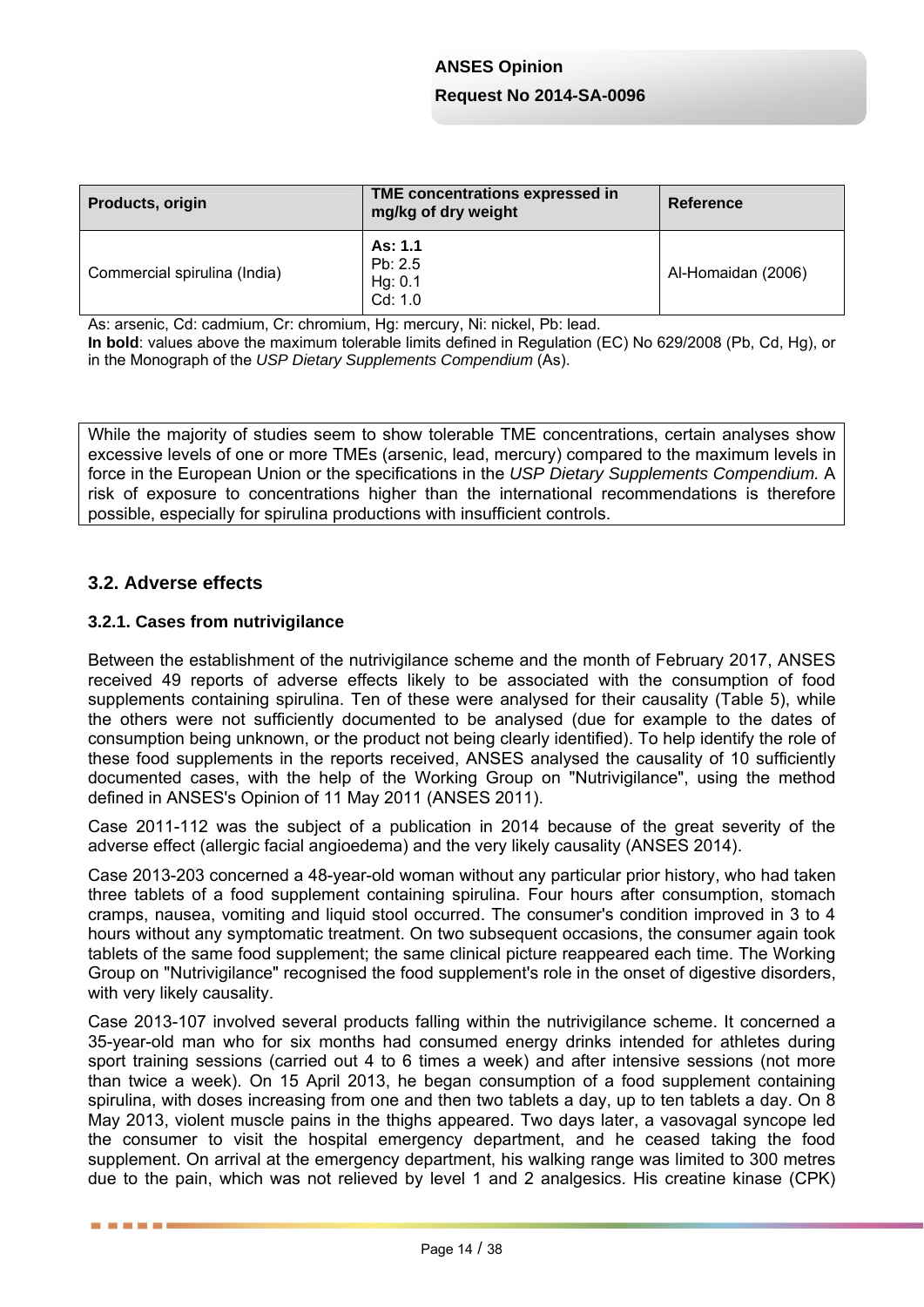levels were 68,000 IU/L. Most of the examinations performed were negative (infectious test, viral serologies, autoimmune test. EMG) except for the muscle MRI, which found inflammatory lesions (myositis). Muscle recovery was observed. Nevertheless, a thrombosis of one of the two peroneal veins occurred on 24 May 2013, requiring prescription of an anticoagulant treatment. The Working Group on "Nutrivigilance" recognised the food supplement's role in the onset of muscle disorders, with likely causality. This adverse effect may have occurred through a mechanism involving the pro-oxidant nature at high doses of beta-carotene provided by these spirulina doses in a situation of hyperoxia and ischaemia-reperfusion, as induced by the physical exercise (Rutkowski and Grzegorczyk 2012).

Case 2016-030 concerned a 51-year-old woman, without any particular prior history, who had consumed two food supplements, the first from 15 September 2015 and then the one containing spirulina from 1 October 2015, in a context of hair loss. On 16 November 2015, during a systematic examination performed subsequent to a face rash (which predated the consumption of food supplements), kidney failure was diagnosed with a serum creatinine level at 135.3 μmol/L, combined with a discrete polyuria-polydipsia. It should be noted that the previous serum creatinine level had been normal, at 81.4 μmol/L, on 1 October 2013. Additional examinations found no proteinuria, or micro-albuminuria, or anomaly of the complement system. The ultrasound of the urinary tract was normal. On 21 November 2015, the subject ceased taking the food supplements and an improvement was observed over the following 15 days (serum creatinine at 80 μmol/L). The Working Group on "Nutrivigilance" recognised the spirulina food supplement's role in the onset of the serum creatinine anomalies, with likely causality.

In the other sufficiently documented cases reported to the nutrivigilance scheme, the Working Group concluded that causality was low regarding the food supplement's role in the onset of the observed disorders (three possible cases, two doubtful cases and one case excluded).

Ten of the reports received in nutrivigilance were sufficiently documented to be analysed. These reports included four with high causality (likely or very likely) with heterogeneous effects reported (allergic, digestive, rheumatic, uro-nephrological). Other types of effects (dermatological, liver, endocrine or metabolic) have also been reported but the causalities established for these cases are low.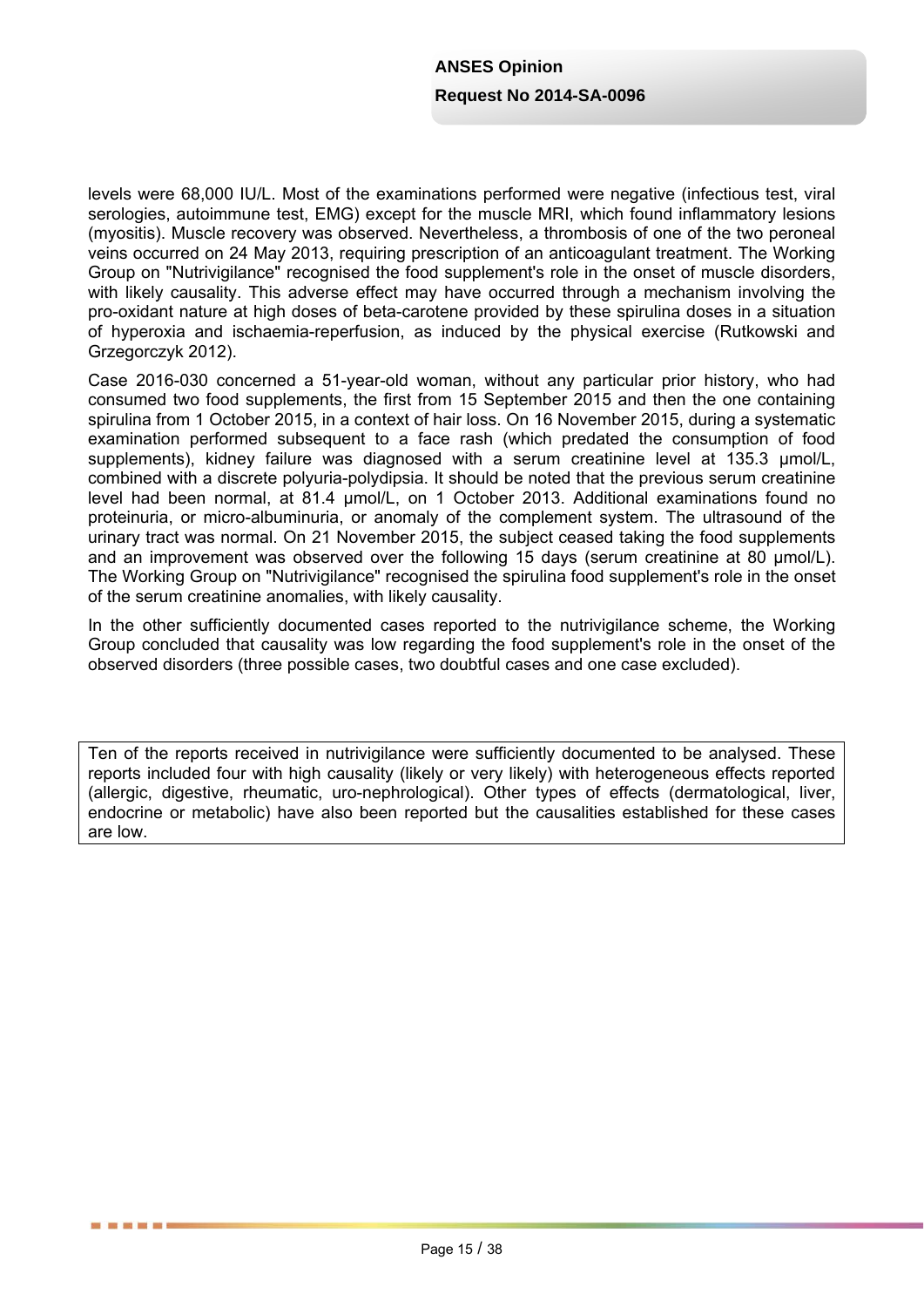## **ANSES Opinion**

**Request No 2014-SA-0096** 

#### **Table 5: Sufficiently documented cases received by the nutrivigilance scheme between 2009 and February 2017**

| <b>Registration no.</b> | <b>Species used</b>    | Sex and age of<br>the consumer | <b>Adverse</b><br>effect(s)                        | Type(s) of<br>adverse<br>effect(s) | Severity of<br>the clinical<br>picture | Chronological<br>score <sup>1</sup>                                                       | Semiological<br>score <sup>2</sup>                    | <b>Intrinsic</b><br>causality $3$ |
|-------------------------|------------------------|--------------------------------|----------------------------------------------------|------------------------------------|----------------------------------------|-------------------------------------------------------------------------------------------|-------------------------------------------------------|-----------------------------------|
| 2011-112                | Spirulina<br>platensis | M, 35 years                    | angioedema                                         | allergy                            | level 3                                | C3 (timeframe<br>consistent,<br>progression<br>suggestive)                                | S3 (aetiology<br>confirmed by<br>an allergy<br>test)  | very likely                       |
| 2013-203                | Spirulina<br>platensis | F, 48 years                    | digestive<br>disorders                             | digestive                          | level 1                                | C4 (timeframe<br>consistent.<br>progression<br>suggestive,<br>reintroduction<br>positive) | S2 (another<br>hypothetical<br>aetiology)             | very likely                       |
| 2013-107*               | unknown                | M, 35 years                    | myositis                                           | rhumatology                        | level 3                                | C3 (timeframe<br>consistent.<br>progression<br>suggestive)                                | S2 (a few<br>aetiologies<br>explored and<br>excluded) | likely                            |
| 2016-030*               | Spirulina<br>maxima    | F, 51 years                    | kidney failure                                     | uro-<br>nephrology                 | level 1                                | C3 (timeframe<br>consistent.<br>progression<br>suggestive)                                | $S1$ (no<br>aetiology<br>sought)                      | likely                            |
| 2012-147                | Spirulina<br>platensis | F, 56 years                    | erythema<br>multiforme and<br>hepatic<br>cytolysis | dermatology<br>and<br>hepatology   | level 2                                | C2 (timeframe<br>consistent,<br>progression<br>inconclusive)                              | S1 (another<br>possible<br>aetiology)                 | possible                          |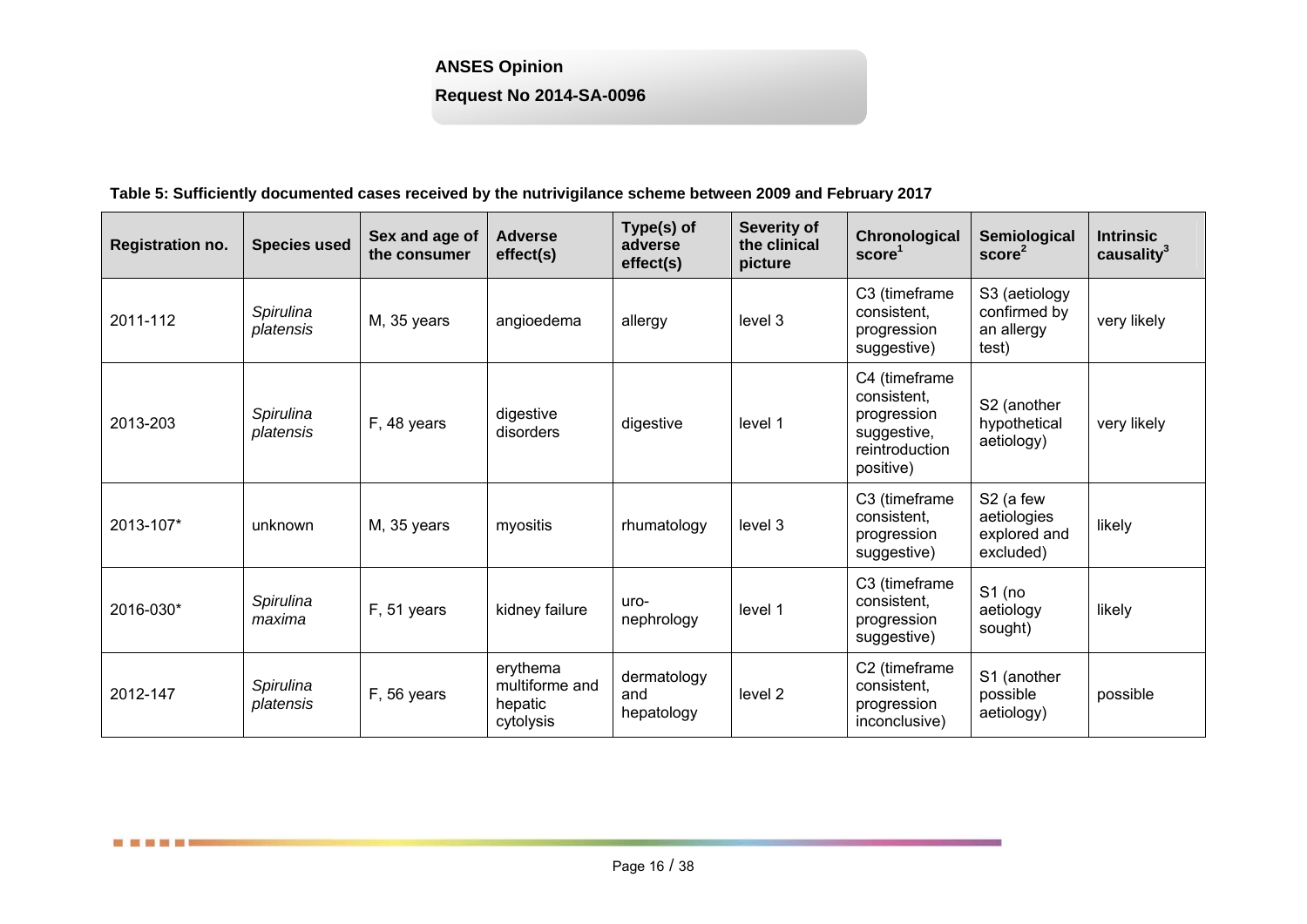## **ANSES Opinion**

## **Request No 2014-SA-0096**

| <b>Registration no.</b> | <b>Species used</b> | Sex and age of<br>the consumer | <b>Adverse</b><br>effect(s)                                   | Type(s) of<br>adverse<br>effect(s) | <b>Severity of</b><br>the clinical<br>picture | Chronological<br>score <sup>1</sup>                                      | Semiological<br>score <sup>2</sup>                                | <b>Intrinsic</b><br>causality <sup>3</sup> |
|-------------------------|---------------------|--------------------------------|---------------------------------------------------------------|------------------------------------|-----------------------------------------------|--------------------------------------------------------------------------|-------------------------------------------------------------------|--------------------------------------------|
| 2013-007                | Spirulina<br>maxima | M, 9 years                     | erythema                                                      | dermatology                        | level 1                                       | C2 (timeframe<br>consistent.<br>progression<br>cannot be<br>interpreted) | $S1$ (no<br>aetiology<br>sought)                                  | possible                                   |
| 2015-343                | unknown             | M, 43 years                    | hepatitis                                                     | hepatology                         | level 2                                       | C2 (timeframe<br>consistent,<br>progression<br>cannot be<br>interpreted) | S <sub>2</sub> (a few<br>aetiologies<br>explored and<br>excluded) | possible                                   |
| 2012-071*               | unknown             | pregnant F,<br>34 years        | congenital<br>hypercalcaemia<br>in the child                  | endocrinology                      | level 2                                       | C2 (timeframe<br>unknown,<br>progression<br>suggestive)                  | S0 (other<br>aetiology very<br>probable)                          | doubtful                                   |
| 2015-269                | unknown             | F, 40 years                    | hypokalaemia                                                  | metabolism                         | level 3                                       | C2 (timeframe<br>consistent,<br>progression<br>cannot be<br>interpreted) | S <sub>2</sub> (a few<br>aetiologies<br>explored and<br>excluded) | doubtful                                   |
| 2015-124*               | unknown             | M, 55 years                    | acute<br>generalised<br>exanthematous<br>pustulosis<br>(AGEP) | dermatology                        | level 3                                       | C0 (timeframe<br>inconsistent)                                           |                                                                   | excluded                                   |

. . . . .

<sup>1</sup>The chronological score ranges from C0 to C4.<br>
<sup>2</sup>The semiological score ranges from S0 to S3.<br>
<sup>3</sup>The intrinsic score ranges from I0 (excluded) to I4 (very likely).

\*Case involving other products falling within the nutrivigilance scheme and for which the indicated causality relates to the food supplement containing spirulina.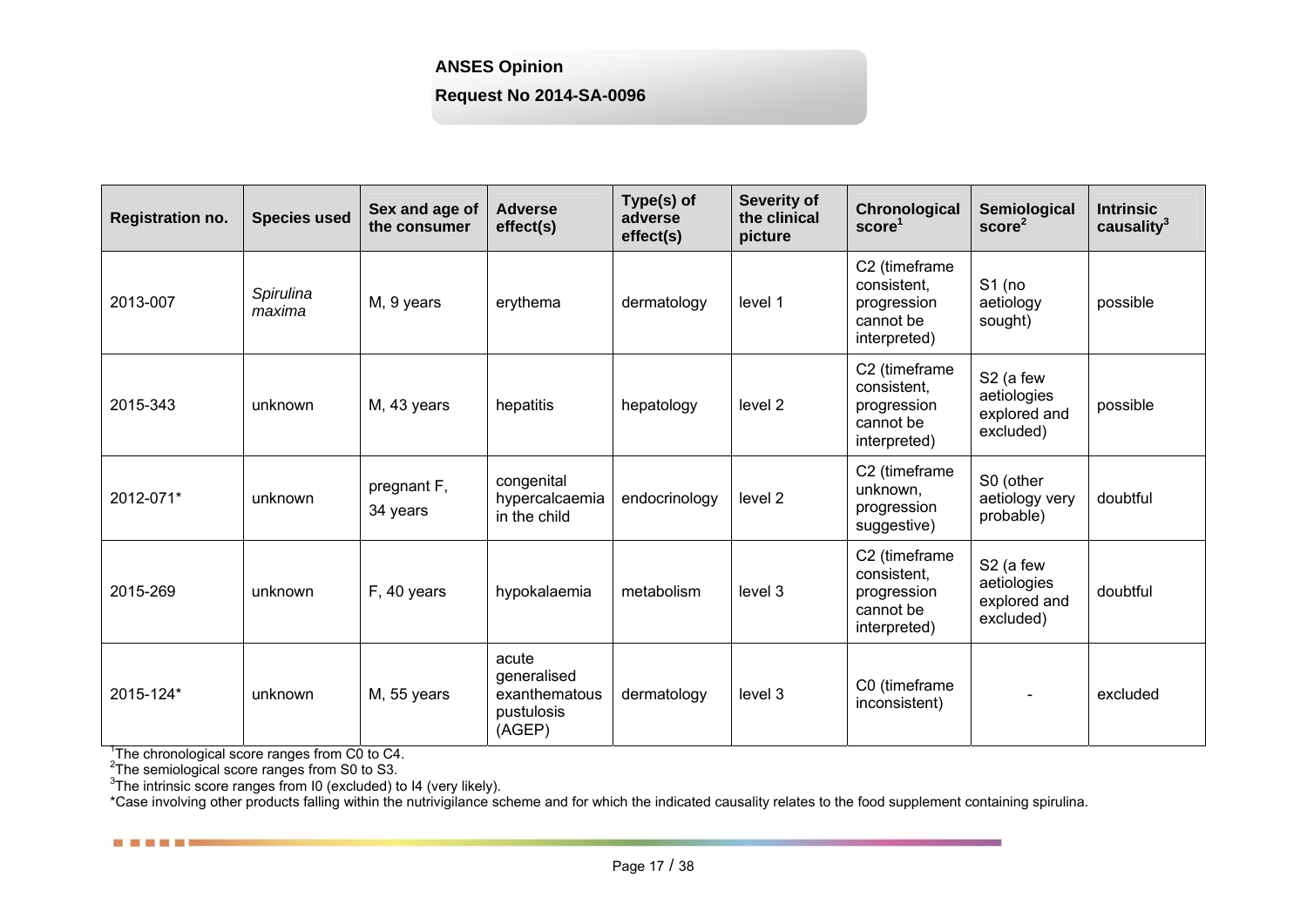Alongside the cases identified by the specific nutrivigilance scheme, 29 cases of adverse effects likely to be associated with the consumption of spirulina were recorded by the French poison control centres between 2010 and 2016. These include 18 cases that occurred after the consumption of products containing only spirulina. These concerned 10 females and 8 males (median age 31 years), of whom 13 were adults and 5 were children under the age of 9. The adverse effects reported were predominantly digestive disorders (vomiting, diarrhoea, abdominal pain), but also liver damage (cytolysis or cholestasis) and dermal symptoms (erythema). The other 11 reported cases involved other products associated with spirulina consumption. The reported adverse effects also concerned the liver and the digestive system.

In addition, three suicide attempts in particular involving spirulina were the subject of reports to the poison control centres. No deaths were observed.

## **3.2.2. Cases identified abroad**

#### *3.2.2.1. In Europe*

------

In November 2016, ANSES approached its European counterparts with a view to obtaining more data on the adverse effects likely to be associated with the consumption of food supplements containing spirulina. Several countries responded that no adverse effects had been brought to their attention with this type of product (Austria, Belgium, Bulgaria, Croatia, Cyprus, Denmark, Spain, Greece, Latvia, Lithuania, Poland, United Kingdom, Slovakia, Slovenia, Sweden and Switzerland). As most of them do not have a nutrivigilance scheme, adverse effects likely to be associated with the consumption of food supplements containing spirulina are not collected in a systematic manner.

In Germany, six reports of adverse effects (abdominal pain, diarrhoea, oedema, pruritus, rash, arthralgia) likely to be associated with the consumption of food supplements containing spirulina were reported between 1998 and 2016.

In Finland, one case of vomiting and diarrhoea was reported in 2013.

In Italy, eight cases of adverse effects were collected between 2007 and 2015. The consumers involved in these cases presented with arrhythmias, headaches, paraesthesia, hepatitis, rash and hyperthyroidism.

In the Czech Republic, one case of blood in the stool was reported in 2015 following consumption of a product containing spirulina and *Chlorella*, and led the Czech National Institute of Public Health to draw consumers' attention to the potential adverse effects of these two ingredients.

#### *3.2.2.2. In the United States and Canada*

ANSES also approached the US FDA (Food and Drug Administration) and Health Canada. The FDA did not send any data. On the other hand, Health Canada sent information on two cases of adverse effects, recorded in 2010:

- a woman aged 78 years, who consumed six products concomitantly, one of which contained spirulina, and presented with abdominal pain, nausea and increased amylase. She recovered within an unknown timeframe:
- an individual (age and sex unknown) who had consumed spirulina and another product concomitantly also presented with abdominal pain and vomiting. The progression is unknown.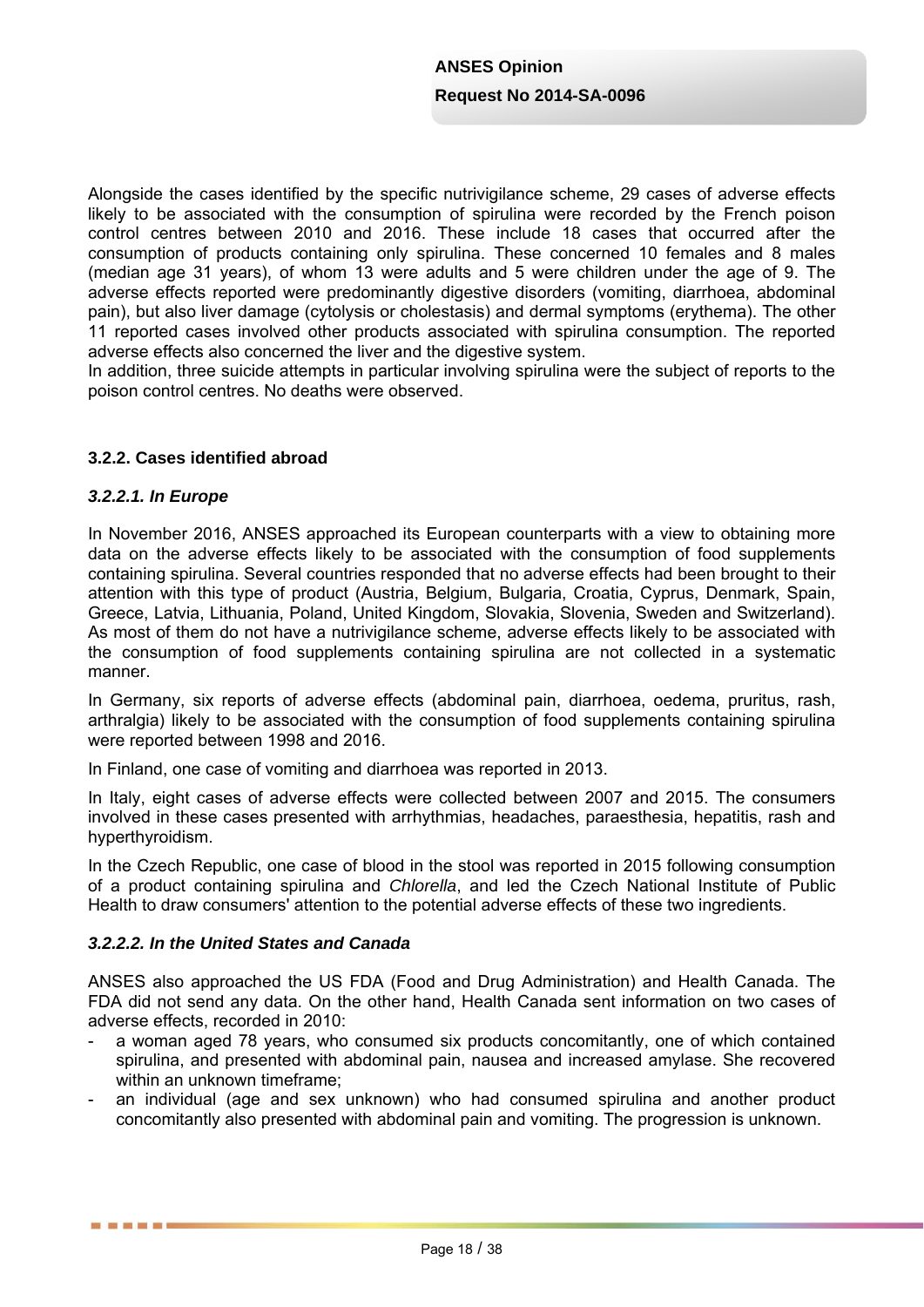## **3.2.3. Cases reported in the literature**

Several cases of adverse effects likely to be associated with the consumption of food supplements containing spirulina have been reported in the literature. They concern liver disorders, rhabdomyolysis, two cases of anaphylaxis, two cases of atopic dermatitis and one of dermatomyositis.

### *3.2.3.1. Rhabdomyolysis*

A case of acute rhabdomyolysis was reported in Greece (Mazokopakis *et al.* 2008), in a 28-yearold man suffering from myalgia and muscle weakness following consumption of a food supplement containing only spirulina (*A. platensis* from Hawaii, Solgar brand), at a dose of 3 g/d, for one month. The consumer said he was a non-smoker, was not taking any medicinal products or other food supplements, and did not consume alcohol or drugs. His CPK was 9000 IU/L (N: 40-226 IU/L); his plasma myoglobin was 2243 µg/L (N: 0-70 µg/L); his ALT and AST transaminases were also high (180 IU/L and 288 IU/L, respectively; N: 0-45), as well as serum LDH (1265 IU/L, N: 120- 450 IU/L) and aldolase (53 IU/L, N: 0-8 IU/L). After discontinuing the food supplement, the patient was given hydration and hospital supervision for 4 days. His symptoms declined and his biological parameters returned to normal. He had no predisposing factors or family history, and other causes of rhabdomyolysis were ruled out. The food supplement was not reintroduced. The potential mechanism was not elucidated. The authors suggested possible contamination by β-Nmethylamino-L-alanine (BMAA), but this potentially toxic amino acid is not known to cause disorders of this type.

## *3.2.3.2. Hepatitis*

Details of a case of hepatitis potentially associated with spirulina were published in Japan (Iwasa *et al.* 2002). A 52-year-old type-2 diabetic, hyperlipidemic, hypertensive man, being treated with simvastatin, amlodipine and acarbose for 7 months, was hospitalised for hepatitis. He had no other particular history (he had no history of infectious hepatitis and said that he did not consume alcohol or drugs, etc.). He had been taking spirulina for 5 weeks (the brand, the origin and the dose of spirulina were unknown). His AST (135 IU/L, N: 10-40 IU/L) and ALT (136 IU/L, N: 5-45 IU/L) concentrations were already high after 2 weeks of spirulina consumption, and progressed up to his admission to hospital, when they were as follows: AST 1176 IU/L, ALT 1726 IU/L, ALP 281 IU/L (N: 100-340 IU/L), γ-GT (301 IU/L, N: 50 IU/L). Cholestasis was observed, but no fibrosis or steatosis. The clinical case did not mention any dermal signs. The search for other aetiologies proved negative: no viral infection by HAV, HBV, HCV, CMV, EBV, no autoimmune disease (screening for anti-smooth muscle and anti-mitochondria antibodies). A lymphocyte stimulation test with spirulina to investigate delayed hypersensitivity proved positive. The symptoms abated on discontinuation of the medication and the food supplement. No reintroduction of the spirulina or medication was mentioned. It should be noted that simvastatin may cause hepatic disorders. Spirulina is not known to inhibit the phase I CYP3A4-mediated metabolism of this compound. In addition, an *in vitro* lymphocyte stimulation test cannot be used as evidence of the responsibility of a product (or a drug) for any adverse effects observed.

### *3.2.3.3. Allergy/anaphylaxis*

-------

Details of a case of anaphylaxis associated with spirulina were published in the Netherlands (Le, Knulst, and Röckmann 2014), concerning a 17-year-old man with a history of atopic dermatitis, asthma and allergic rhinitis (many known allergens, respiratory: grasses, mites, cats, dogs, and dietary: tomato, cucumber). Following ingestion of a spirulina tablet (300 mg), he developed a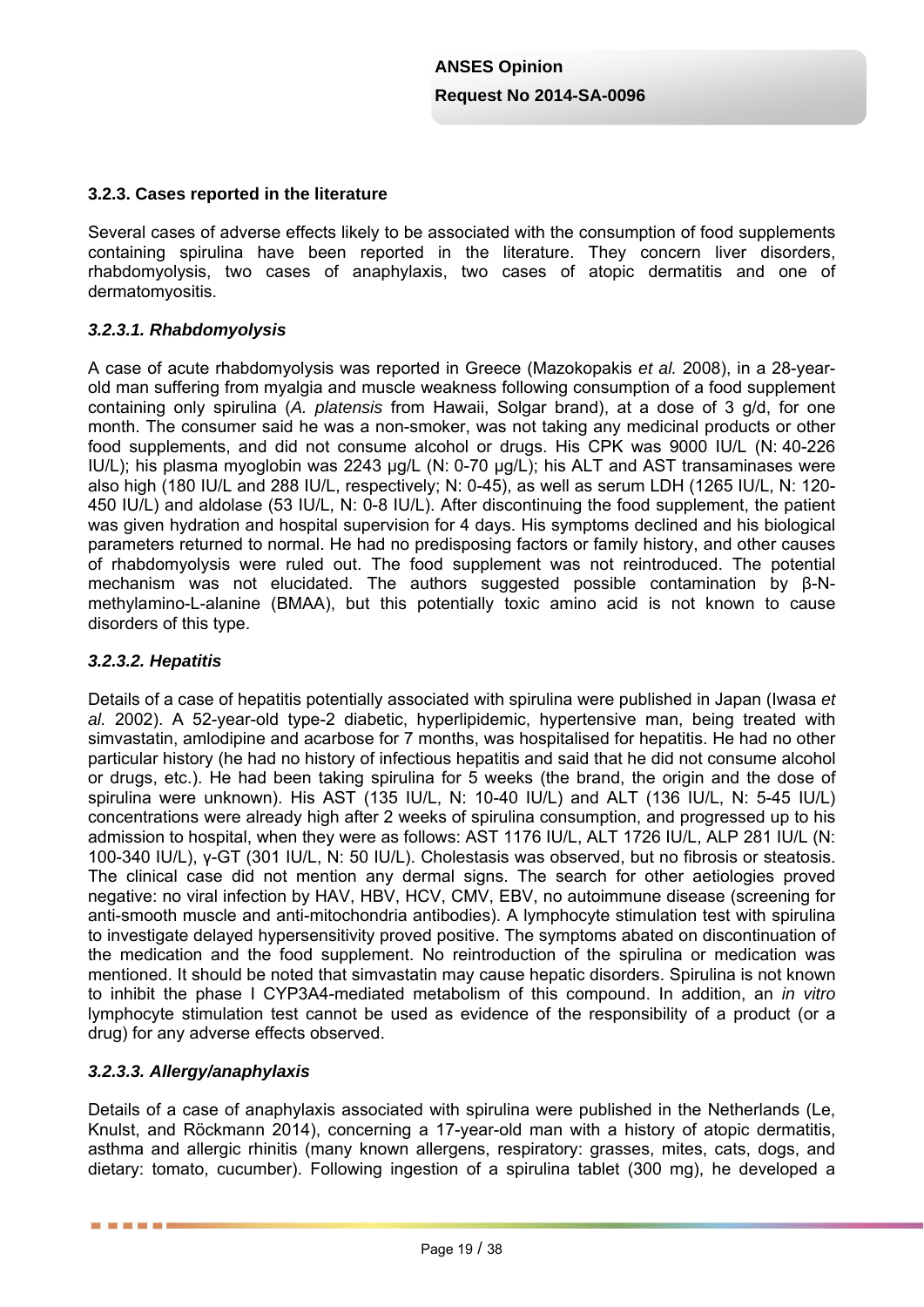facial angioedema, urticaria on the face and trunk, and nausea. This anaphylactic type reaction was treated by the emergency services. A skin prick test with the incriminated spirulina (Marcus Rohrer brand, diluted to 30 mg/mL in water) gave a positive reaction. Tests on the isolated ingredients of the tablet showed a positive reaction to *Arthrospira platensis* (0.03 mg/mL) but not to the excipients (silicon dioxide, inulin, magnesium stearate). Cross-reactions between spirulina and other allergens are unknown. Several assumptions about potential cross-reactions were mentioned; the patient had never previously consumed spirulina.

Another case of allergy to spirulina was described, in a 13-year-old child with a previous history of asthma associated with a respiratory allergy to animal dander, as well as a proven drug allergy to erythromycin and sulfadiazine-cotrimoxazole (Petrus, Assih*, et al.* 2010, Petrus, Culerrier*, et al.* 2010). On 22 January 2009, six hours after consuming five spirulina tablets (spirulina content unknown), the subject presented with skin rashes and asthma. He then received dexchlorpheniramine, methylprednisolone and nebulised terbutaline in the hospital. Faced with the persistence of a few hives under the right arm and an oedema of the upper eyelids, the patient was treated with prednisolone and ebastine. The symptoms abated. On 5 March 2009, the clinical examination and spirograph were normal. The skin prick test was positive for spirulina, as was the labial test. Three months later, the skin prick test was again positive for spirulina, as was the oral challenge test. As the child was no longer consuming spirulina, there was no recurrence of symptoms. The allergen identified was C-phycocyanin.

### *3.2.3.4. Atopic dermatitis*

Two cases of atopic dermatitis associated with nausea, dizziness, headache and fatigue were observed in Poland. The analysis of the incriminated products (mixtures of spirulina and *Chlorella*) showed high concentrations of aluminium, cadmium, lead and mercury (Rzymski *et al.* 2015).

### *3.2.3.5. Dermatomyositis*

One case of dermatomyositis in a 45-year-old woman with a history of fibromyalgia has been reported (Lee and Werth 2004). The incriminated product contained many ingredients (spirulina; *Aphanizomenon flos-aquae*; Cayenne chili pepper; methylsulfonylmethane). The authors concluded as to an idiosyncratic reaction with hyperproduction of TNF-α, associated with a specific genotype, potentially caused by an immunostimulant effect of spirulina. It was not possible to clearly establish causality.

### **3.2.4. Cases from databases**

In the framework of the safety assessment of spirulina conducted by the "*United States Pharmacopoeia Safety Evaluation*" working group (Marles *et al.* 2011), reports of adverse effects associated with products containing spirulina were identified in various databases. They are summarised below:

- FDA-Medwatch: five cases of liver abnormalities, an anaphylactic reaction, an allergic reaction of another type, a Parkinsonism, a convulsive coma, a hypercalcaemia with death, and a transient ischaemia. For these cases, either there was no documentation, or the products contained multiple ingredients. The allergy case occurred in a regular consumer of spirulina who had never previously experienced problems.
- Canada Vigilance Program, between 1965 and 2009: three cases of liver disorders, a case of nephropathy and a case of skin allergy. For these cases, the causality could not be established (not documented or not admissible, or associated medication was potentially responsible).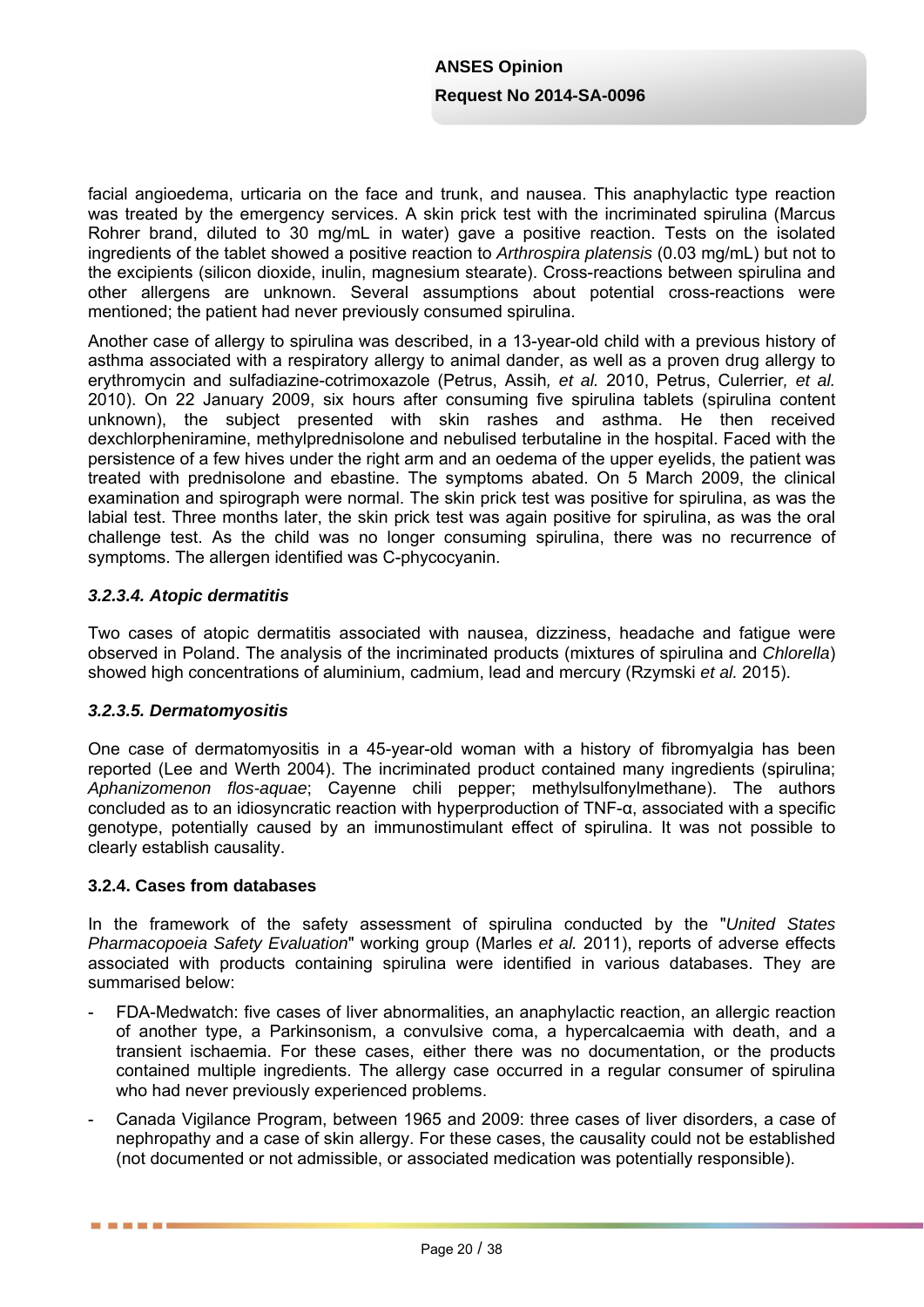- Cases recorded in Australia: a case of haemorrhage, a case of discolouration of breast milk, a case of phototoxicity, a case of muscle weakness and a case of discomfort with positive reintroduction. Again, the cases were insufficiently documented.
- Cases recorded in South Africa: a rash and a case of diarrhoea; Switzerland: a decrease in anti-vitamin K activity and a case of abdominal pain; and Malaysia: a *pityriasis rosea*. Causality was not established for these reports.

The searches conducted on ToxNet and the WHO site did not lead to the identification of any other reports of adverse effects associated with the consumption of spirulina.

#### **3.2.5. Analysis of the literature data that might explain the adverse effects observed in nutrivigilance**

### *3.2.5.1. Preclinical data*

#### **Spirulina**

Spirulina is neither mutagenic nor genotoxic (Gershwin and Belay 2008, Marles *et al.* 2011). It has been the subject of very numerous preclinical studies, mainly in rodents (mice, rats), with oral treatments at high doses (from 250 mg/kg/d to 10 g/kg/d, or even 30 g/kg/d of dried spirulina, or feed supplemented up to 30% *ad libitum*), for durations from 5 days to 6 months. Several studies have used pathological or toxicological models and compared two groups: one receiving spirulina and a control group. These studies did not show a deleterious effect of spirulina on food or drink intake, growth, the animals' state of health, reproductive functions (Pankaj 2015), or any teratogenic effect (Hutadilok-Towatana *et al.* (2008) and see for review: Gershwin and Belay (2008), Holman and Malau-Aduli (2013), Kay and Barton (1991) and Martinez-Galero *et al.* (2016)). A review devoted to the use of spirulina as a feed additive for livestock animals did not identify any problems of toxicity (Holman and Malau-Aduli 2013).

In addition, the "*United States Pharmacopoeia Safety Evaluation*" working group concluded as to a lack of toxicity, justifying a Generally Recognised As Safe (GRAS) status for spirulina at the usual consumption doses.

#### **C-phycocyanin**

The no observed adverse effect level (NOAEL) of C-phycocyanin was assessed at 5 g/kg by the oral route and 70 mg/kg intraperitoneally.

In rats, C-phycocyanin administered *per os* up to the dose of 5 g/kg induced neither clinical signs nor mortality. Administration of 0.5 to 4 g/kg/d in food for 14 weeks did not alter food intake or body mass, or serum or haematological parameters, compared to untreated animals (Akhilender Naidu *et al.* 1999).

### *3.2.5.2. Clinical data*

■ ■ ■ ■ ■ ■

Forty-one clinical studies have been identified that assess the effects of spirulina, in particular as a food supplement, in diverse populations (sub-Saharan African, Asian, Caucasian; men and women) (see for review Gershwin and Belay (2008), Marles *et al.* (2011), Kay (1991)). When specified, the "spirulina" or "*S. platensis*" was consumed either directly, mixed with food, or in the form of food supplements. These clinical studies focused on between 15 and 500 patients. The target populations consisted of healthy or sick individuals, usually adults. They were in general placebo-controlled, and were not all randomly distributed. The studies did not give any particular specifications for these products. They were primarily interested in the effectiveness of spirulina,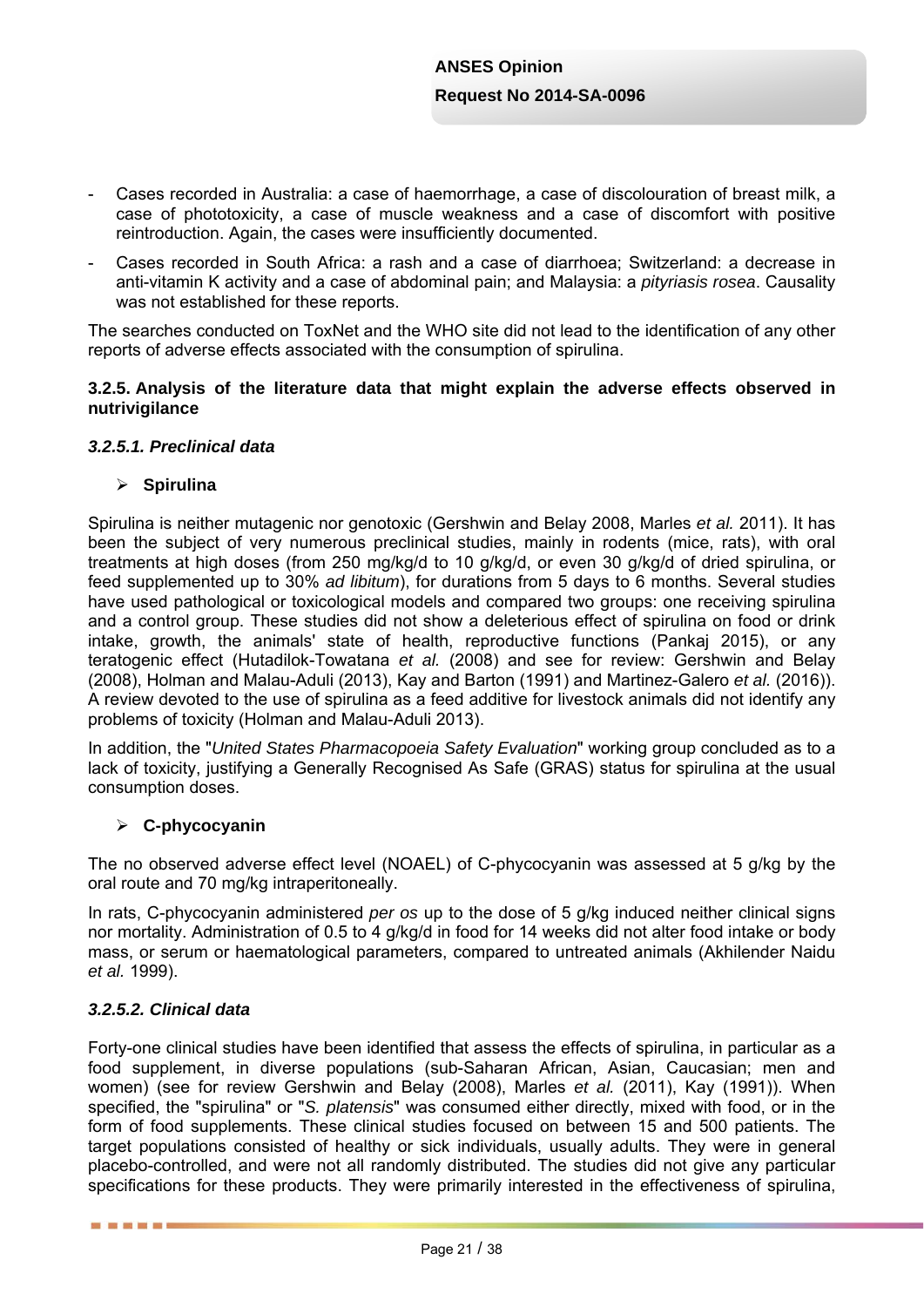and adverse effects were not specifically identified. The spirulina appeared to be well tolerated, and the few comparisons of adverse effects (mainly digestive disorders and headaches) with the placebo groups did not show any significant differences with regard to severity or incidence.

Spirulina (2 to 10 g/d and up to 19 g/d of dried spirulina) taken over long periods of time (up to 12 months), by healthy (children, adults, the elderly) and sick individuals (chronic hepatitis, HIV/AIDS, nephrotic syndrome), had no effects likely to be correlated with cases from nutrivigilance (Cingi *et al.* 2008, Johnson *et al.* 2016, Kalafati *et al.* 2010, Marcel *et al.* 2011, Mazokopakis *et al.* 2014, Miczke *et al.* 2016, Misbahuddin *et al.* 2006, Nakaya, Homma, and Goto 1988, Ngo-Matip *et al.* 2015, Park *et al.* 2008, Samuels *et al.* 2002, Selmi *et al.* 2011, Simpore *et al.* 2006, Torres-Duran, Ferreira-Hermosillo, and Juarez-Oropeza 2007, Torres-Durán *et al.* 2012, Winter *et al.* 2014, Yakoot and Salem 2012, Yamani *et al.* 2009, Marles *et al.* 2011). A study of the effects of a spirulina extract with a high phycocyanin content on coagulation parameters and platelet aggregation did not identify any anomaly (Jensen *et al.* 2016).

In studies conducted on cohorts of HIV-positive patients (17 to 170 subjects per study), there was no observed interaction between spirulina and antiretrovirals (Marcel *et al.* 2011, Ngo-Matip *et al.* 2015, Simpore *et al.* 2006, Winter *et al.* 2014, Yamani *et al.* 2009). A Cochrane meta-analysis relating to nutritional interventions in patients with HIV concluded that there was no significant difference in clinical, anthropometric and immunological outcomes between the groups receiving spirulina and control groups (placebo), in adults or children, as well as an absence of adverse effects (Grobler *et al.* 2013).

There are insufficient clinical data available from which to establish a spirulina dose not to be exceeded. Taking 10 g/d of dried spirulina does not seem to cause significant adverse effects in adults.

Like the reports analysed in nutrivigilance, the cases reported in the literature also showed primarily allergic, rheumatic or liver effects.

Clinical studies have reported a few adverse effects associated with the consumption of spirulina, such as digestive disorders and headaches. However, many studies have shown no such effects. Specific individual susceptibility/hypersensitivity (probably of immunological origin) to this cyanobacterium is *a priori* rare, which would probably explain why it was not detected during clinical studies involving too few subjects for this.

Contamination during production and/or packaging cannot be ruled out as an aetiology for the cases of adverse effects reported after consumption of spirulina. This underlines the importance of observing the good hygiene practices mentioned in Section 3.1.2.

## **3.3. Vulnerable populations and at-risk situations**

------

Two studies conducted in undernourished/malnourished infants and children (one including 23 children from 2 to 13 years, and the other 550 children under 5 years of age) at doses of 5 g/d showed no adverse effect (Samuels *et al.* 2002, Simpore *et al.* 2006). The cases of anaphylaxis reported in Section 3.2 were observed in two teenagers with an allergic predisposition.

Consumption of spirulina containing amino acids, in particular phenylalanine, is not recommended in individuals suffering from phenylketonuria.

Because of the cases of allergies reported following consumption of spirulina, such consumption is not recommended in individuals with an allergic predisposition.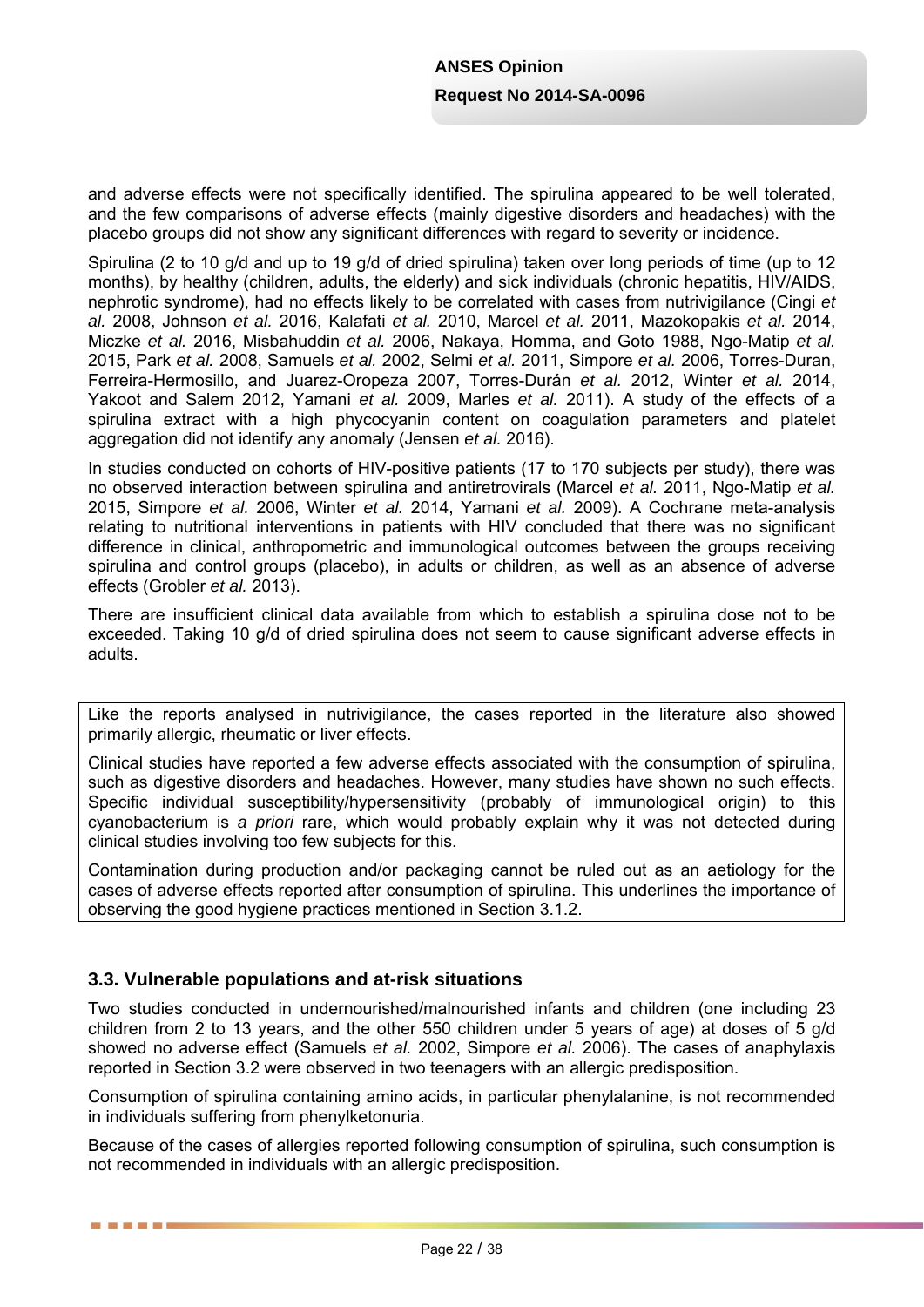## **3.4. Conclusion and recommendations of the CES and the WG**

Spirulina is an ancient traditional food in several countries. In France, it is found on the market in the form of a conventional food (alone or as an ingredient) or as a food supplement.

Several cases of adverse effects occurring following the intake of food supplements containing spirulina have been brought to the attention of the nutrivigilance and toxicovigilance schemes, and the vigilance systems of several Member States of the European Union, and Canada. The doses consumed in these cases are not precisely known. Some of the cases have also been the subject of publications in scientific journals. The effects vary greatly, with digestive disorders being the most frequently reported.

Spirulina has undergone preclinical and clinical studies. The preclinical data have not shown spirulina to be toxic at high doses (for administered doses up to 30 g/kg/d, or even *ad libitum* in mice). Among the many clinical studies conducted with doses of up to 19 g/d of dried spirulina, only a few adverse effects related to its consumption have been reported, such as digestive disorders and headaches. Nevertheless, too few subjects are included in these studies to be able to demonstrate rare effects such as individual susceptibility/hypersensitivity.

Products containing spirulina can be contaminated by cyanotoxins, bacteria or trace metal elements.

Most products containing exclusively spirulina (*Arthrospira* spp.) that have undergone contamination studies do not have a worrying level of cyanotoxins, unlike other cyanobacteria (*Aphanizomenon flos-aquae*). Nevertheless:

- there are insufficient data available in the literature to be able to rule out the potential production of certain cyanotoxins (hepatotoxic microcystins) by *Arthrospira* spp.;
- contamination by other cyanotoxin-producing cyanobacteria is possible in traditional or industrial settings.

Bacterial contamination at concentrations exceeding the usual food standards seems to be rare for finished products. Nevertheless, contamination can occur during handling (in particular during harvesting, washing, drying, storage or packaging).

The presence of trace metal elements (lead, mercury, arsenic) at concentrations exceeding the limits laid down by the European Union or the specifications of the *USP Dietary Supplements Compendium* has been reported in commercial samples of spirulina.

In conclusion, the CES stresses that:

- Apart from the risk of contamination, spirulina does not seem to present a health risk at low doses (up to several grams per day).
- The clinical data have not shown any vulnerable populations or at-risk situations, with the exception of individuals suffering from phenylketonuria or with an allergic predisposition. The CES emphasises the existence of reported cases of muscle or liver damage following consumption of spirulina in the form of a food supplement, without it being possible to characterise the relationship with the dose and the duration of consumption.
- Consumption of 5 g/d of spirulina (maximum quantity recommended by certain food supplements) provides from 7 to 8.5 mg of beta-carotene, whereas the maximum recommended daily intake of beta-carotene from food supplements has been estimated at 7 mg/d.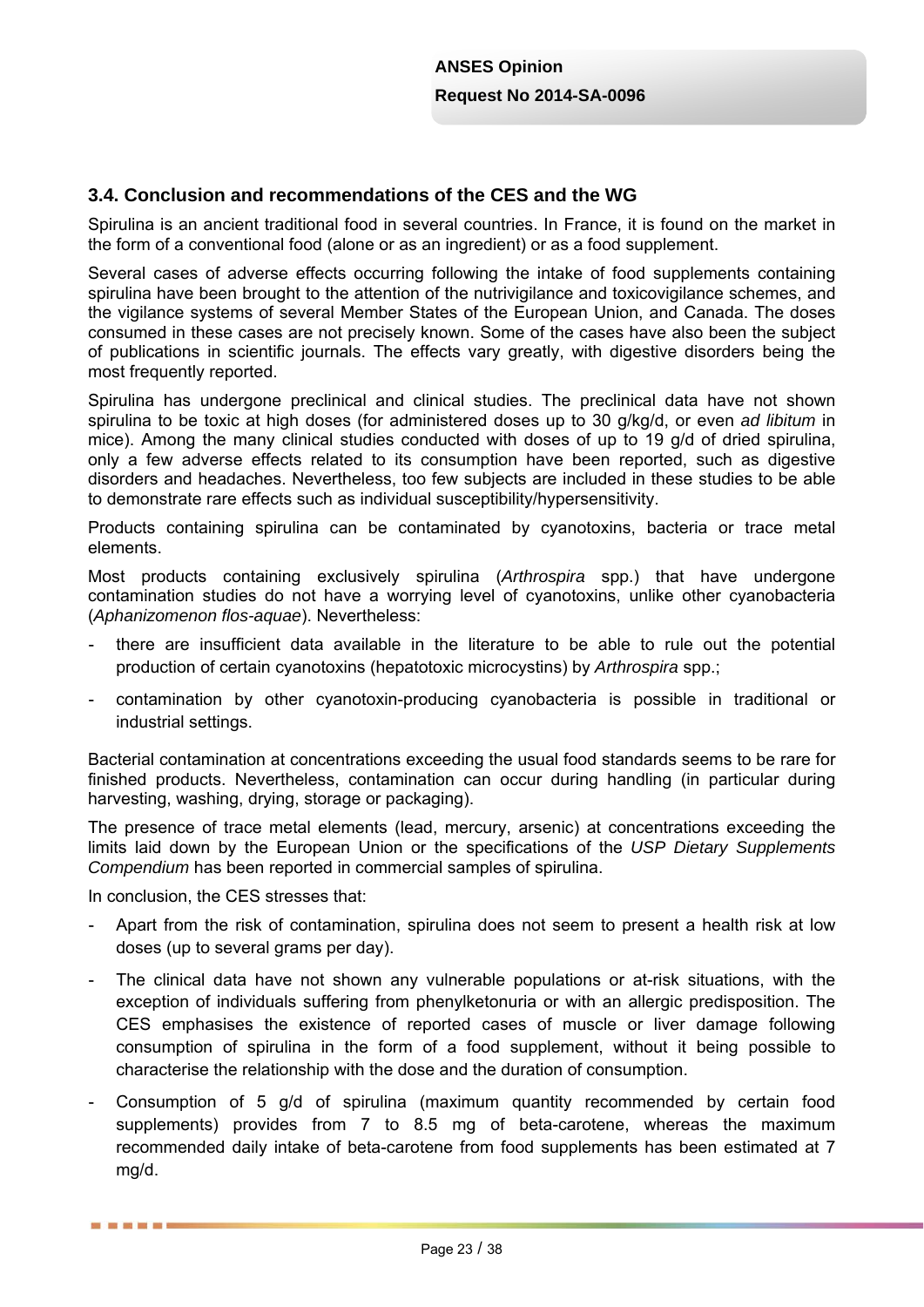In light of the risk of contamination, in particular by TMEs and cyanobacteria, the CES insists on the importance of the quality of the water used for production, the selection of the inoculum and the control of the different stages of production.

With regard to microcystins, the WHO has established a TDI of 0.04 ug/kg/d. The CES therefore considers it necessary to establish a threshold for microcystins in food supplements containing spirulina that takes into account other dietary intakes of microcystins.

#### **4. AGENCY CONCLUSIONS AND RECOMMENDATIONS**

言言語言言

The French Agency for Food, Environmental and Occupational Health & Safety adopts the recommendations of the Working Group on "Nutrivigilance" and the Expert Committee on "Human Nutrition".

The Agency emphasises that products containing spirulina can be contaminated by cyanotoxins, bacteria or trace metal elements. In this context, the Agency recommends that consumers should favour supply channels with the best oversight by the public authorities (compliance with French regulations, traceability and identification of the manufacturer).

In addition, ANSES considers it necessary to conduct an expert appraisal to establish a threshold for microcystins in food supplements containing spirulina that takes into account other dietary intakes of microcystins, and to reassess the limit established for food supplements containing Klamath alga.

Apart from the risk of contamination, spirulina does not seem to present a health risk at low doses (up to several grams per day in adults). Nevertheless, ANSES considers that clinical studies should be undertaken to establish a maximum daily dose, with sufficient numbers of subjects to detect rare effects such as a specific individual susceptibility/hypersensitivity to this cyanobacterium.

In light of the characteristics of spirulina and the adverse effects reported, ANSES advises against the consumption of these food supplements by individuals suffering from phenylketonuria or with an allergic predisposition, or a muscle or liver vulnerability.

In addition, the Agency emphasises that spirulina is not a reliable source of vitamin B12 for populations avoiding consumption of products of animal origin, as it is mostly in the form of an inactive analogue.

ANSES reminds healthcare professionals of the need to report to its nutrivigilance scheme any adverse effects likely to be associated with the consumption of food supplements about which they become aware.

Lastly, ANSES emphasises the value of setting up a joint international project on the monitoring of adverse effects associated with the consumption of food supplements.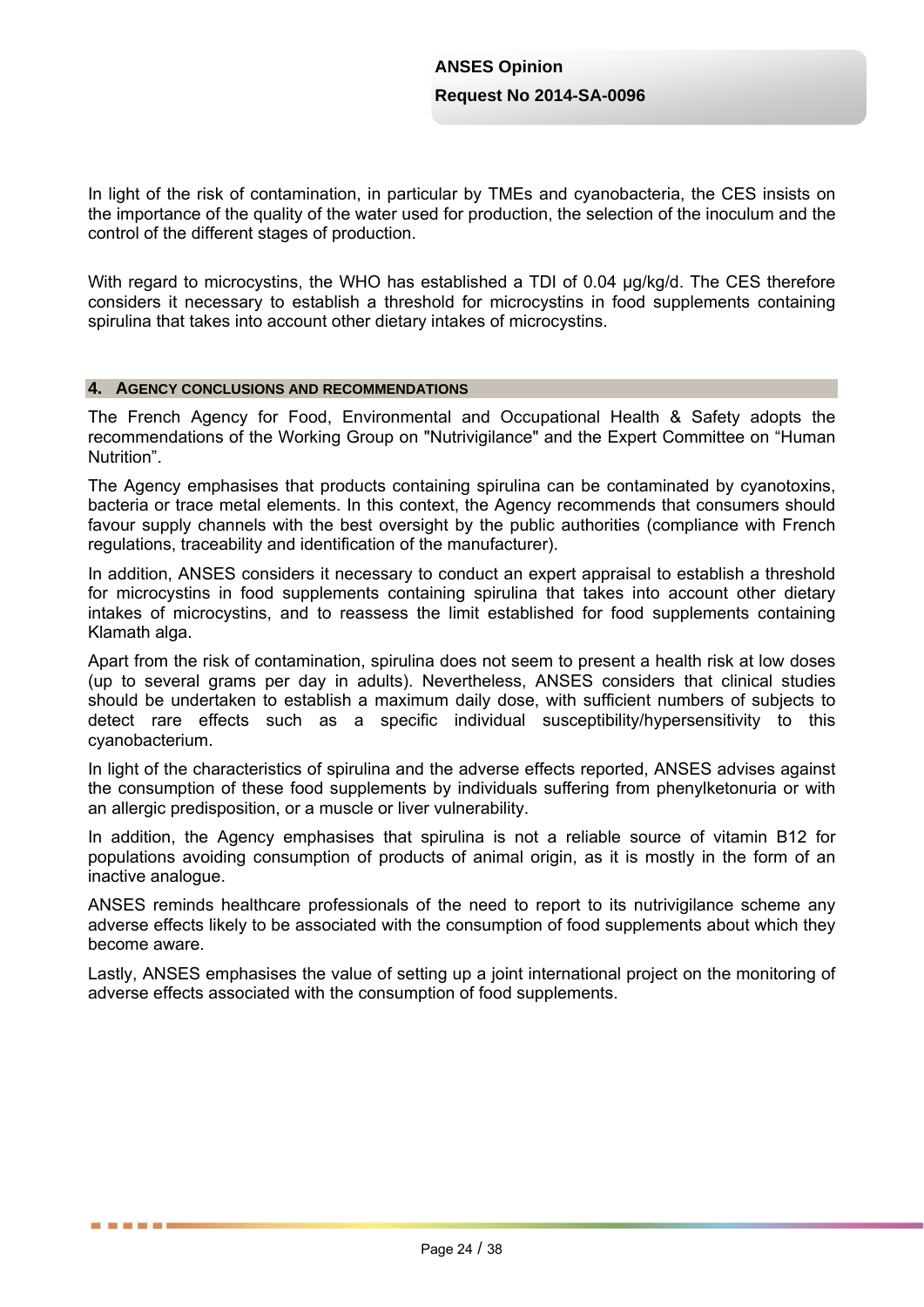#### **KEYWORDS**

Nutrivigilance, effets indésirables, compléments alimentaires, spiruline, *Arthrospira* spp., cyanobactéries, microcystines

Nutrivigilance, adverse effects, food supplements, spirulina, *Arthrospira* spp., cyanobacteria, microcystins

#### **REFERENCES**

■ ■ ■ ■ ■ ■

- AFSSA. 2009. "Avis de l'Agence française de sécurité sanitaire des aliments relatif à l'évaluation des teneurs en vitamines et minéraux des denrées enrichies et des compléments alimentaires : synthèse." Maisons-Alfort, Fr: AFSSA, 38 p.
- AFSSA, et AFSSET. 2006. "Evaluation des risques liés à la présence de cyanobactéries et leurs toxines dans les eaux destinées à l'alimentation, à la baignade et autres activités récréatives." Maisons-Alfort: AFSSA, AFSSET, 236 p.
- Akhilender Naidu, K., R. Sarada, G. Manoj, M. Y. Khan, M. Mahadeva Swamy, S. Viswanatha, K. Narasimha Murthy, G. A. Ravishankar, et L. Srinivas. 1999. "Toxicity assessment of phycocyanin: A blue colorant from blue green alga *Spirulina platensis*." *Food Biotechnology* 13 (1):51-66.
- Al-Dhabi, N. A. 2013. "Heavy metal analysis in commercial spirulina products for human consumption." *Saudi Journal of Biological Sciences* 20 (4):383-388. doi: 10.1016/j.sjbs.2013.04.006.
- Al-Harbi, N. A. 2012. "Heavy metals concentration in commercially available spirulina products." *Biosciences Biotechnology Research Asia* 9 (1):43-51.
- Al-Homaidan, A. A. 2006. "Heavy metal levels in Saudi Arabian spirulina." *Pakistan Journal of Biological Sciences* 9 (14):2693-2695. doi: 10.3923/pjbs.2006.2693.2695.
- ANSES. 2011. "Avis de l'Agence nationale de sécurité sanitaire de l'alimentation, de l'environnement et du travail relatif à la construction d'une méthode d'imputabilité des signalements d'effets indésirables de nutrivigilance. (saisine 2010-SA-0195)." Maisons-Alfort, Fr: ANSES, 8 p.
- ANSES. 2014. "Avis de l'Agence nationale de sécurité sanitaire de l'alimentation, de l'environnement et du travail relatif à un cas d'allergie à un complément alimentaire contenant de la spiruline. (saisine 2014-SA-0059)." Maisons-Alfort, Fr: ANSES, 4 p.
- ANSES. 2016. "Actualisation des repères du PNNS : élaboration des références nutritionnelles." Maisons-Alfort: ANSES.
- Ballot, A., L. Krienitz, K. Kotut, C. Wiegand, J. S. Metcalf, G. A. Codd, et S. Pflugmacher. 2004. "Cyanobacteria and cyanobacterial toxins in three alkaline Rift Valley lakes of Kenya - Lakes Bogoria, Nakuru and Elmenteita." *Journal of Plankton Research* 26 (8):925-935. doi: 10.1093/plankt/fbh084.
- Ballot, A., L. Krienitz, K. Kotut, C. Wiegand, et S. Pflugmacher. 2005. "Cyanobacteria and cyanobacterial toxins in the alkaline crater lakes Sonachi and Simbi, Kenya." *Harmful Algae* 4 (1):139-150. doi: 10.1016/j.hal.2004.01.001.
- Bernard, C. 2014. "Cyanobacteria and cyanotoxins." *Revue Francophone des Laboratoires* 2014 (460):53-68. doi: 10.1016/S1773-035X(14)72405-0.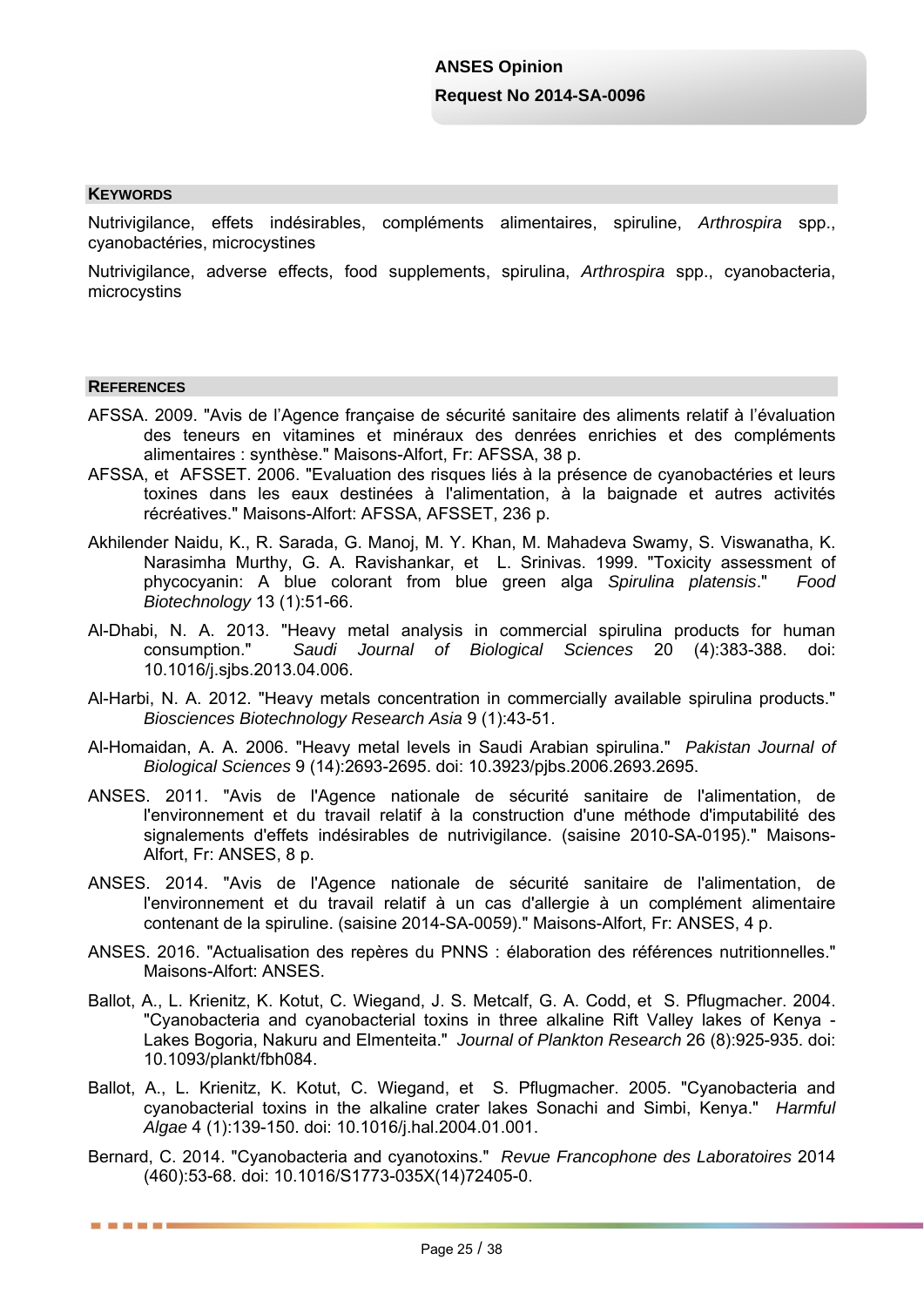- Boudène, C., E. Collas, et C. Jenkins. 1975. "Determination of various toxic minerals in spiruline algae of different origins, and evaluation of long-term toxicity in the rat of a lot of spiruline algae of Mexican origin." *Annales de la nutrition et de l"alimentation* 29 (6):577-588.
- Boussiba, S., et A. E. Richmond. 1979. "Isolation and characterization of phycocyanins from the blue-green alga *Spirulina platensis*." *Archives of Microbiology* 120 (2):155-159. doi: 10.1007/BF00409102.
- Bruno, M., M. Fiori, D. Mattei, S. Melchiorre, V. Messineo, F. Volpi, S. Bogialli, et M. Nazzari. 2006. "ELISA and LC-MS/MS methods for determining cyanobacterial toxins in blue-green algae food supplements." *Natural Product Research* 20 (9):827-834. doi: 10.1080/14786410500410859.
- Campanella, L., G. Crescentini, et P. Avino. 1999. "Chemical composition and nutritional evaluation of some natural and commercial food products based on Spirulina." *Analusis* 27 (6):533-540.
- Chen, H., et S. S. Pan. 2005. "Bioremediation potential of spirulina: Toxicity and biosorption studies of lead." Journal of Zhejiang University: Science 6 B (3):171-174. doi: Journal of Zhejiang University: Science 6 B (3):171-174. doi: 10.1631/jzus.2005.B0171.
- Ciferri, O., et O. Tiboni. 1985. "The biochemistry and industrial potential of spirulina." *Annual Review of Microbiology* 39:503-526.
- Cingi, C., M. Conk-Dalay, H. Cakli, et C. Bal. 2008. "The effects of spirulina on allergic rhinitis." *European Archives of Oto-Rhino-Laryngology* 265 (10):1219-1223. doi: 10.1007/s00405- 008-0642-8.
- Clement, G., C. Giddey, et R. Menzi. 1967. "Amino acid composition and nutritive valve of the alga *Spirulina maxima*." *Journal of the Science of Food and Agriculture* 18 (11):497-501.
- Cornillier, Y., S. Korsia-Meffre, et S. Senart. 2008. "Les ingrédients de A à Z Spiruline." Dans *Le guide des compléments alimentaires*, edité par Vidal.
- Dagnelie, P. C., W. A. Van Staveren, et H. Van den Berg. 1991. "Vitamin B-12 from algae appears not to be bioavailable." *American Journal of Clinical Nutrition* 53 (3):695-697.
- Delpeuch, F., A. Joseph, et C. Cavelier. 1976. "Consommation alimentaire et apport nutritionnel des algues bleues (*Oscillatoria platensis*) chez quelques populations du Kanem (Tchad)." *Annales de la Nutrition et de l'Alimentation* 29:497-516.
- Diraman, H., E. Koru, et H. Dibeklioglu. 2009. "Fatty acid profile of *Spirulina platensis* used as a food supplement." *Israeli Journal of Aquaculture - Bamidgeh* 61 (2):134-142.
- Dittmann, E., et C. Wiegand. 2006. "Cyanobacterial toxins Occurrence, biosynthesis and impact on human affairs." *Molecular Nutrition and Food Research* 50 (1):7-17. doi: 10.1002/mnfr.200500162.
- Draisci, R., E. Ferretti, L. Palleschi, et C. Marchiafava. 2001. "Identification of anatoxins in bluegreen algae food supplemnts using liquid chromatography-tandem mass spectrometry." *Food Additives and Contaminants* 18 (6):525-531.
- EFSA. 2015. "Panel on Dietetic Products, Nutrition and Allergies (NDA) ; Scientific Opinion on dietary Reference Values for vitamin A." *The EFSA journal* 13 (3):4028.
- Falquet, J., et J.P. Hurni. 2006. "Spiruline Aspects nutritionnels." : Antenna Technologies.
- FAO. 2010. "The state of world fisheries and aquaculture 2010." *Rome*:197 p.

FDA. 2003. "Agency Response Letter GRAS Notice No. GRN 000127." ; .

■■■■■■■■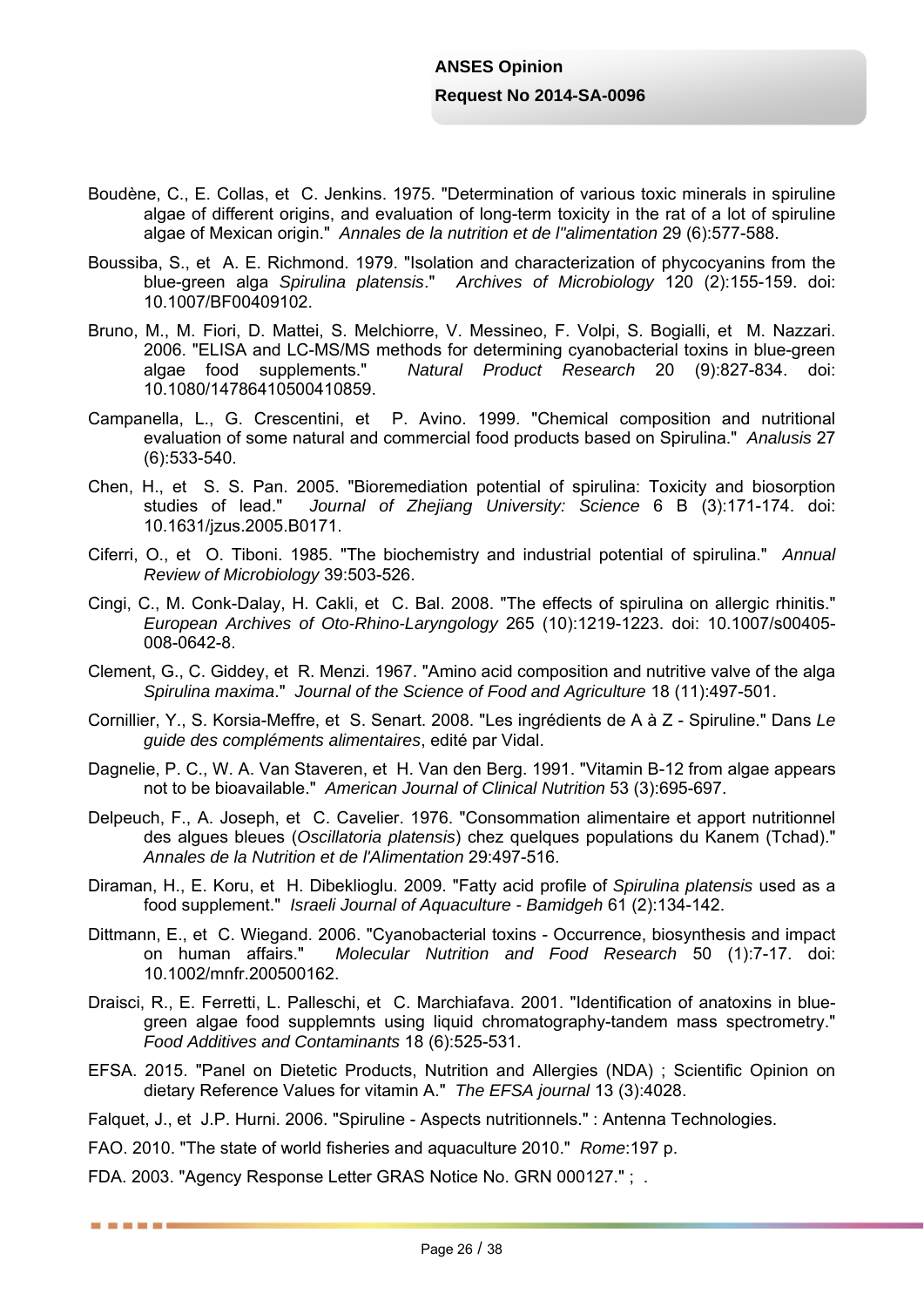Gershwin, M. E., et A. Belay. 2008. "Spirulina in human nutrition and health." *CRC Press*:328 p.

- Gilroy, D. J., K. W. Kauffman, R. A. Hall, X. Huang, et F. S. Chu. 2000. "Assessing potential health risks from microcystin toxins in blue-green algae dietary supplements." *Environmental Health Perspectives* 108 (5):435-439.
- Gomont, M.A. 1893. "Nostacacées homocystées." Dans *Monographie des oscillariées*, edité par Masson.
- Grobler, L., N. Siegfried, M. E. Visser, S. S. Mahlungulu, et J. Volmink. 2013. "Nutritional interventions for reducing morbidity and mortality in people with HIV." *Cochrane database of systematic reviews (Online)* 2.
- Habib, M.A.B., M. Parvin, T.C. Huntington, et M. R. Hasan. 2008. "A review on culture, production and use of spirulina as food for humans and feeds for domestic animals." Rome: FAO Fisheries and Aquaculture Circular. No. 1034.
- Herbert, V., et G. Drivas. 1982. "Spirulina and Vitamin B12." *JAMA: The Journal of the American Medical Association* 248 (23):3096-3097. doi: 10.1001/jama.1982.03330230018017.
- Heussner, A. H., L. Mazija, J. Fastner, et D. R. Dietrich. 2012. "Toxin content and cytotoxicity of algal dietary supplements." *Toxicology and Applied Pharmacology* 265 (2):263-271. doi: 10.1016/j.taap.2012.10.005.
- Hoekstra, D. T., H. Volschenk, M. Collins, et L. D. McMaster. 2011. "An investigation of Clostridium species present in nutraceutical preparations of *Arthrospira platensis* (*Spirulina*) for human consumption." *Journal of Applied Phycology* 23 (4):777-787. doi: 10.1007/s10811-010-9630-7.
- Holman, B. W. B., et A. E. O. Malau-Aduli. 2013. "Spirulina as a livestock supplement and animal feed." *Journal of Animal Physiology and Animal Nutrition* 97 (4):615-623. doi: 10.1111/j.1439-0396.2012.01328.x.
- Hudson, B. J., et I. G. Karis. 1974. "The lipids of the alga *Spirulina*." *Journal of the Science of Food and Agriculture* 25 (7):759-63.
- Hutadilok-Towatana, N., W. Reanmongkol, S. Satitit, P. Panichayupakaranant, et P. Ritthisunthorn. 2008. "A subchronic toxicity study of *Spirulina platensis*." *Food Science and Technology Research* 14 (4):351-358. doi: 10.3136/fstr.14.351.
- Iwasa, M., M. Yamamoto, Y. Tanaka, M. Kaito, et Y. Adachi. 2002. "Spirulina-associated hepatotoxicity [9]." *American Journal of Gastroenterology* 97 (12):3212-3213. doi: 10.1016/S0002-9270(02)05564-8.
- Jacquet, J. 1975. "[Microflora of spiruline preparations]." *Annales de la nutrition et de l"alimentation* 29 (6):589-601.
- Jassey, Y., J. P. Berlot, et C. Baron. 1971. "[Comparative study of the nucleic acids of 2 species of Spirulina: *Spirulina platensis* Geitler and *Spirulina maxima* Geitler]." *Comptes rendus hebdomadaires des seances de l"Academie des sciences. Serie D: Sciences naturelles* 273 (23):2365-8.
- Jensen, G. S., C. Drapeau, M. Lenninger, et K. F. Benson. 2016. "Clinical safety of a high dose of phycocyanin-enriched aqueous extract from *Arthrospira* (*Spirulina*) *platensis*: Results from a randomized, double-Blind, placebo-controlled study with a focus on anticoagulant activity and platelet activation." *Journal of Medicinal Food* 19 (7):645-653. doi: 10.1089/jmf.2015.0143.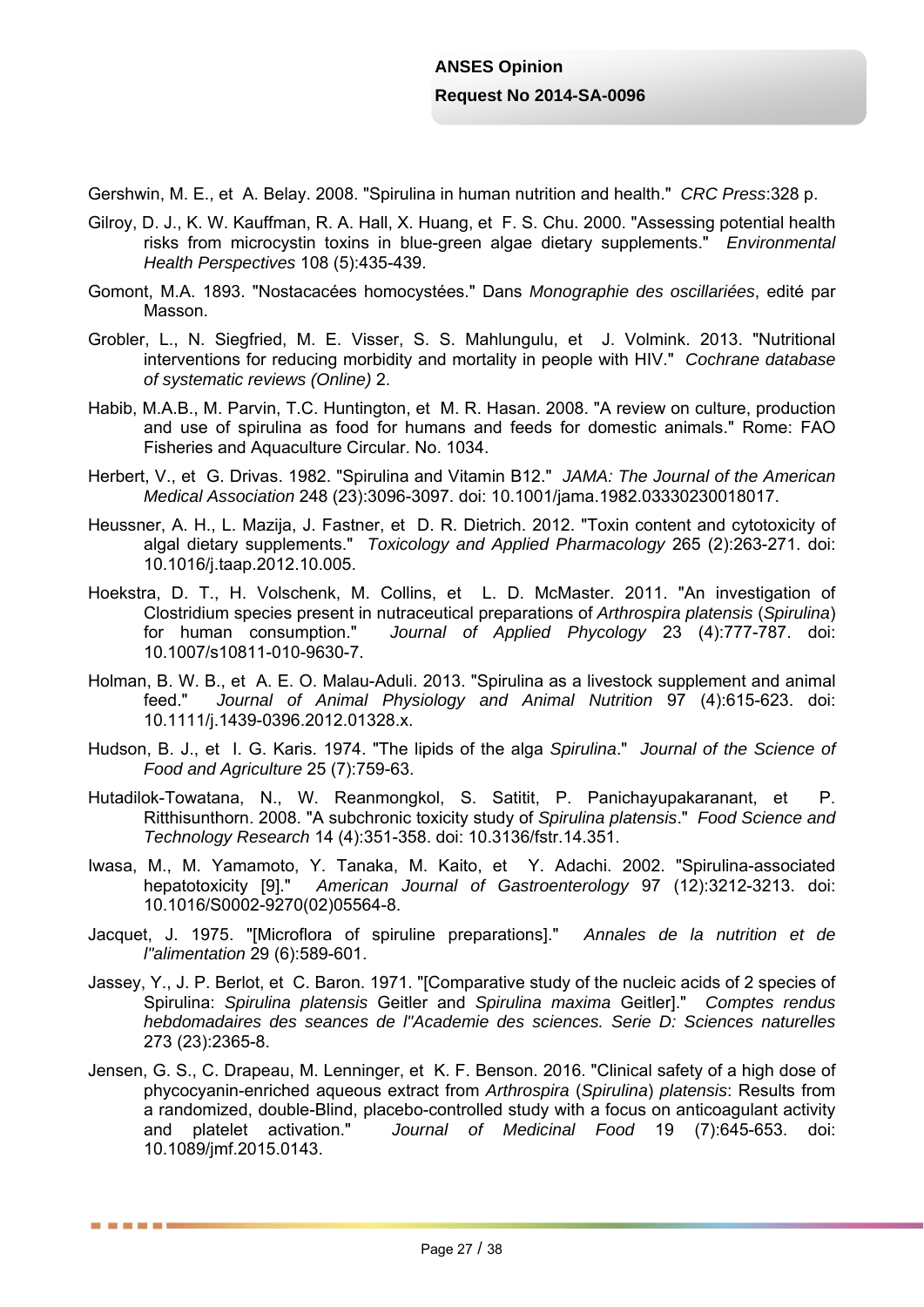- Jiang, Y., P. Xie, J. Chen, et G. Liang. 2008. "Detection of the hepatotoxic microcystins in 36 kinds of cyanobacteria *Spirulina* food products in China." *Food Additives and Contaminants - Part A Chemistry, Analysis, Control, Exposure and Risk Assessment* 25 (7):885-894. doi: 10.1080/02652030701822045.
- Johnson, M., L. Hassinger, J. Davis, S. T. Devor, et R. A. DiSilvestro. 2016. "A randomized, double blind, placebo controlled study of spirulina supplementation on indices of mental and physical fatigue in men." *International Journal of Food Sciences and Nutrition* 67 (2):203-206. doi: 10.3109/09637486.2016.1144719.
- Johnson, P.E., et L.E. Shubert. 1986. "Accumulation of mercury and other elements by *Spirulina*  (Cyanophyceae) " *Nutrition reports international* 34 (6):1063-1070.
- Jourdan, J.P. 2011. "Cultivez votre spiruline, manuel de culture artisanale de la spiruline." *Edité : Antenna technologie*.
- Kalafati, M., A. Z. Jamurtas, M. G. Nikolaidis, V. Paschalis, A. A. Theodorou, G. K. Sakellariou, Y. Koutedakis, et D. Kouretas. 2010. "Ergogenic and antioxidant effects of spirulina supplementation in humans." *Medicine and Science in Sports and Exercise* 42 (1):142- 151. doi: 10.1249/MSS.0b013e3181ac7a45.
- Kay, R. A. 1991. "Microalgae as food and supplement." *Critical reviews in food science and nutrition* 30 (6):555-573.
- Kay, R.A., et L.L. Barton. 1991. "Microalgae as food and supplement." *Critical reviews in food science and nutrition* 30 (6):555-573.
- Komárek, J., J. Kaštovský, J. Mareš, et J.R. Johansen. 2014. "Taxonomic classification of cyanoprokaryotes (cyanobacterial genera) 2014, using a polyphasic approach." *Preslia* 86:295-335.
- Koru, E. 2012. "Earth food *Spirulina (Arthrospira)*: Production and quality standarts." Dans *Food additive*, edité par Yehia El-Samragy. : InTech, p.191-202.
- Krienitz, L., A. Ballot, K. Kotut, C. Wiegand, S. Pütz, J. S. Metcalf, G. A. Codd, et S. Pflugmacher. 2003. "Contribution of hot spring cyanobacteria to the mysterious deaths of Lesser Flamingos at Lake Bogoria, Kenya." *FEMS Microbiology Ecology* 43 (2):141-148. doi: 10.1016/S0168-6496(02)00387-2.
- Kwei, C. K., D. Lewis, K. King, W. Donohue, et B. A. Neilan. 2011. "Molecular classification of commercial *Spirulina* strains and identification of their sulfolipid biosynthesis genes." *Journal of Microbiology and Biotechnology* 21 (4):359-365. doi: 10.4014/jmb.1008.08016.
- Lawrence, J. F., B. Niedzwiadek, C. Menard, B. P. Lau, D. Lewis, T. Kuper-Goodman, S. Carbone, et C. Holmes. 2001. "Comparison of liquid chromatography/mass spectrometry, ELISA, and phosphatase assay for the determination of microcystins in blue-green algae products." *Journal of AOAC International* 84 (4):1035-1044.
- Le, T. M., A. C. Knulst, et H. Röckmann. 2014. "Anaphylaxis to Spirulina confirmed by skin prick test with ingredients of spirulina tablets." *Food and Chemical Toxicology* 74:309-310. doi: 10.1016/j.fct.2014.10.024.
- Lee, A. N., et V. P. Werth. 2004. "Activation of autoimmunity following use of immunostimulatory herbal supplements." *Archives of Dermatology* 140 (6):723-727. doi: 10.1001/archderm.140.6.723.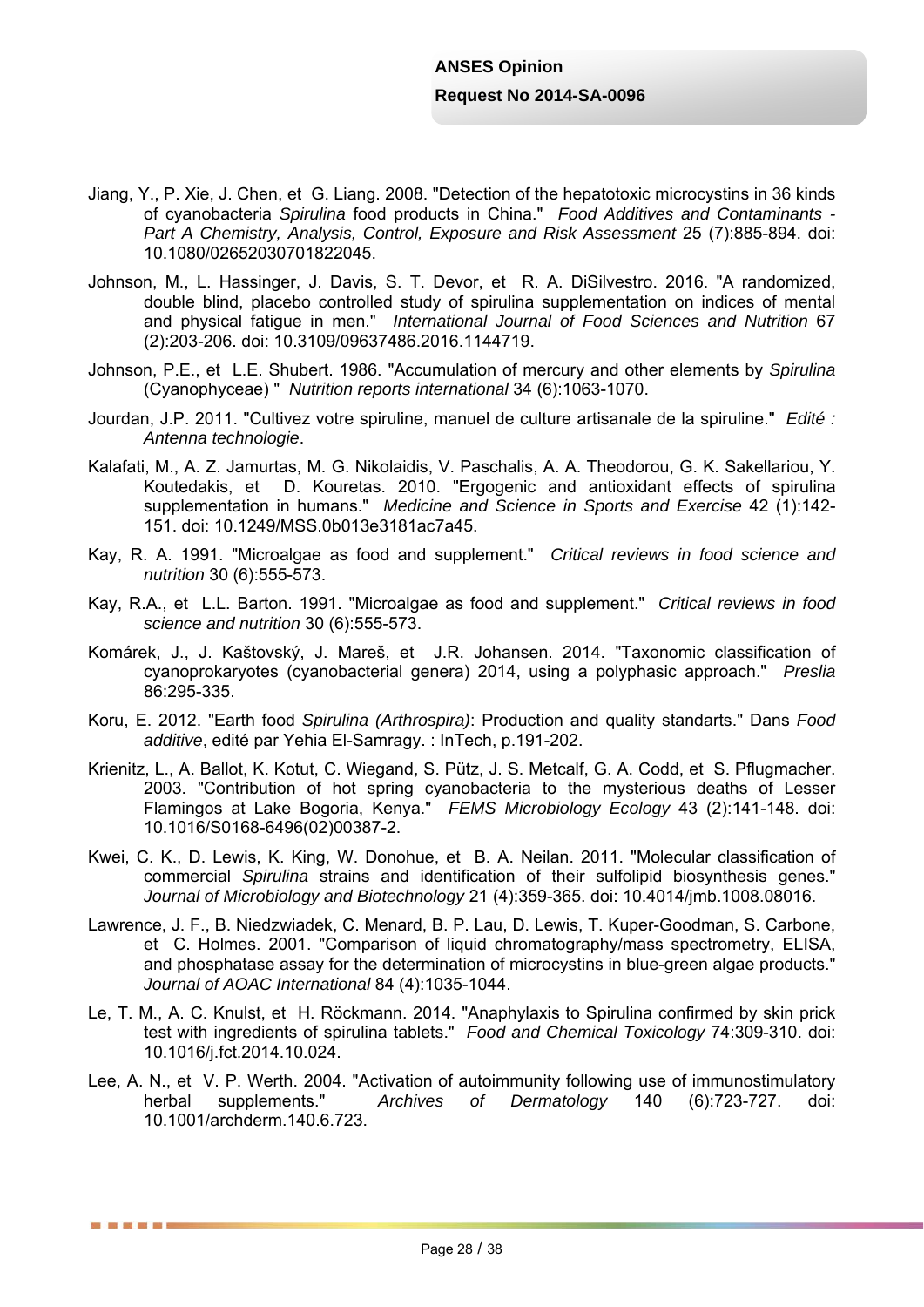- Leema, J. T., R. Kirubagaran, N. V. Vinithkumar, P. S. Dheenan, et S. Karthikayulu. 2010. "High value pigment production from *Arthrospira* (*Spirulina*) *platensis* cultured in seawater." *Bioresource Technology* 101 (23):9221-7. doi: 10.1016/j.biortech.2010.06.120.
- Manali, K. M., R. Arunraj, T. Kumar, et M. Ramya. 2016. "Detection of microcystin producing cyanobacteria in spirulina dietary supplements using multiplex HRM quantitative PCR." *Journal of Applied Phycology*:1-8. doi: 10.1007/s10811-016-1011-4.
- Marcel, A. K., L. G. Ekali, S. Eugene, O. E. Arnold, E. D. Sandrine, D. vor der Weid, E. Gbaguidi, J. Ngogang, et J. C. Mbanya. 2011. "The effect of *Spirulina platensis* versus soybean on insulin resistance in HIV-infected patients: A randomized pilot study." *Nutrients* 3 (7):712- 724. doi: 10.3390/nu3070712.
- Marles, R. J., M. L. Barrett, J. Barnes, M. L. Chavez, P. Gardiner, R. Ko, G. B. Mahady, T. L. Dog, N. D. Sarma, G. I. Giancaspro, M. Sharaf, et J. Griffiths. 2011. "United states pharmacopeia safety evaluation of spirulina." *Critical reviews in food science and nutrition* 51 (7):593-604. doi: 10.1080/10408391003721719.
- Martinez-Galero, E., R. Perez-Pasten, A. Perez-Juarez, L. Fabila-Castillo, G. Gutierrez-Salmean, et G. Chamorro. 2016. "Preclinical antitoxic properties of *Spirulina* (*Arthrospira*)." *Pharm Biol* 54 (8):1345-53. doi: 10.3109/13880209.2015.1077464.
- Mazokopakis, E. E., C. M. Karefilakis, A. N. Tsartsalis, A. N. Milkas, et E. S. Ganotakis. 2008. "Acute rhabdomyolysis caused by spirulina (*Arthrospira platensis*)." *Phytomedicine* 15 (6- 7):525-527. doi: 10.1016/j.phymed.2008.03.003.
- Mazokopakis, E. E., M. G. Papadomanolaki, A. A. Fousteris, D. A. Kotsiris, I. M. Lampadakis, et E. S. Ganotakis. 2014. "The hepatoprotective and hypolipidemic effects of spirulina (*Arthrospira platensis*) supplementation in a Cretan population with non-alcoholic fatty liver disease: A prospective pilot study." *Annals of Gastroenterology* 27 (4):387-394.
- McCarron, P., A. C. Logan, S. D. Giddings, et M. A. Quilliam. 2014. "Analysis of beta-Nmethylamino-L-alanine (BMAA) in spirulina-containing supplements by liquid chromatography-tandem mass spectrometry." *Aquat Biosyst* 10:5. doi: 10.1186/2046- 9063-10-5.
- McCarty, M. F. 2007. "Clinical potential of spirulina as a source of phycocyanobilin." *Journal of Medicinal Food* 10 (4):566-570. doi: 10.1089/jmf.2007.621.
- Melina, V., W. Craig, et S. Levin. 2016. "Position of the Academy of Nutrition and Dietetics: Vegetarian Diets." *Journal of the Academy of Nutrition and Dietetics* 116 (12):1970-1980. doi: 10.1016/j.jand.2016.09.025.
- Miczke, A., M. Szulińska, R. Hansdorfer-Korzon, M. Kręgielska-Narozna, J. Suliburska, J. Walkowiak, et P. Bogdański. 2016. "Effects of spirulina consumption on body weight, blood pressure, and endothelial function in overweight hypertensive Caucasians: A doubleblind, placebo-controlled, randomized trial." *European Review for Medical and Pharmacological Sciences* 20 (1):150-156.
- Misbahuddin, M., A. Maidul Islam, S. Khandker, Mahmud Ifthaker Al, N. Islam, et Anjumanara. 2006. "Efficacy of spirulina extract plus zinc in patients of chronic arsenic poisoning: A randomized placebo-controlled study." *Clinical Toxicology* 44 (2):135-141. doi: 10.1080/15563650500514400.
- Muller-Feuga, A., O. Pulz, et D. Brault. 2004. "La production de microalgues en conditions contrôlées." *Algorythme* 66 (2):4-6.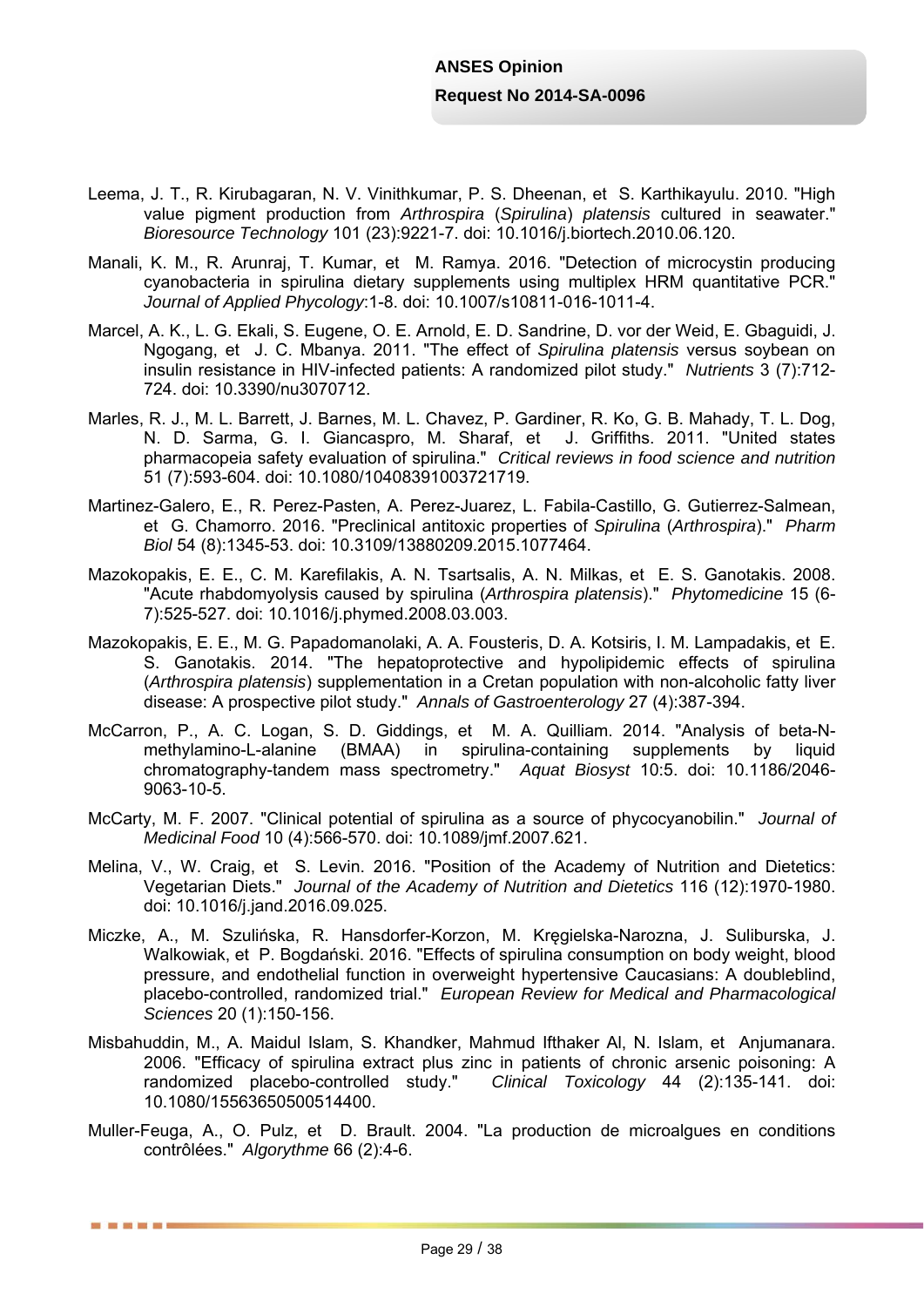- Nakaya, N., Y. Homma, et Y. Goto. 1988. "Cholesterol lowering effect of spirulina." *Nutrition reports international* 37:1329-1337.
- Ngo-Matip, M. E., C. A. Pieme, M. Azabji-Kenfack, B. M. Moukette, E. Korosky, P. Stefanini, J. Y. Ngogang, et C. M. Mbofung. 2015. "Impact of daily supplementation of *Spirulina platensis* on the immune system of naïve HIV-1 patients in Cameroon: A 12-months single blind, randomized, multicenter trial." *Nutrition Journal* 14 (1). doi: 10.1186/s12937-015-0058-4.
- Niu, J. F., G. C. Wang, X. Z. Lin, et B. C. Zhou. 2007. "Large-scale recovery of C-phycocyanin from *Spirulina platensis* using expanded bed adsorption chromatography." *J Chromatogr B Analyt Technol Biomed Life Sci* 850 (1-2):267-76. doi: 10.1016/j.jchromb.2006.11.043.
- WHO. 2003. "Cyanobacterial toxins: Microcystin-LR in Drinking-water. Background document for development of WHO Guidelines for Drinking-water Quality." *WHO/SDE/WSH/03.04/57*.
- Ortelli, D., P. Edder, E. Cognard, et P. Jan. 2008. "Fast screening and quantitation of microcystins in microalgae dietary supplement products and water by liquid chromatography coupled to time of flight mass spectrometry." *Analytica Chimica Acta* 617 (1-2):230-237. doi: 10.1016/j.aca.2008.03.033.
- Ötleş, S., et R. Pire. 2001. "Fatty acid composition of *Chlorella* and *Spirulina* microalgae species." *Journal of AOAC International* 84 (6):1708-1714.
- Palla, J. C., et F. Busson. 1969. "Carotenoids of *Spirulina platensis* (Gom.) Geitler (Cyanophyceae)." *Comptes rendus hebdomadaires des seances de l'Académie des Sciences. Serie D: Sciences naturelles* 269 (17):1704-1707.
- Pankaj, P. P. 2015. "Efficacy of Spirulina platensis in improvement of the reproductive performance and easing teratogenicity in hyperglycemic albino mice." *Indian J Pharmacol* 47 (4):430-5. doi: 10.4103/0253-7613.161271.
- Park, H. J., Y. J. Lee, H. K. Ryu, M. H. Kim, H. W. Chung, et W. Y. Kim. 2008. "A randomized double-blind, placebo-controlled study to establish the effects of spirulina in elderly Koreans." *Annals of Nutrition and Metabolism* 52 (4):322-328. doi: 10.1159/000151486.
- Petrus, M., L. Assih, B. Horen, P. Lapebie, A. Trigatti, R. Culerrier, A. Barre, P. Rouge, et G. Dutau. 2010. "First case of allergy to spiruline in a 13-year-old child." *Revue Francaise d'Allergologie* 50 (5):470-472. doi: 10.1016/j.reval.2010.06.011.
- Petrus, M., R. Culerrier, M. Campistron, A. Barre, et P. Rougé. 2010. "First case report of anaphylaxis to spirulin: Identification of phycocyanin as responsible allergen." *Allergy: European Journal of Allergy and Clinical Immunology* 65 (7):924-925. doi: 10.1111/j.1398- 9995.2009.02257.x.
- Piccolo, A. 2011. "Spirulina, a livehood and a business venture Report SF/2011/16 " *Indian Ocean Commission - SmartFish Program*.
- Quillet, M. 1975. "Carbohydrates synthesized by the spirulines." *Annales de la nutrition et de l"alimentation* 29 (6):553-561.
- Rawn, D. F. K., B. Niedzwiadek, B. P. Y. Lau, et M. Saker. 2007. "Anatoxin-a and its metabolites in blue-green algae food supplements from Canada and Portugal." *Journal of Food Protection* 70 (3):776-779.
- Rellán, S., J. Osswald, M. Saker, A. Gago-Martinez, et V. Vasconcelos. 2009. "First detection of anatoxin-a in human and animal dietary supplements containing cyanobacteria." *Food and Chemical Toxicology* 47 (9):2189-2195. doi: 10.1016/j.fct.2009.06.004.

■ ■ ■ ■ ■ ■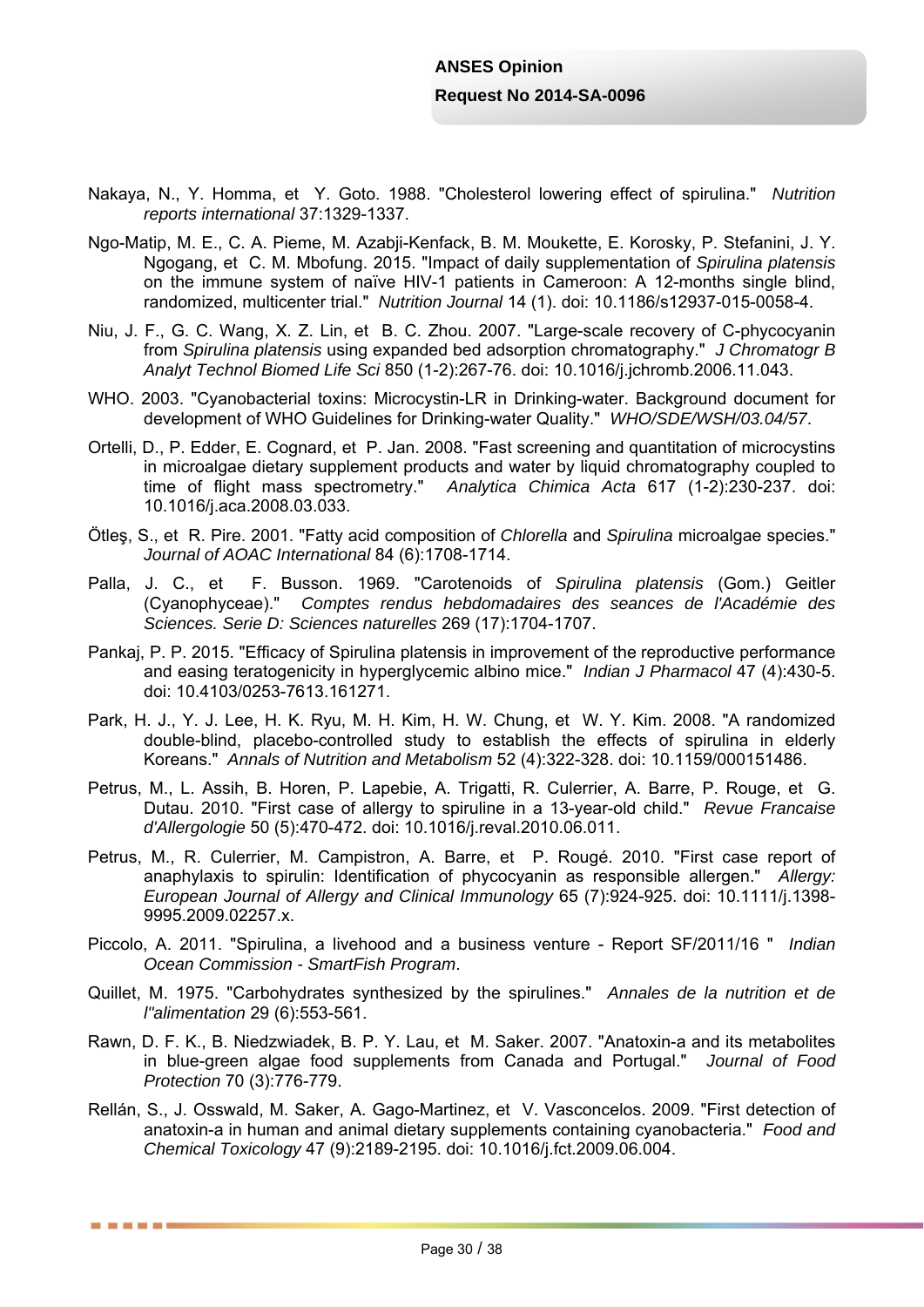- Rutkowski, M., et K. Grzegorczyk. 2012. "Adverse effects of antioxidative vitamins." *International Journal of Occupational Medicine and Environmental Health* 25 (2):105-121. doi: 10.2478/S13382-012-0022-x.
- Rzymski, P., P. Niedzielski, N. Kaczmarek, T. Jurczak, et P. Klimaszyk. 2015. "The multidisciplinary approach to safety and toxicity assessment of microalgae-based food supplements following clinical cases of poisoning." *Harmful Algae* 46:34-42. doi: 10.1016/j.hal.2015.05.003.
- Samuels, R., U. V. Mani, U. M. Iyer, et U. S. Nayak. 2002. "Hypocholesterolemic effect of spirulina in patients with hyperlipidemic nephrotic syndrome." *Journal of Medicinal Food* 5 (2):91-96.
- Sandau, E., P. Sandau, et O. Pulz. 1996. "Heavy metal sorption by microalgae." *Acta Biotechnologica* 16 (4):227-235. doi: 10.1002/abio.370160402.
- Santillan, C. 1982. "Mass production of spirulina." *Experientia* 38 (1):40-43. doi: 10.1007/BF01944524.
- Sarada, R., M. G. Pillai, et G. A. Ravishankar. 1999. "Phycocyanin from *Spirulina* sp: Influence of processing of biomass on phycocyanin yield, analysis of efficacy of extraction methods and stability studies on phycocyanin." *Process Biochemistry* 34 (8):795-801. doi: 10.1016/S0032-9592(98)00153-8.
- Selmi, C., P. S. C. Leung, L. Fischer, B. German, C. Y. Yang, T. P. Kenny, G. R. Cysewski, et M. E. Gershwin. 2011. "The effects of spirulina on anemia and immune function in senior citizens." *Cellular and Molecular Immunology* 8 (3):248-254. doi: 10.1038/cmi.2010.76.
- Sili, C., G. Torzillo, et A. Vonshak. 2012. "*Arthrospira* (*Spirulina*)." Dans *Ecology of Cyanobacteria II: Their Diversity in Space and Time*, edité par B. A. Whitton, 677-705.
- Simpore, J., F. Kabore, F. Zongo, D. Dansou, A. Bere, S. Pignatelli, D. M. Biondi, G. Ruberto, et S. Musumeci. 2006. "Nutrition rehabilitation of undernourished children utilizing spiruline and misola." *Nutrition Journal* 5. doi: 10.1186/1475-2891-5-3.
- Svrcek, C., et D. W. Smith. 2004. "Cyanobacteria toxins and the current state of knowledge on water treatment options: A review." *Journal of Environmental Engineering and Science* 3 (3):155-185. doi: 10.1139/S04-010.
- Torres-Duran, P. V., A. Ferreira-Hermosillo, et M. A. Juarez-Oropeza. 2007. "Antihyperlipemic and antihypertensive effects of *Spirulina maxima* in an open sample of mexican population: A preliminary report." *Lipids in Health and Disease* 6. doi: 10.1186/1476-511X-6-33.
- Torres-Durán, P. V., A. Ferreira-Hermosillo, A. Ramos-Jiménez, R. P. Hernández-Torres, et M. A. Juárez-Oropeza. 2012. "Effect of *Spirulina maxima* on postprandial lipemia in young runners: A preliminary report." *Journal of Medicinal Food* 15 (8):753-757. doi: 10.1089/jmf.2011.0309.
- Turpin, M.P.J.F. 1827. "Observations sur quelques productions marines, qui avoient été considerées, les unes, comme des Animalcules isolés, les autres, comme des agrégations filamenteuses d'animalcules analogues aux premiers - Spiruline oscillarioïde " Dans *Mémoires du Museum d'Histoire Naturelle*, 309-310. Paris 15.
- USP. 2015. *United States pharmacopeia dietary supplements compendium*. Traduit par. Edité.
- Vardaka, E., K. A. Kormas, M. Katsiapi, S. Genitsaris, et M. Moustaka-Gouni. 2016. "Molecular diversity of bacteria in commercially available "Spirulina" food supplements." *PeerJ* 2016 (1). doi: 10.7717/peerj.1610.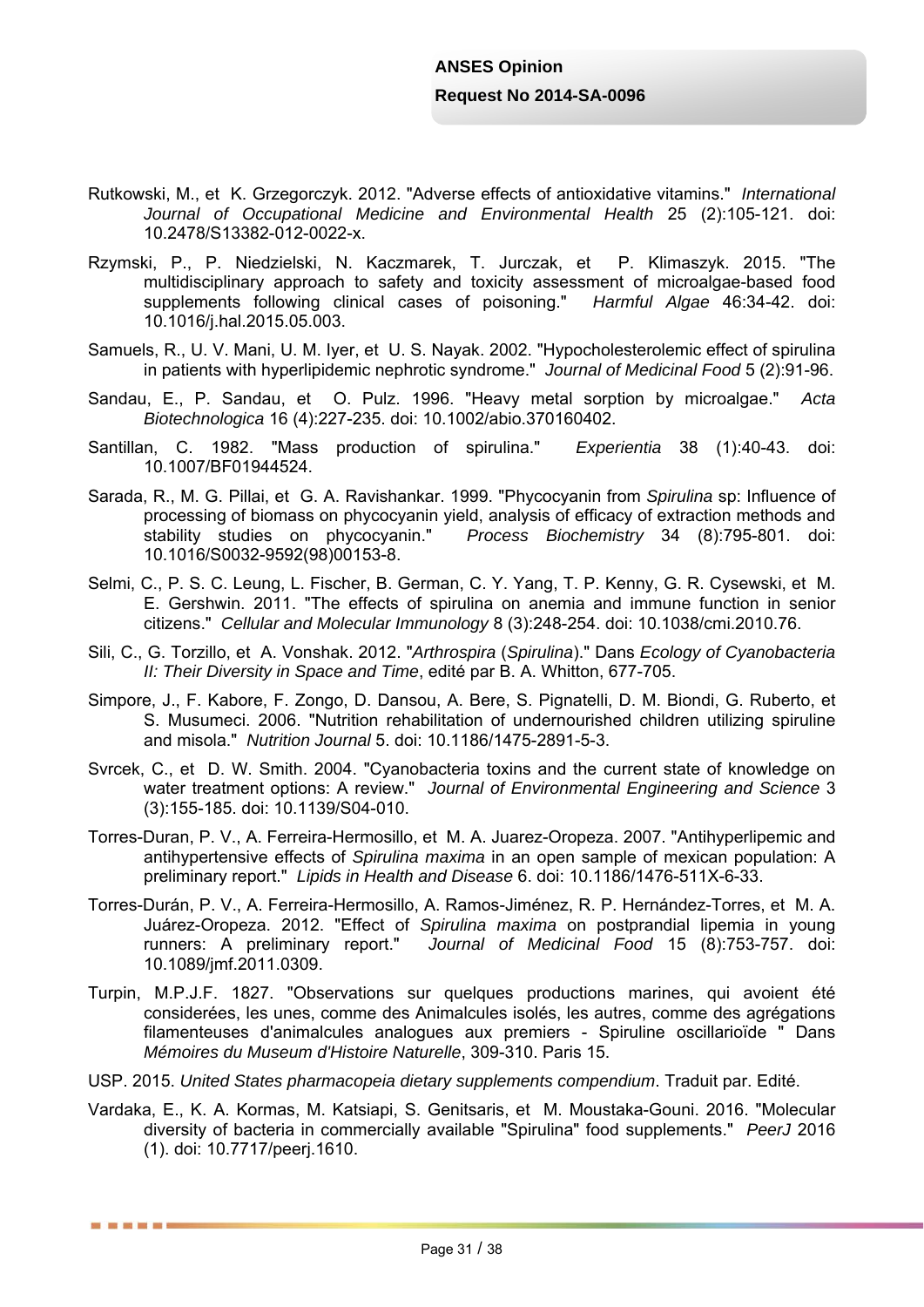- Vicat, J. P., J. C. Doumnang Mbaigane, et Y. Bellion. 2014. "Contents of macromineral and trace elements in spirulina (*Arthrospira platensis*) from France, Chad, Togo, Niger, Mali, Burkina-Faso and Central African Republic." *Comptes Rendus - Biologies* 337 (1):44-52. doi: 10.1016/j.crvi.2013.11.004.
- Vichi, S., P. Lavorini, E. Funari, S. Scardala, et E. Testai. 2012. "Contamination by Microcystis and microcystins of blue-green algae food supplements (BGAS) on the italian market and possible risk for the exposed population." *Food and Chemical Toxicology* 50 (12):4493- 4499. doi: 10.1016/j.fct.2012.09.029.
- Vonshak, A., S. Boussiba, A. Abeliovich, et A. Richmond. 1983. "Production of spirulina biomass: Maintenance of monoalgal culture outdoors." *Biotechnology and Bioengineering* 25 (2):341-349. doi: 10.1002/bit.260250204.
- Vonshak, A., et A. Richmond. 1988. "Mass production of the blue-green alga spirulina: An overview." *Biomass* 15 (4):233-247. doi: 10.1016/0144-4565(88)90059-5.
- Wang, J., Y. Wang, Z. Wang, L. Li, J. Qin, W. Lai, Y. Fu, P. M. Suter, R. M. Russell, M. A. Grusak, G. Tang, et S. Yin. 2008. "Vitamin A equivalence of spirulina β-carotene in Chinese adults as assessed by using a stable-isotope reference method." *American Journal of Clinical Nutrition* 87 (6):1730-1737.
- Watanabe, F. 2007. "Vitamin B12 sources and bioavailability." *Experimental Biology and Medicine* 232 (10):1266-1274. doi: 10.3181/0703-MR-67.
- Watanabe, F., H. Katsura, S. Takenaka, T. Fujita, K. Abe, Y. Tamura, T. Nakatsuka, et Y. Nakano. 1999. "Pseudovitamin B12 is the predominant cobamide of an algal health food, spirulina tablets." *Journal of Agricultural and Food Chemistry* 47 (11):4736-4741. doi: 10.1021/jf990541b.
- Winter, F. S., F. Emakam, A. Kfutwah, J. Hermann, M. Azabji-Kenfack, et M. B. Krawinkel. 2014. "The Effect of *Arthrospira platensis* capsules on CD4 T-Cells and antioxidative capacity in a randomized pilot study of adult women infected with human immunodeficiency virus not under HAART in Yaoundé, Cameroon." *Nutrients* 6 (7):2973-2986. doi: 10.3390/nu6072973.
- Yakoot, M., et A. Salem. 2012. "Spirulina platensis versus silymarin in the treatment of chronic hepatitis C virus infection. A pilot randomized, comparative clinical trial." *BMC Gastroenterology* 12. doi: 10.1186/1471-230X-12-32.
- Yamani, E., J. Kaba-Mebri, C. Mouala, G. Gresenguet, et J. L. Rey. 2009. "Use of spirulina supplement for nutritional management of HIV-infected patients: Study in Bangui, Central African Republic." *Medecine Tropicale* 69 (1):66-70.
- Yu, F. Y., B. H. Liu, H. N. Chou, et F. S. Chu. 2002. "Development of a sensitive ELISA for the determination of microcystins in algae." *Journal of Agricultural and Food Chemistry* 50 (15):4176-4182. doi: 10.1021/jf0202483.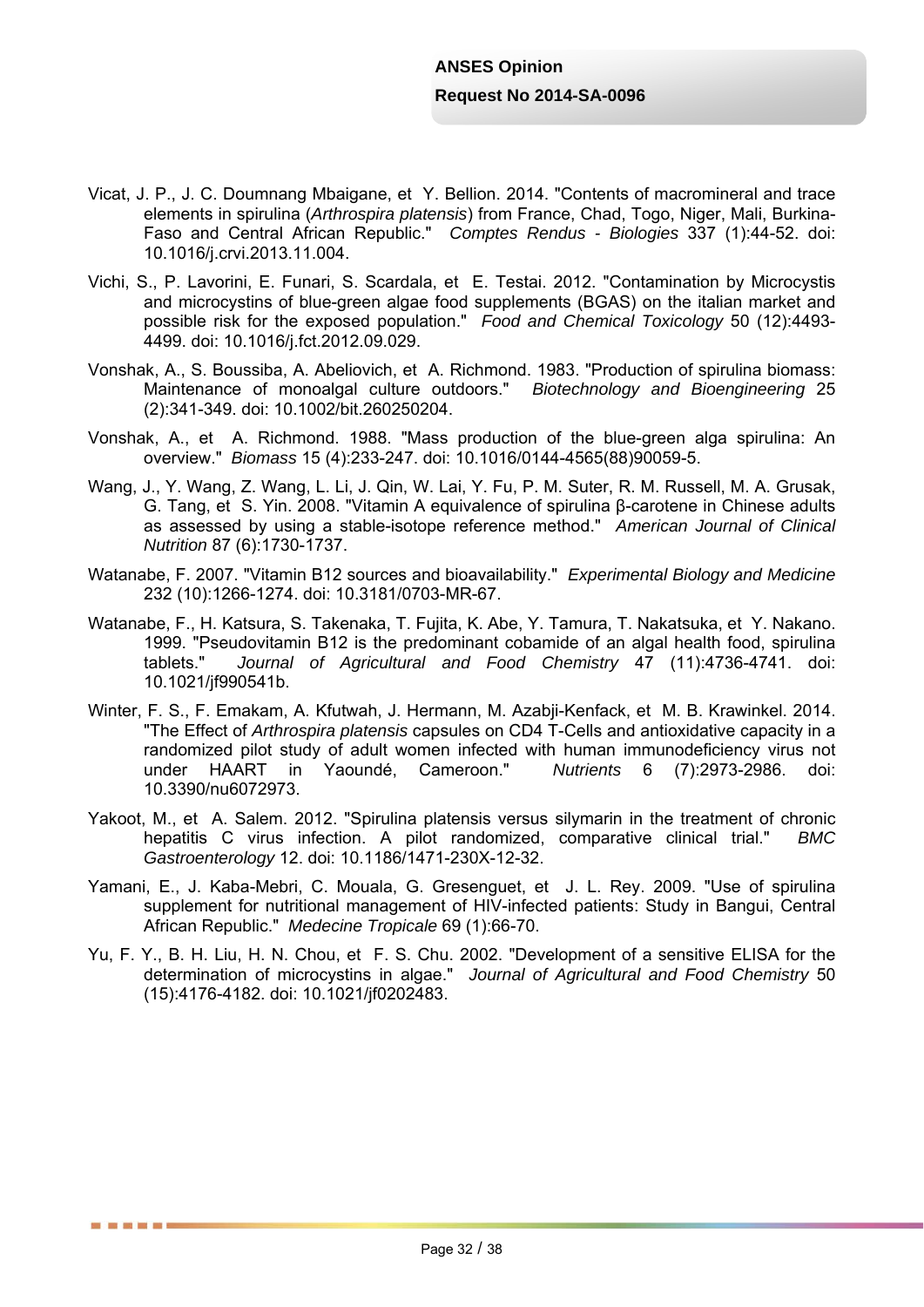#### **ANNEX 1**

#### **Presentation of participants**

**PREAMBLE:** The expert members of the Expert Committees and Working Groups or designated rapporteurs are all appointed in a personal capacity, *intuitu personae*, and do not represent their parent organisation.

#### **NUTRIVIGILANCE WORKING GROUP**

#### **Chair**

Mr Alexandre MACIUK – University Lecturer (Paris-Sud University) – Speciality: pharmacognosy

#### **Members**

Ms Catherine ATLAN – University Lecturer – Hospital Practitioner (Luxembourg Hospital Centre) – Specialities: metabolic diseases, nutrition and endocrinology

Mr Alain BOISSONNAS – Retired, University Professor – Hospital Practitioner (University Hospital Paris-Sud) – Speciality: general medicine

Ms Sabrina BOUTEFNOUCHET – University Lecturer (Paris-Descartes University) – Speciality: pharmacognosy

Mr Pierre CHAMPY – University Professor (Paris-Sud University) – Speciality: pharmacognosy

Mr Pascal CRENN – University Professor – Hospital Practitioner (Raymond Poincaré Hospital) – Speciality: hepato-gastroenterology

Mr Thierry HENNEBELLE – University Professor (Lille II University) – Speciality: pharmacognosy

Ms Raphaële LE GARREC – University Lecturer (University of Western Brittany) – Speciality: toxicology

Mr Jean-Marie RENAUDIN – Hospital Practitioner (Emilie Durkheim Hospital Centre) – Speciality: allergology

Ms Dominique Angèle VUITTON – Retired, University Professor – Hospital Practitioner (University of Franche Comté) – Specialities: allergology, hepato-gastroenterology

Mr Bernard WENIGER – Retired, University Lecturer (Strasbourg University) – Speciality: pharmacognosy

Mr Jean-Fabien ZAZZO – Hospital Practitioner (Antoine Béclère Hospital) – Specialities: general medicine, nutrition

#### **RAPPORTEURS**

------

Mr Xavier BIGARD – Honorary Professor – (Military Health Service) – Specialities: physiology of exercise, muscular and nutrition biology

Ms Sabrina BOUTEFNOUCHET – University Lecturer (Paris-Descartes University) – Speciality: pharmacognosy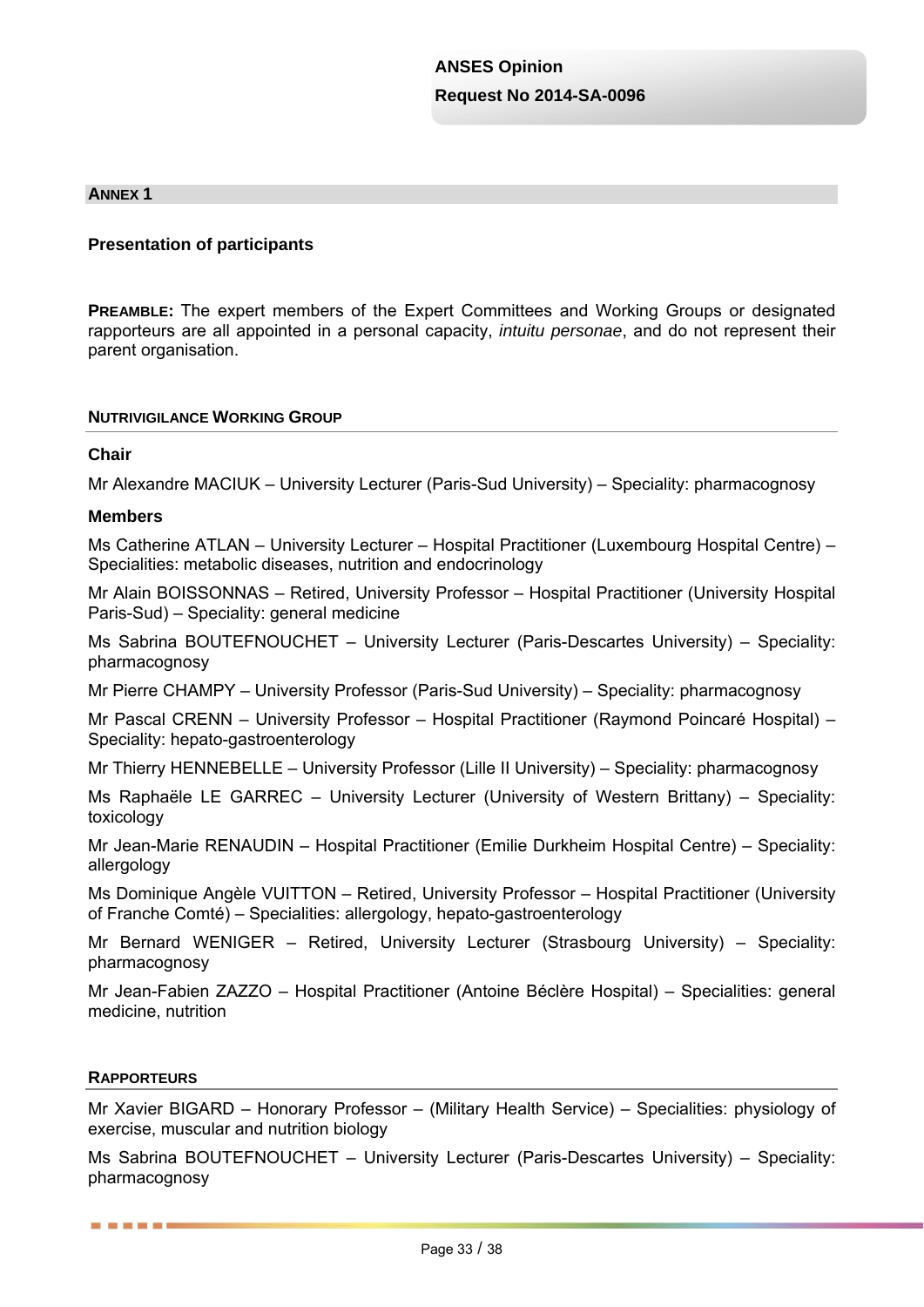Mr Pierre CHAMPY – University Professor (Paris-Sud University) – Speciality: pharmacognosy

#### **EXPERT COMMITTEE**

The work that is the subject of this opinion was monitored and adopted by the following CES:

CES on "Human Nutrition" – 2015-2018

#### **Chair**

Mr François MARIOTTI – Professor (AgroParisTech) – Specialities: metabolism of proteins, amino acids, nutritional requirements and recommendations, postprandial metabolism, cardiometabolic risk

#### **Members**

■ ■ ■ ■ ■ ■

Ms Catherine ATLAN – Doctor (Luxembourg Hospital Centre) – Specialities: endocrinology, metabolic diseases

Ms Catherine BENNETAU-PELISSERO – Professor (Bordeaux Sciences Agro) – Specialities: phyto-oestrogens, isoflavones, endocrine disruptors, bone health

Ms Marie-Christine BOUTRON-RUAULT – Research Director (CESP Inserm) – Specialities: nutritional epidemiology and cancer, digestive system

Mr Jean-Louis BRESSON – University Professor – Hospital Practitioner (AP-HP Necker Hospital – Sick Children, Centre for Clinical Investigation 0901) – Specialities: epidemiology, immunology, infant nutrition, pregnant women and proteins

Mr Olivier BRUYERE – University Professor (University of Liège) – Specialities: epidemiology, public health, osteoporosis

Ms Blandine DE LAUZON-GUILLAIN – Research Manager (Inserm, CRESS, Villejuif) – Specialities: epidemiology, infant nutrition, nutrition of pregnant and breastfeeding women, public health

Ms Anne GALINIER – University Lecturer – Hospital Practitioner (Paul Sabatier University – Toulouse University Hospital) – Specialities: metabolism of adipose tissue/obesity, pathophysiology

Mr Jean-François HUNEAU – Professor (AgroParisTech) – Speciality: human nutrition

Ms Emmanuelle KESSE-GUYOT – Research Director (INRA, UMR Inserm U1153/INRA U1125/CNAM/University of Paris 13) – Specialities: epidemiology, nutrition and pathologies, nutrition and public health

Ms Corinne MALPUECH-BRUGERE – University Lecturer (University of Auvergne) – Speciality: nutrition of pathologies, metabolism of macro- and micronutrients

Ms Catherine MICHEL – Research Manager (INRA, UMR INRA/University, Nantes) – Specialities: infant nutrition, intestinal microbiota, colic fermentation, prebiotics

Ms Beatrice MORIO-LIONDORE – Research Director (INRA Lyon) – Specialities: human nutrition, energy metabolism

Ms Jara PEREZ-JIMENEZ – Contract Researcher (ICTAN – CSIC, Madrid) – Specialities: microconstituents, nutrition and pathologies, bioavailability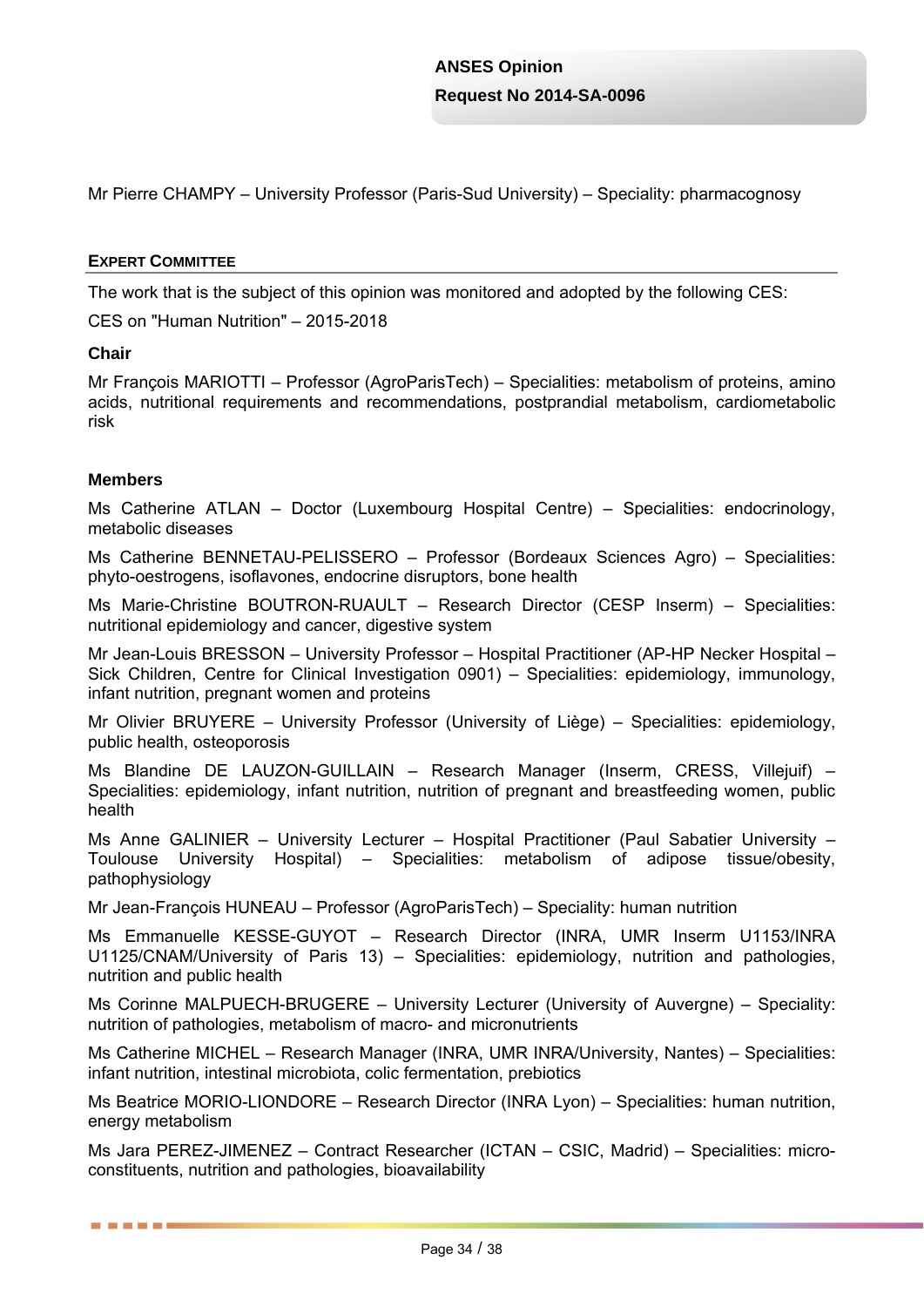Mr Sergio POLAKOFF – Research Manager (INRA Clermont-Ferrand/Theix) – Specialities: nutrition and pathologies, nutrition and public health, energy metabolism

Mr Jean-Marie RENAUDIN – Hospital Practitioner (Emilie Durkheim Hospital Centre) – Specialities: allergology

Ms Anne-Sophie ROUSSEAU – University Lecturer (University of Nice Sophia Antipolis) – Specialities: nutrition and physical activity, bioavailability, oxidative stress

Mr Luc TAPPY – University Professor – Hospital Practitioner (University of Lausanne) – Specialities: endocrinology, metabolism of carbohydrates

Mr Stéphane WALRAND – Research Director (INRA Clermont-Ferrand/Theix) – Specialities: pathophysiology, protein metabolism and amino acids

#### **ANSES PARTICIPATION**

### **Scientific coordination**

Ms Charlotte LEGER – Scientific and Technical Project Leader – Risk Assessment Department

#### **Scientific contribution**

Ms Gwenn VO VAN-REGNAULT – Nutrivigilance Project Officer – Risk Assessment Department

Ms Irène MARGARITIS – Head of the Nutritional Risk Assessment Unit – Seconded University Professor (University of Nice Sophia Antipolis) – Risk Assessment Department

Ms Nathalie ARNICH – Deputy Head of the Foodborne Risk Assessment Unit – Risk Assessment **Department** 

#### **Administrative and secretarial assistance**

Ms Virginie SADE – Risk Assessment Department

#### **HEARINGS WITH EXTERNAL EXPERTS**

------

**Federation of French Spirulina Producers (FSF)** 

Ms Nathalie DE POIX – President of the FSF

Mr Emmanuel GORODETZKY – Administrator and founding member of the FSF

Mr Vincent RIOUX – Administrator and founding member of the FSF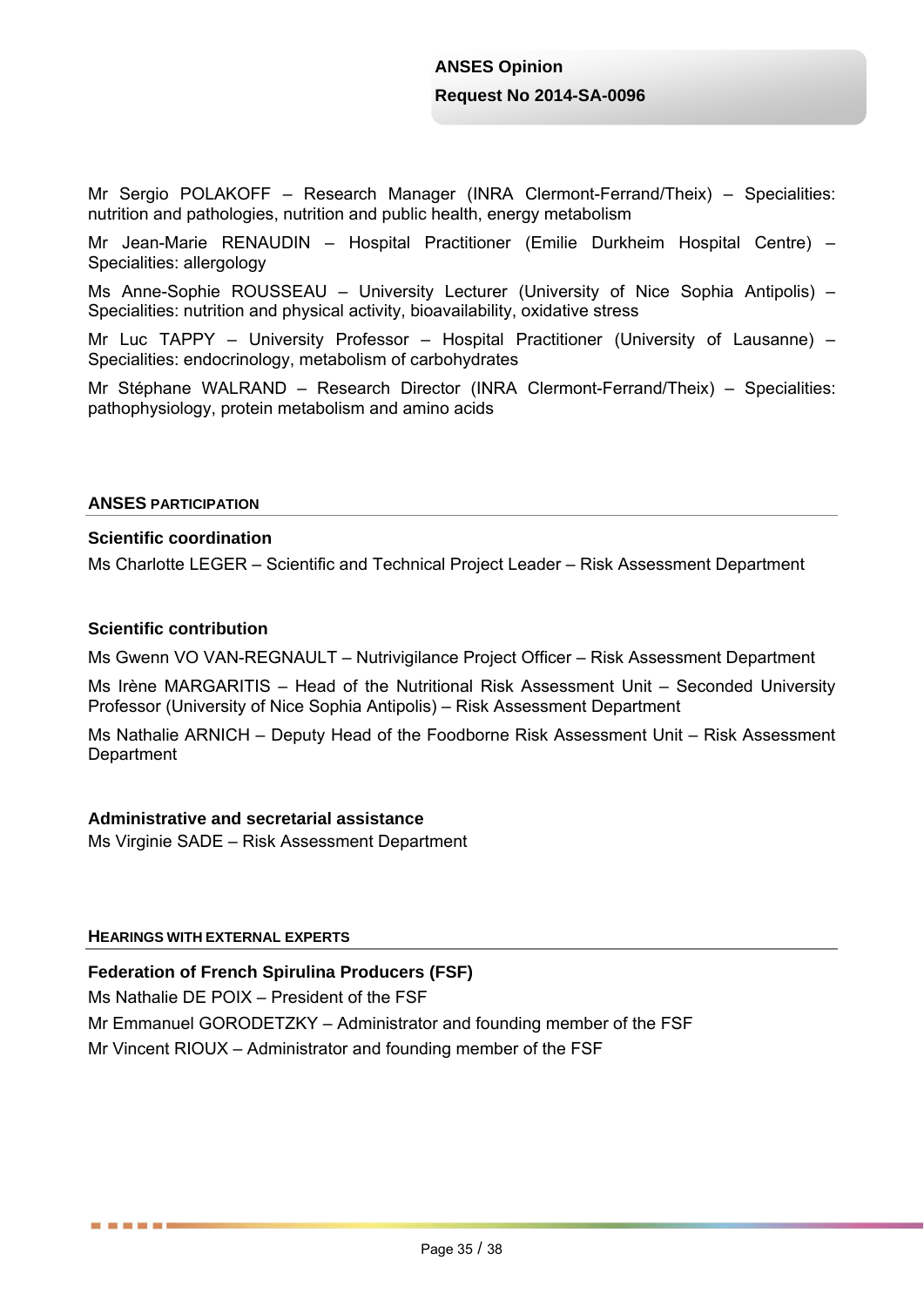#### **ANNEX 2**

■ ■ ■ ■ ■ ■

## **Report of the hearing with the Federation of French Spirulina Producers (FSF)**

ANSES would like to thank the participants for making themselves available, and reiterates the context of this hearing. The Agency issued an internal request following the receipt of reports of different types of adverse effects suspected of being associated with the consumption of food supplements containing spirulina. The expert appraisal under way involves an analysis of the reports received by the Agency and of the existing literature. In order to collect information on the methods of production in France, ANSES wished to meet with the Federation of French Spirulina Producers (referred to below as "the Federation").

With a view to preparing for the discussions, the Federation was sent several questions, and was invited to add any other information it felt should be brought to the attention of the Agency.

ANSES wished to know how many members were in the Federation and how many non-member producers there were, if applicable, as well as the annual tonnage of spirulina produced in France.

The Federation has 160 members, all based in metropolitan France; no applications for membership have been made in the overseas territories. It estimates that there are around 50 nonmember producers. The producers that are members of the Federation produce a total of 30 to 35 tonnes of spirulina per year. This supply is not enough to meet demand.

ANSES asked about the production conditions and whether there were any specifications or a charter.

The Federation has a charter that makes reference to a guide to good hygiene practices (GGHP). This guide states that production should take place in ponds inside a greenhouse. There are currently several types of installation. The spirulina harvesting, pressing, shaping and drying operations take place either in the production greenhouse or in a separate room. The Federation members do not use reactors for production.

The Federation is awaiting validation of the GGHP. It offers training in good hygiene practices for new producers and a continuous training programme made up of modules on technical aspects and traceability. Thirty producers have already followed training of this type.

ANSES wished to know whether the ponds were fully renewed or whether cultivation took place continuously.

The Federation stipulates full or partial renewals, in winter, as well as measures to verify the quality of the media. When the growing media is renewed, the basins are cleaned and disinfected.

ANSES asked about the origin of the strains and the frequency of subculturing.

Several strains of the species *Arthrospira platensis* are grown; their name depends on the geographical region where the spirulina was collected. In France, the cultivated strains come from Lake Paracas (Peru), Lake Lonar (India) or from Ethiopia, Chad or Madagascar.

The Laboratoire Limnologie (Rennes) isolates strains at the request of the producer. Biology training is available and there are plans with the Centre for the Study and Promotion of Algae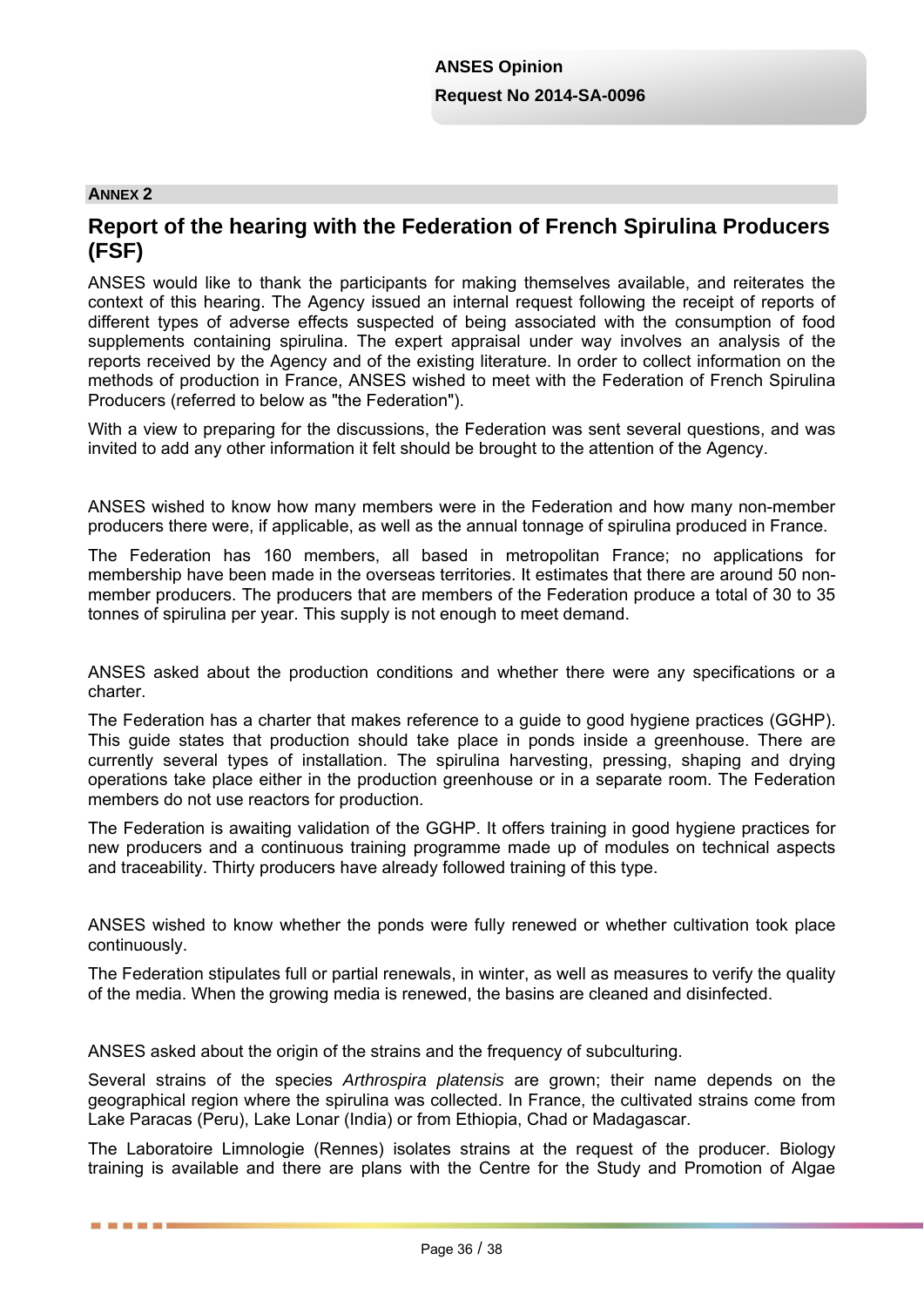(CEVA) to establish a training programme to teach producers how to isolate and maintain their strains.

ANSES asked whether quality controls and audits were carried out, how often, and at what stage of production.

Quality controls (microbiological analyses, tests for heavy metal and iodine content in the finished product, screening for microcystins, pH controls, etc.) are performed by the producers at several stages of production. All of the analyses are performed in the Federation's partner laboratories (AQMC, Limnologie). The frequency of analysis is determined by the producer depending on the volume of production, batches identified and results obtained. Every year, the Federation meets to share the results of these controls with the partner laboratories.

The Federation added that the Laboratoire Limnologie sets a level of spirulina biomass at 99.6% and that it is possible to find other cyanobacteria during controls. The Laboratoire Limnologie has a photo library of the other cyanobacteria in order to identify them. If any potentially toxic cyanobacteria are identified, the producer tests for microcystins. The results from contaminant screening are good and in a range of +/- 10% (for microcystins in the finished products: out of 39 ELISA analyses in 2016, there was a 38% detection rate  $($   $<$  0.5  $\mu$ g/g)). In the absence of regulation, the GGHP proposes the limit of 1 µg/g. This limit remains to be validated by the authorities when reviewing the GGHP. According to the recommendations of the GGHP, batches above 1 ug/g should not be placed on the market.

In addition, five voluntary audits have already been performed, to monitor implementation of the GGHP.

ANSES wished to know what water was used, what treatments are applied to the water used, and the origin of the inputs.

The farms are supplied with clean or drinking water. The GGHP specifies the analyses to be performed. Drinking water is mandatory from the pressing stage. Water from outside the distribution system is treated by different means (e.g. active carbon filter, UV filters, etc.). The GGHP refers to Council Directive 98/83/EC of 3 November 1998 on drinking water and Regulation (EC) 852/2004, which defines clean water.

The inputs currently used by the Federation are inputs used in agriculture. The Federation is currently testing new inputs of organic origin.

ANSES questioned the Federation about the means to combat potential sources of contamination.

The GGHP identifies the risks: chemical, microbiological, physical and allergens. The guide identifies several operational prerequisites to be monitored during production (e.g. compliance with the cold chain, presence of debris from glass, etc.). Bacterial contamination (*Listeria*, *Salmonella*, *Staphylococcus*, thermotolerant coliforms, total flora) is screened for, with application of the thresholds proposed in the GGHP (CSHPF Opinion, Regulation (EC) No 2073/2005 as amended, and criteria proposed by the FSF). Several control measures are proposed by the Federation. Production does not require any pesticides or medicinal products, or any other products, treatments or preservatives.